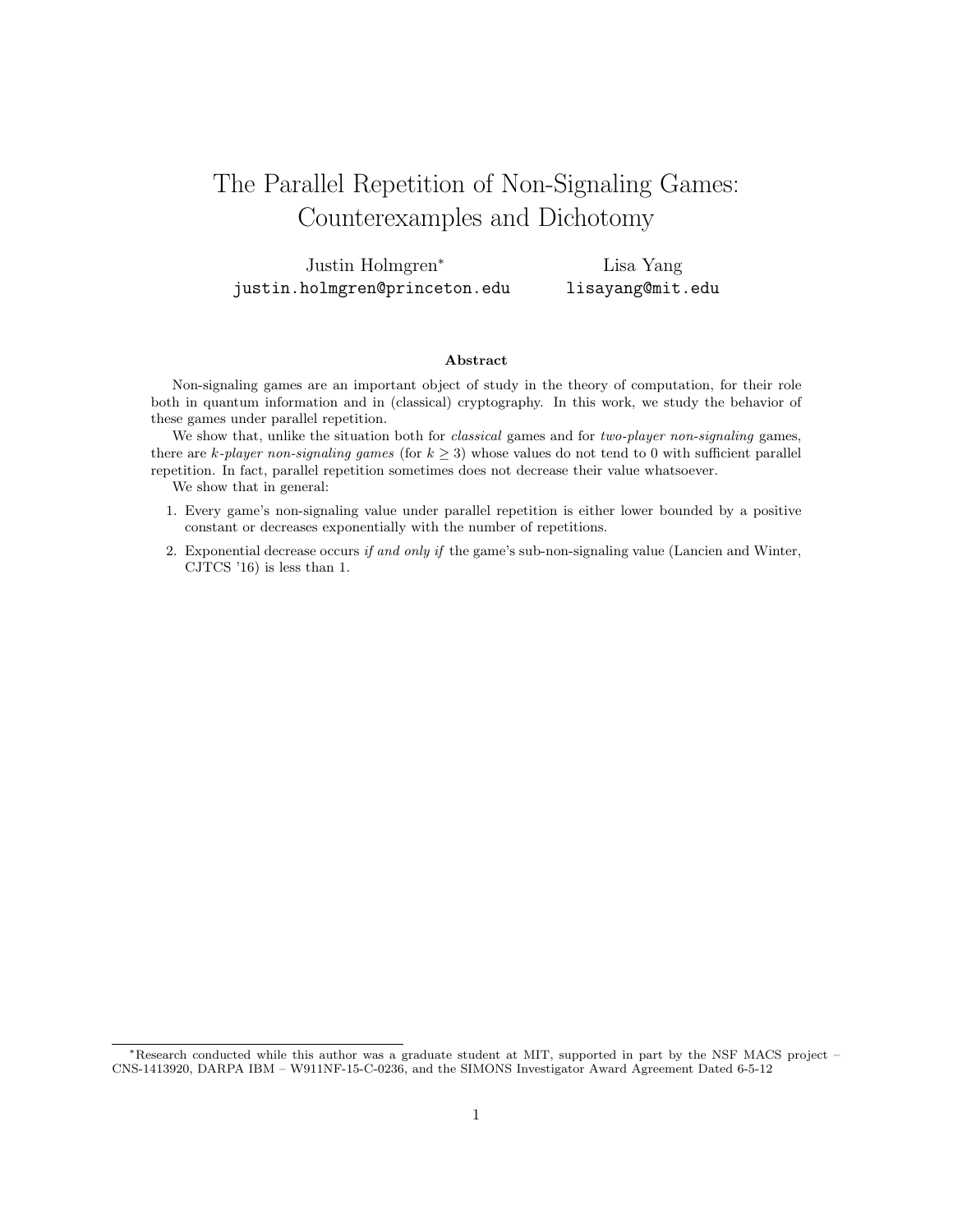# 1 Introduction

A multi-player game G consists of an interaction between a referee and k players  $P_1, \ldots, P_k$ . The referee samples k questions  $q_1, \ldots, q_k$  from some joint distribution  $\pi$  and sends  $q_i$  to  $P_i$ . The players then, without communicating amongst themelves, respond with answers  $a_1, \ldots, a_k$ , and are judged to win or lose the game according to a predicate  $W(q_1, \ldots, q_k, a_1, \ldots, a_k)$ . The (classical) value of the game, denoted  $v(G)$ , is the maximum probability with which players can win. The study of multi-player games has been profoundly impactful in diverse areas of theoretical computer science, with foundational applications in complexity theory, hardness of approximation, and cryptography (see e.g., [\[BGKW88,](#page-23-0) [BFL91,](#page-23-1) [BFLS91,](#page-23-2) [Kil92,](#page-24-0) [FGL](#page-23-3)+96,  $ALM$ <sup>+</sup>98, H $\text{a}$ s01]).

Parallel repetition is a natural and important operation on any game, originally motivated by its potential application to the soundness amplification of interactive proof systems [\[FRS88,](#page-24-2) [FL92\]](#page-23-5). In the  $n$ -fold parallel repetition of G, denoted  $\mathcal{G}^n$ , the referee now samples n independent sets of questions  $\{ (q_1^{(i)}, \ldots, q_k^{(i)} \})$  $\{i \choose k}\}_{i=1}^n$ from  $\pi$ , and sends all n questions  $\{q_j^{(i)}\}_{i=1}^n$  to the  $j^{th}$  player at once for each  $1 \leq j \leq k$ . The players are then required to win all n copies of the game; that is, the  $j^{th}$  player must produce  $\{a_j^{(i)}\}_{i=1}^n$  so that  $W(q_1^{(i)}, \ldots, q_k^{(i)})$  $a_k^{(i)}, a_1^{(i)}, \ldots, a_k^{(i)}$  $(k)$  = 1 for every  $1 \leq i \leq n$ . Despite the simplicity of this transformation, it is surprisingly tricky to analyze. It was initially claimed that  $v(G^n)$  is always equal to  $v(G)^n$  [\[FRS88\]](#page-24-2). This was quickly disproved, however, by Fortnow [\[For89\]](#page-23-6) and Feige [\[Fei91\]](#page-23-7), who constructed a two-player game G satisfying  $v(G^2) = v(G) < 1$ . However, Raz's celebrated parallel repetition theorem proves that for any non-trivial two-player game, the value of  $\mathcal{G}^n$  decreases exponentially with n [\[Raz98\]](#page-24-3). That is, if  $v(\mathcal{G}) < 1$ , then  $v(G^n) \leq \overline{v}^n$  for some  $\overline{v} < 1$  that depends on G (but may be significantly larger than  $v(G)$ ).

An important variant on the aforementioned classical value of a game is its non-signaling value  $v_{\rm ns}$ , originally defined with the intent of modeling players that may share quantum entanglement. This is the players' maximum winning probability with a relaxed non-communication restriction. Specifically, they may communicate freely with one another to generate any distribution of answers  $(a_1, \ldots, a_k)$  with a single caveat: for each  $S \subseteq [k]$ , the *marginal distribution*  $a_S$  must be a function only of  $q_S$ . While the distinction is perhaps unintuitive, a game's non-signaling value and classical value often differ. The usual example of this is the (two-player) CHSH game [\[CHSH69\]](#page-23-8), whose classical and non-signaling values are respectively 3/4 and 1.[1](#page-1-0)

Specific non-signaling games have also recently found applications in cryptography. In particular, multiprover interactive proofs (MIPs) with soundness against non-signaling provers [\[IKM09,](#page-24-4) [KRR13,](#page-24-5) [KRR14\]](#page-24-6) are indispensable in obtaining non-interactive delegation of computation from standard assumptions [\[KRR13,](#page-24-5) [KRR14,](#page-24-6) [BHK17,](#page-23-9) [BKK](#page-23-10)<sup>+</sup>18. In this work, we focus on the following question:

### How does parallel repetition affect a game's non-signaling value?

Prior Work on Non-Signaling Parallel Repetition In a simplification and generalization of Raz's work, Holenstein showed that if a two-player game  $\mathcal G$  has non-signaling value  $v < 1$ , then the non-signaling value of  $\mathcal{G}^n$  is bounded by  $\bar{v}^n$  for some  $\bar{v}$  < 1 that depends only on v [\[Hol09\]](#page-24-7).

The multi-player case was considered by Buhrman, Fehr, and Schaffner, who proved a similar result for complete support games – games in which every combination of queries is asked with positive probabil-ity [\[BFS14\]](#page-23-11). Their result comes with the caveat that  $\bar{v}$  depends not only on v, but also on the minimum probability with which a query is asked. Arnon-Friedman, Renner, and Vidick give an alternative proof of the same result, and they further note that any game  $\mathcal G$  can be modified (by adding dummy queries) to have complete support without significantly affecting its non-signaling value [\[FRV16\]](#page-24-8).

At this point, we find it prudent to point out that games without complete support are quite important in "practical" applications. In particular the non-signaling MIPs of [\[KRR13,](#page-24-5) [KRR14\]](#page-24-6) and of follow-up works heavily rely on games whose query distributions have incomplete support. These MIPs can be viewed as a family of games indexed by binary strings x, where for some time-T decidable language  $\mathcal{L}$ , the non-signaling

<span id="page-1-0"></span><sup>&</sup>lt;sup>1</sup>An arbitrarily large gap between the two values can be achieved by parallel repeating the CHSH game.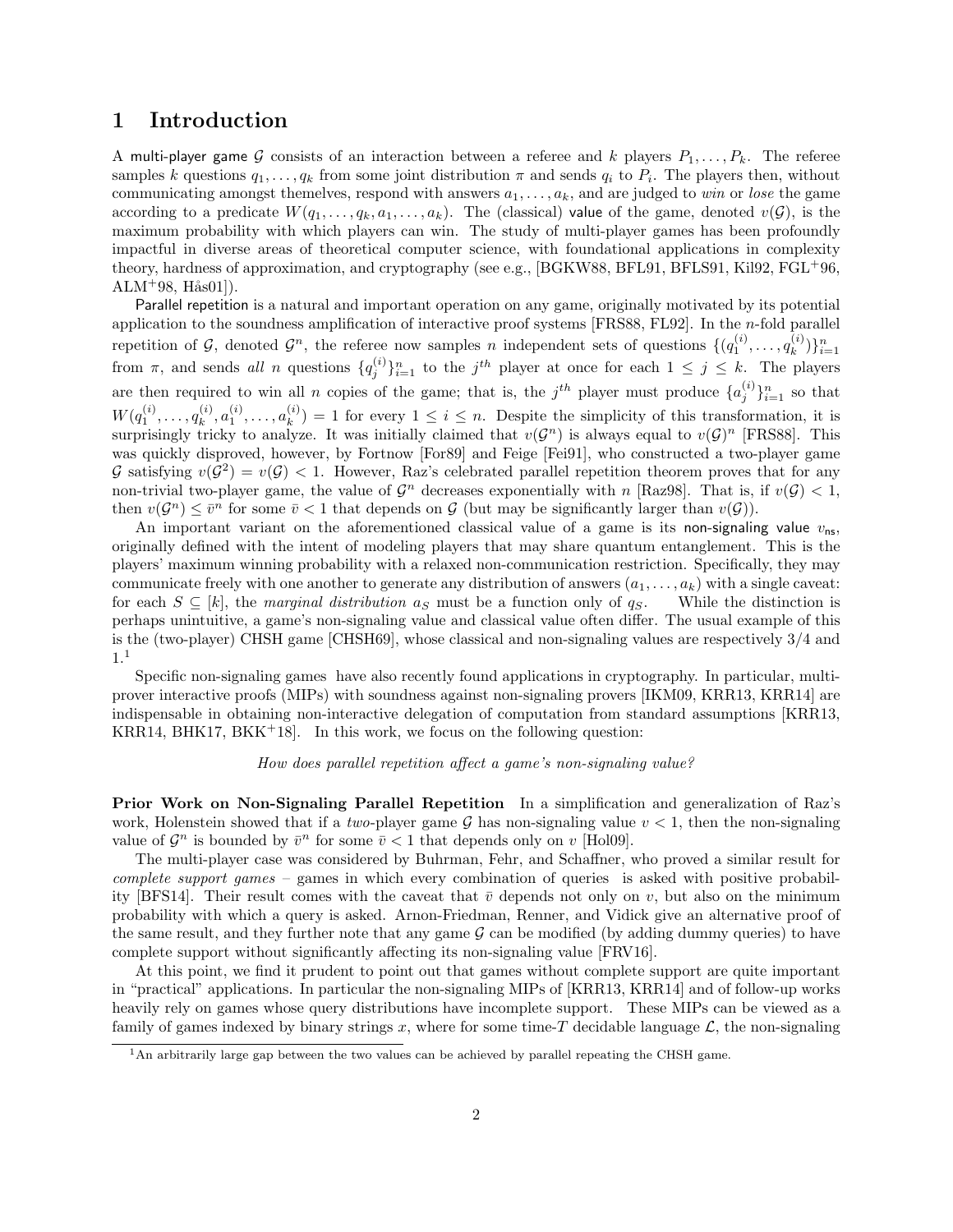value of game x indicates whether  $x \in \mathcal{L}$ . In the MIPs of [\[KRR13,](#page-24-5) [KRR14\]](#page-24-6) and follow-ups, even the *support* of the query distribution has size that is superpolynomial in  $T$ . Thus, the "dummy query" approach of [\[FRV16\]](#page-24-8) (or any approach that only tweaks the query distribution) *inherently* assigns  $T^{-\omega(1)}$  probability to some query. As a result, the aforementioned bounds of [\[BFS14,](#page-23-11) [FRV16\]](#page-24-8) do not achieve even a constant soundness error unless the number of repetitions is super-polynomial in T. This corresponds to a trivial MIP, as a verifier can check for himself whether  $x \in \mathcal{L}$  in time T with no error.

The results of [\[BFS14,](#page-23-11) [FRV16\]](#page-24-8) were generalized by Lancien and Winter [\[LW16\]](#page-24-9), who defined a further relaxation of a game's non-signaling value, called its sub-non-signaling value  $(v_{\text{sns}})$ . They show that this value does behave nicely under parallel repetition: for any k-player game G with  $v_{\rm sns}(\mathcal{G}) < 1$ , it holds for all *n* that  $v_{\text{sns}}(\mathcal{G}^n) \leq \bar{v}^n$  for a value  $\bar{v} < 1$  that depends only on v and k.

Still, the question of how parallel repetition can affect a general game's non-signaling value has remained open.

### <span id="page-2-3"></span>1.1 Our Results

Perhaps our most surprising result is the following counterexample to parallel repetition. In multi-player classical games [\[Ver96\]](#page-24-10), two-player entangled games [\[Yue16\]](#page-24-11), and two-player non-signaling games [\[Hol09\]](#page-24-7), it is known that the value of any non-trivial repeated game decreases to 0 after sufficiently many parallel repetitions. For multi-player non-signaling games, we show that this does not hold in general.

<span id="page-2-0"></span>**Theorem 1** (Parallel Repetition Counterexample). For every  $k \geq 3$ , there exists a k-player game G such that  $v_{\text{ns}}(\mathcal{G}) < 1$  and  $v_{\text{ns}}(\mathcal{G}^n) \geq \Omega(1)$  for all  $n \geq 1$ .

We also prove that if the non-signaling value of the repeated game decays to 0, then the decay must be exponential. This establishes a converse to the main result of [\[LW16\]](#page-24-9), and is not at all obvious. In fact, there are several contexts (e.g., classical multi-player games and entangled two-player games) where it is known that the value of a game decays to 0 with sufficient parallel repetition, but it is not known (and is a major open question) whether this decay is always exponential.

**Theorem 2** (Parallel Repetition Dichotomy). For every game  $\mathcal{G}$ , either  $v_{\text{ns}}(\mathcal{G}^n) \geq \Omega(1)$  or  $v_{\text{ns}}(\mathcal{G}^n) \leq$  $\exp(-\Omega(n))$ . The former occurs when  $v_{\text{sns}}(\mathcal{G}) = 1$  and the latter occurs when  $v_{\text{sns}}(\mathcal{G}) < 1$ .

Thus our counterexample is general: for any game  $G$  with sub-non-signaling value 1, it holds that  $v_{\text{ns}}(\mathcal{G}^n) \geq \Omega(1)$ . Finally, we show that if a game has sufficiently small non-signaling value, then the nonsignaling value of the repeated game decays exponentially.

<span id="page-2-1"></span>**Theorem 3** (Parallel Repetition Magic Value). For every k, there exists a constant  $\alpha_k > 0$  such that if  $v_{\text{ns}}(\mathcal{G}) < \alpha_k$ , then  $v_{\text{ns}}(\mathcal{G}^n) \leq \exp(-\Omega(n)).$ 

Theorems [1](#page-2-0) to [3](#page-2-1) each directly follow from our main lemma, which is simple both to state and to use, and may be of independent interest.

<span id="page-2-2"></span>**Lemma 1** (Non-signaling Value Lower Bound). For every k, there exists a constant  $\alpha_k > 0$  such that for any k-player game G with  $v_{\rm sns}(\mathcal{G}) = 1$ , it holds that  $v_{\rm ns}(\mathcal{G}) \ge \alpha_k$ . Moreover, the maximum value of  $\alpha_k$  for which this holds is bounded by  $2^{-O(k^2)} \leq \alpha_k \leq 2^{O(k)}$ .

Beyond our general results, we also show that there are specific games whose non-signaling values do not decrease at all under parallel repetition, subsuming Theorem [1.](#page-2-0)

<span id="page-2-4"></span>**Theorem 4** (Strong Parallel Repetition Counterexample). For every  $k \geq 3$ , there exists a k-player game G such that  $v_{\text{ns}}(\mathcal{G}) < 1$  and  $v_{\text{ns}}(\mathcal{G}^n) = v_{\text{ns}}(\mathcal{G})$  for any  $n \geq 1$ .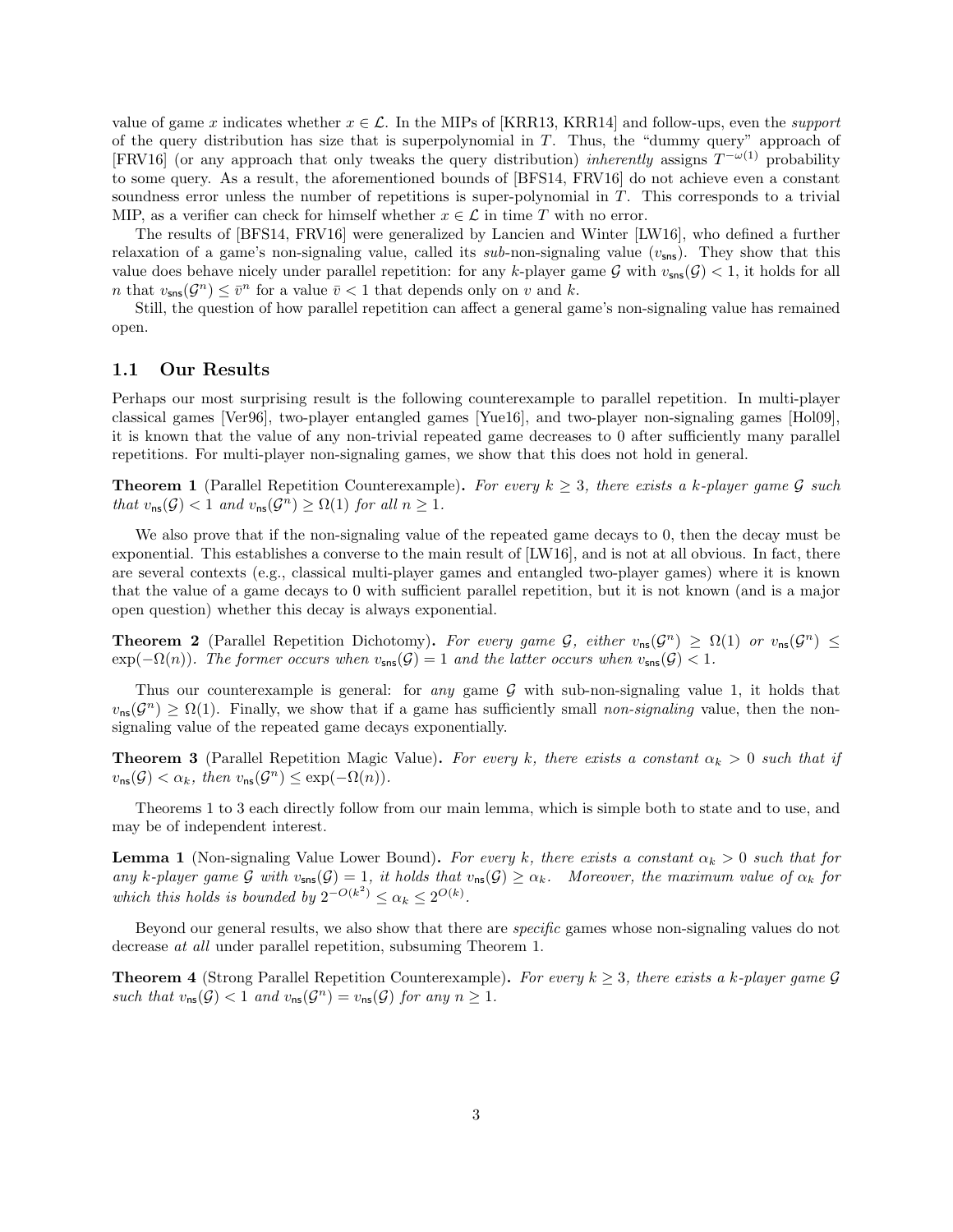|                       | Two-player games                                                                                                                                                                   | Multi-player games           |
|-----------------------|------------------------------------------------------------------------------------------------------------------------------------------------------------------------------------|------------------------------|
|                       | Classical $\left  \exp \left( -\Omega \left( \frac{\epsilon^3 n}{\log  \mathcal{A} } \right) \right)$ [Raz98, Hol09] $O\left( \frac{1}{\text{ Ackermann}^{-1}(n)} \right)$ [Ver96] |                              |
| Non-Signaling $\vert$ | $\exp(-\Omega(\epsilon^2 n))$ [Hol09]                                                                                                                                              | $\geq \Omega(1)$ [This Work] |

Table 1: Known bounds on the worst-case (slowest) decay for  $v(\mathcal{G}^n)$  or  $v_{\text{ns}}(\mathcal{G}^n)$  for a game  $\mathcal G$  with  $v(\mathcal{G}) = 1-\epsilon$ or  $v_{\text{ns}}(\mathcal{G}) = 1 - \epsilon$  respectively. A denotes the set of possible player answers in  $\mathcal{G}$ . Ackermann<sup>-1</sup> denotes the inverse Ackermann function.

### 1.2 Our Techniques

We give an overview of the proof of our main technical lemma, Lemma [1.](#page-2-2) We prove Lemma [1](#page-2-2) without referencing sub-non-signaling strategies by  $(1)$  introducing a condition that is equivalent to a game G having sub-non-signaling value 1 and (2) proving implications of this condition on the non-signaling value of  $\mathcal{G}$ .

Suppose that G is a k-player game in which the joint distribution of questions asked is  $\pi$  (over a set  $\mathcal{Q} = \mathcal{Q}_1 \times \cdots \times \mathcal{Q}_k$ , and the *i*<sup>th</sup> player's answer is expected to lie in a set  $\mathcal{A}_i$ . Let  $\mathcal{A} = \mathcal{A}_1 \times \cdots \times \mathcal{A}_k$ . We will often say "the support of G" to refer to the support of its question distribution  $\pi$ . We say "the S-marginal" support of  $\mathcal{G}$ " to refer to the support of the marginal distribution  $\pi_S$ .

An honest-referee non-signaling strategy for G is a function  $\tilde{P}$  that maps  $q = (q_1, \ldots, q_k)$  in the support of G to a distribution on A, satisfying the following non-signaling "consistency" condition: for any  $q, q'$  in the support of G, if  $S \subseteq [k]$  is a set of players for which  $q_S = q_S'$ , then it must also hold that  $\tilde{P}(q)_S = \tilde{P}(q')_S$ . This is in contrast to a (full) non-signaling strategy, which must be defined on the entirety of Q and must satisfy the non-signaling condition for any  $q, q' \in \mathcal{Q}$ .

Remark 1.1. A common reflexive response to the definition of (full) non-signaling is that it somehow is too stringent a requirement. After all, why must an (adversarial) player have a well-defined behavior on queries that are never asked?

In many settings though, adversaries are automatically forced to have a well-defined behavior, even on queries that are not typically asked. For instance, if an adversarial player strategy is a collection of physical devices, then each device will do something on any query (including possibly refusing to answer or giving an error message, in which case we say the device outputs  $\perp$ ). But this constitutes a response, which must not signal.

Our conclusion is that an honest-referee non-signaling strategy is, on its own, reasonable only if it extends to a full non-signaling strategy. However, as we demonstrate, the notion of an honest-referee non-signaling strategy remains useful as a tool for the analysis and construction of non-signaling strategies.

It turns out (Proposition [3.6\)](#page-9-0) that a game G has sub-non-signaling value 1 iff there is an honest-referee non-signaling strategy  $\tilde{P}$  that wins G with probability 1. To prove Lemma [1,](#page-2-2) we construct a full non-signaling strategy P that has significant "agreement" with  $\tilde{P}$  for any honest-referee non-signaling strategy  $\tilde{P}$ .

A natural first attempt at constructing P might be to somehow extend  $\tilde{P}$  into a full non-signaling strategy. However, this approach is doomed to fail in general. A specific counterexample is given by the "anti-correlation" games, first defined in [\[LW16,](#page-24-9) [FRV16\]](#page-24-8). We include a formal description of these games for completeness (and with slightly greater generality) in Definition [4.2.](#page-9-1) These games have honest-referee non-signaling value 1 but non-signaling value less than 1.

Instead, we show that it is always possible to extend  $\alpha_k \cdot \tilde{P}$  for some constant  $0 < \alpha_k < 1$ . Specifically, we construct a non-signaling strategy P such that for every q in the support of G and every  $a \in \mathcal{A}$ , it holds that  $Pr_{A\leftarrow P(q)}[A=a] \ge \alpha_k \cdot Pr_{A\leftarrow \tilde{P}(q)}[A=a]$ . This implies that P's winning probability for G is at least  $\alpha_k$  times that of  $\tilde{P}$ .

#### <span id="page-3-0"></span>1.2.1 Three-Player Games

For simplicity of exposition, we first consider three-player games.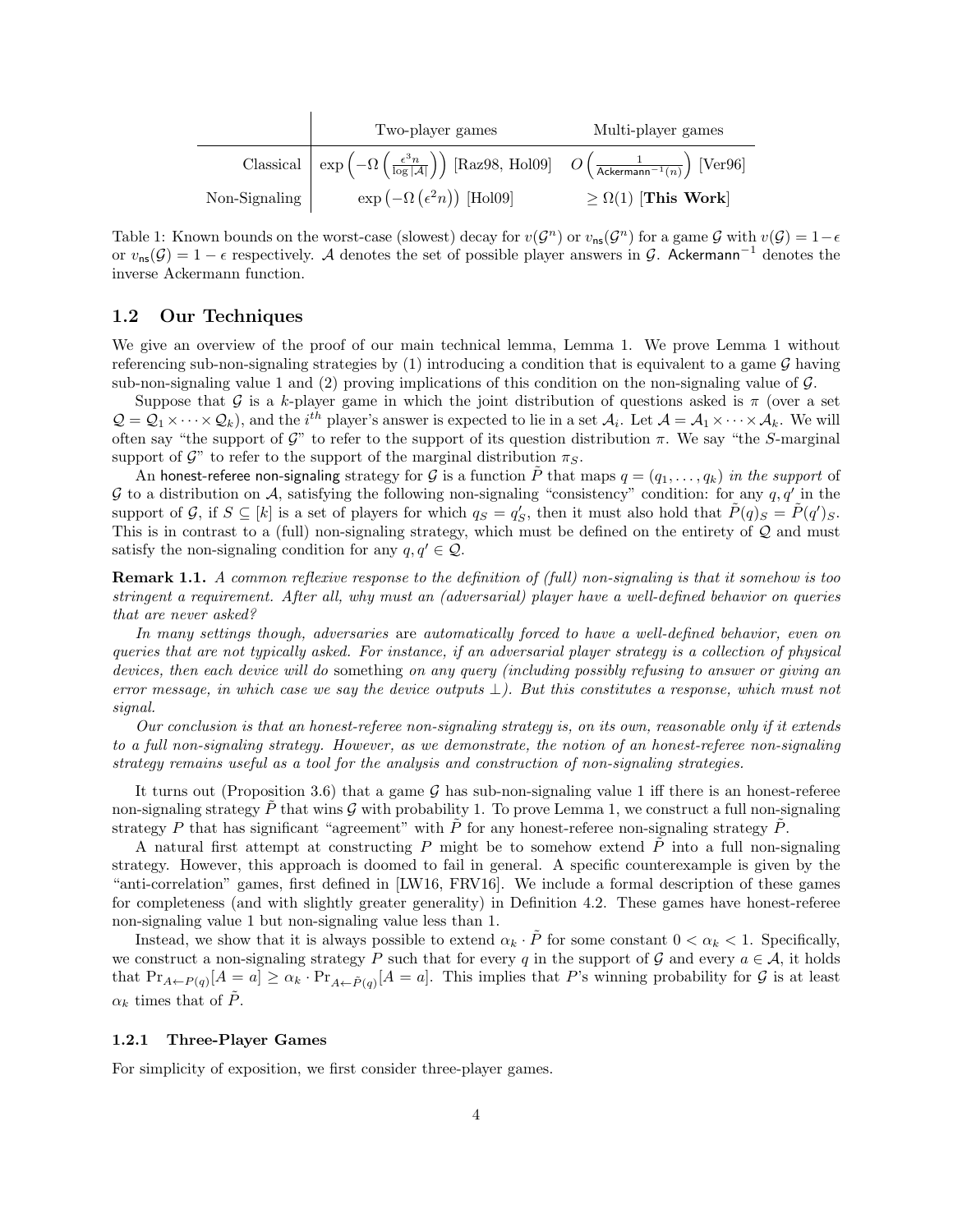The following somewhat easier task serves both as a building block and as a warm-up in our construction of P. For every  $S \subseteq \{1,2,3\}$  with  $|S| \leq 2$  and every q in  $\mathcal{Q}_S$  (in particular, q may not be in the S-marginal support of G), we construct a distribution  $\mu_S(q)$  on  $\mathcal{A}_S$  such that  $\{\mu_S(q)\}_{S,q}$  satisfies the following consistency conditions.

<span id="page-4-0"></span>**Condition 1** (Agreement with  $\tilde{P}$ ). For every q in the support of G and every  $S \subseteq \{1,2,3\}$  with  $|S| \leq 2$ , the marginal distribution  $\tilde{P}(q)_{S}$  is equal to  $\mu_{S}(q_{S})$ .

<span id="page-4-1"></span>**Condition 2** (Non-Signaling). The distribution  $\mu_S(q)_T$  depends only on T and  $q_T$ , and not on S or the rest of q. Formally: for any  $S, S' \subseteq [3]$  with  $|S|, |S'| \leq 2$ , any  $T \subseteq S \cap S'$ , any  $q \in \mathcal{Q}_S$  and  $q' \in \mathcal{Q}_{S'}$ , if  $q_T = q'_T$ then  $\mu_S(q)_T = \mu_{S'}(q')_T$ .

We define  $\mu_S(q)$  in one of two different ways, depending on whether q is in the S-marginal support of  $\mathcal G$ .

If Yes: Let  $\bar{q}$  be in the support of G such that  $\bar{q}_S = q$ . We then define  $\mu_S(q) \stackrel{\text{def}}{=} \tilde{P}(\bar{q})_S$ . This is well-defined (i.e. does not depend on the choice of  $\bar{q}$ ) because  $\tilde{P}$  is honest-referee non-signaling.

This "Yes" case behavior is sufficient to ensure that Condition [1](#page-4-0) holds.

If No: This means that  $|S| = 2$ . Say that  $S = \{i, j\}$  for  $i < j$ . We define  $\mu_S(q)$  to be the distribution on  $(a_i, a_j)$  obtained by independently sampling  $a_i \leftarrow \mu_{\{i\}}(q_i)$  and  $a_j \leftarrow \mu_{\{j\}}(q_j)$ .

Condition [2](#page-4-1) holds because if  $(S, q) \neq (S', q')$  but  $q_T = q'_T$ , then  $|T| = 1$ . Both the "Yes" case and the "No" case define  $\mu_S(q)$  so that any 1-marginal  $\mu_S(q)_T$  depends only on  $q_T$ . In the "Yes" case this follows from the fact that  $\tilde{P}$  is honest-referee non-signaling, and in the "No" case this follows from reduction to the "Yes" case.

We now construct the (full) non-signaling strategy P in terms of the distributions  $\{\mu_S(q)\}\$ . We again have two cases, this time corresponding to whether  $q$  is in the support of  $\mathcal{G}$ .

If Yes: We define  $P(q)$  to be the distribution on  $(a_1, a_2, a_3)$  obtained as follows. With probability  $1/3$ sample  $a \leftarrow P(q)$ . Otherwise (with probability 2/3), independently sample  $a_1 \leftarrow P(q)_1$ ,  $a_2 \leftarrow P(q)_2$ , and  $a_3 \leftarrow \tilde{P}(q)_3$ .

This "Yes" case behavior is sufficient to ensure that P extends  $\frac{1}{3} \cdot \tilde{P}$ .

If No: We define  $P(q)$  to be the distribution on  $(a_1, a_2, a_3)$  obtained as follows. Pick a uniformly random  $i \leftarrow \{1, 2, 3\}$ , define  $S = \{1, 2, 3\} \setminus \{i\}$ , and independently sample  $a_S \leftarrow \mu_S(q_S)$  and  $a_i \leftarrow$  $\mu_{\{i\}}(q_i).$ 

It remains to verify that P is non-signaling. For this, we must check that for all  $q, q' \in \mathcal{Q}$  and all  $S \subseteq \{1, 2, 3\}$ such that  $q_S = q'_S$ , it holds that

<span id="page-4-2"></span>
$$
P(q)_S = P(q')_S. \tag{1}
$$

If  $|S| = 0$  then Eq. [\(1\)](#page-4-2) is vacuous, and if  $|S| = 3$  then Eq. (1) is trivial. We claim that without loss of generality, we can focus on  $|S| = 2$  as the remaining case. Indeed, suppose that we have established Eq. [\(1\)](#page-4-2) for all  $|S| = 2$  (and all q, q' for which  $q_S = q_S'$ ). If  $q_T = q_T'$  for  $|T| = 1$ , then we can construct  $\hat{q} \in \mathcal{Q}$  and sets  $S, S' \supset T$  (with  $|S| = |S'| = 2$ ) such that  $q_S = \hat{q}_S$  and  $\hat{q}_{S'} = q'_{S'}$ . Thus,

<span id="page-4-4"></span>
$$
P(q)_T = (P(q)_S)_T = (P(\hat{q})_S)_T = P(\hat{q})_T = (P(\hat{q})_{S'})_T = (P(q')_{S'})_T = P(q')_T.
$$
\n(2)

Now without loss of generality suppose that  $S = \{1, 2\}$  (the other cases follow analogously due to the symmetry of P). For any  $q \in \mathcal{Q}$ , if q is in the support of  $\mathcal{G}$ , then

$$
P(q) = \frac{1}{3} \cdot \tilde{P}(q)_{\{1,2,3\}} + \frac{2}{3} \cdot \tilde{P}(q)_{\{1\}} \times \tilde{P}(q)_{\{2\}} \times \tilde{P}(q)_{\{3\}}
$$

and so

<span id="page-4-3"></span>
$$
P(q)_S = \frac{1}{3} \cdot \tilde{P}(q)_{\{1,2\}} + \frac{2}{3} \cdot \tilde{P}(q)_{\{1\}} \times \tilde{P}(q)_{\{2\}}.
$$
 (3)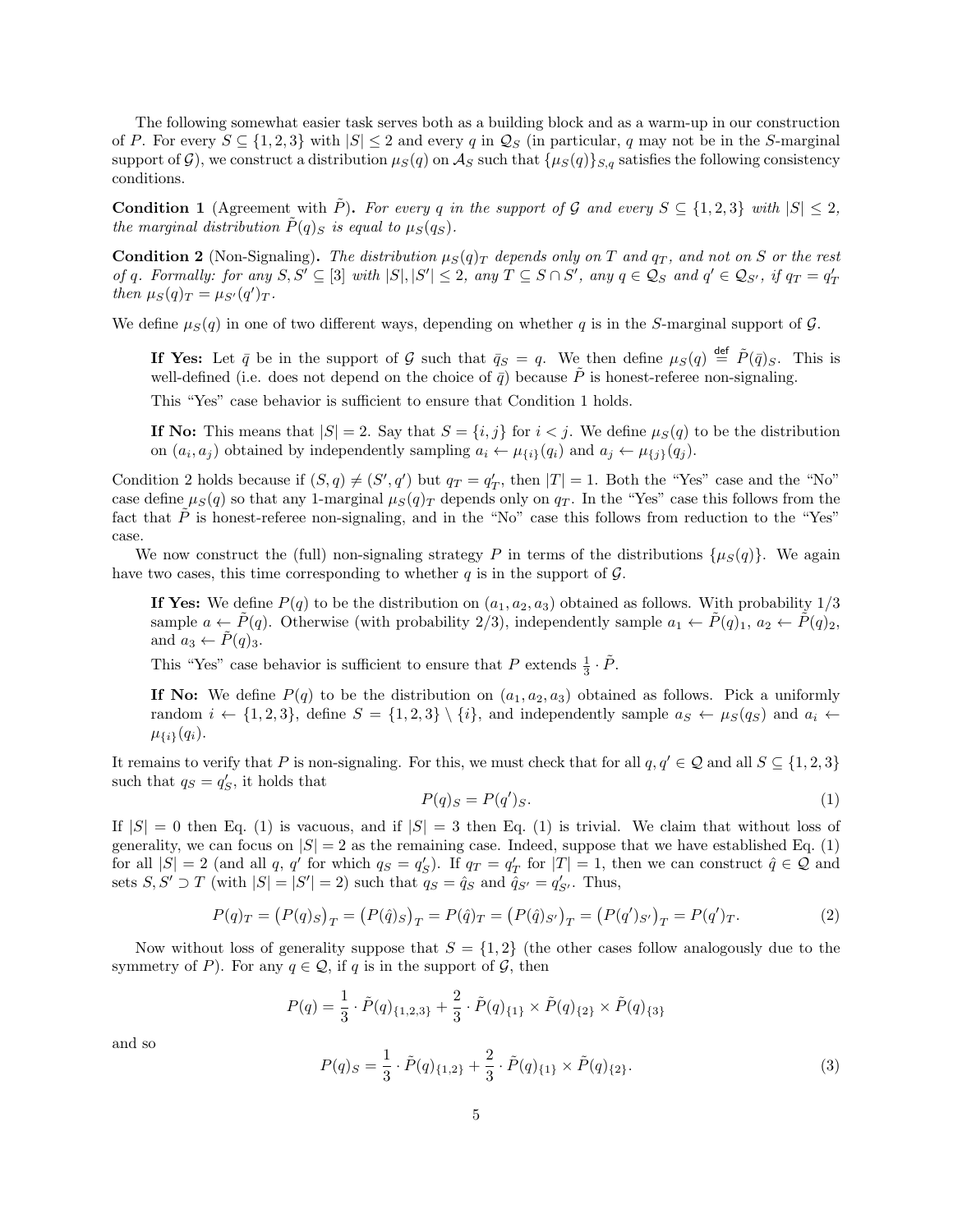If q is not in the support of  $\mathcal G$ , then

$$
P(q) = \frac{1}{3} \cdot \begin{pmatrix} \mu_{\{1,2\}}(q_{\{1,2\}}) \times \mu_{\{3\}}(q_{\{3\}}) \\ + \mu_{\{1,3\}}(q_{\{1,3\}}) \times \mu_{\{2\}}(q_{\{2\}}) \\ + \mu_{\{2,3\}}(q_{\{2,3\}}) \times \mu_{\{1\}}(q_{\{1\}}) \end{pmatrix}
$$

and so

<span id="page-5-0"></span>
$$
P(q)_S = \frac{1}{3} \cdot \mu_{\{1,2\}}(q_{\{1,2\}}) + \frac{2}{3} \cdot \mu_{\{1\}}(q_1) \times \mu_{\{2\}}(q_2). \tag{4}
$$

We now show that Eq. [\(1\)](#page-4-2) holds for all  $q, q' \in \mathcal{Q}$  with  $q_S = q'_S$  for  $|S| = 2$ .

- If both q and q' are in the support of G, then both  $P(q)_S$  and  $P(q')_S$  are both given by Eq. [\(3\)](#page-4-3), and Eq. [\(1\)](#page-4-2) follows respectively from the fact that  $\tilde{P}$  is honest-referee non-signaling.
- If neither q nor q' are in the support of G, then  $P(q)_S$  and  $P(q')_S$  are given by Eq. [\(4\)](#page-5-0), and Eq. [\(1\)](#page-4-2) follows from Condition [2.](#page-4-1)
- If exactly one of q and  $q'$  is in the support of  $G$ , then Eq. [\(1\)](#page-4-2) follows from Condition [1.](#page-4-0)

#### 1.2.2 Games With More Than Three Players

We now return to the case that  $\mathcal G$  is a general k-player game. In this case, we construct the non-signaling strategy P from  $\tilde{P}$  iteratively, as follows. We will maintain the invariant that at the  $i^{th}$  step of our construction, we have two components:

- A collection of distributions  $\mu^{(i)} = \{\mu^{(i)}_S\}$  $\{S^{(i)}\}_{|S|\leq i}$ , where for each  $S \subseteq [k]$  and  $q \in \mathcal{Q}_S$ ,  $\mu_S^{(i)}$  $S^{(i)}(q)$  is a distribution on  $\mathcal{A}_S$ .
- An honest-referee non-signaling strategy  $\tilde{P}^{(i)}$ .

<span id="page-5-2"></span>We will ensure that these components satisfy the following consistency conditions.

**Condition 3** (Non-Signaling). For any S and  $q \in \mathcal{Q}_S$ , the distribution  $\mu_S^{(i)}$  $S^{(i)}(q)_T$  depends only on T and  $q_T$ , and not on S or the rest of q. Formally: for any  $S, S' \subseteq [k]$  with  $|S|, |S'| \leq i$ , any  $T \subseteq S \cap S'$ , any  $q \in \mathcal{Q}_S$ and  $q' \in \mathcal{Q}_{S'}$ , if  $q_T = q'_T$  then  $\mu_S^{(i)}$  $S^{(i)}(q)_T = \mu_{S'}^{(i)}(q')_T.$ 

<span id="page-5-1"></span>**Condition 4** (Agreement). For every q in the support of G and every  $S \subseteq [k]$  with  $|S| \leq i$ , the marginal distribution  $\tilde{P}^{(i)}(q)_S$  is equal to  $\mu_S^{(i)}$  $S^{(i)}(q_S).$ 

**Condition 5.**  $\tilde{P}^{(i)}$  is an extension of  $\alpha_i \cdot \tilde{P}$  for some  $\alpha_i > 0$  – i.e., for each q in the support of G and each  $a \in \mathcal{A}$ , we have  $Pr_{A \leftarrow \tilde{P}^{(i)}(q)}[A = a] \geq \alpha_i \cdot Pr_{A \leftarrow \tilde{P}(q)}[A = a]$ .

To begin, we define  $\mu_{f,i}^{(1)}$  ${1 \choose {i}}(q) \stackrel{\text{def}}{=} \tilde{P}(q')_{\{i\}}$  for any q' that satisfies  $q'_{i} = q$ , and we define  $\tilde{P}^{(1)} = \tilde{P}$ . After k steps, the resulting  $\{\mu_S^{(k)}\}$  $\binom{k}{S}_{|S|=k}$  constitutes our desired non-signaling strategy P.

**Symmetric Marginal Compositions of**  $\tilde{P}^{(i)}$ . We will only ever construct  $\tilde{P}^{(i+1)}$  and  $\mu^{(i+1)}$  by applying a very specific type of transformation, which we call a symmetric marginal composition (SMC), to  $\tilde{P}^{(i)}$  and  $\mu^{(i)}$ . This type of transformation generalizes what we did for three-player games in Section [1.2.1.](#page-3-0) There, P  $(\tilde{P}^{(3)}$  in our current terminology) was constructed as a combination of two transformations applied to  $\tilde{P}^{(2)}$ (which happened to be equal to  $P$ ).

• The first transformation, which we denote by [3], generally takes as input some  $\tilde{P}^{(i)}$  and produces  $\tilde{P}^{(i+1)}$  that on input q, samples and outputs the 3-marginal  $\tilde{P}^{(i)}(q)_{\{1,2,3\}}$  – which of course is all of  $\tilde{P}^{(i)}(q)$ . Thus [3] is the identity transformation.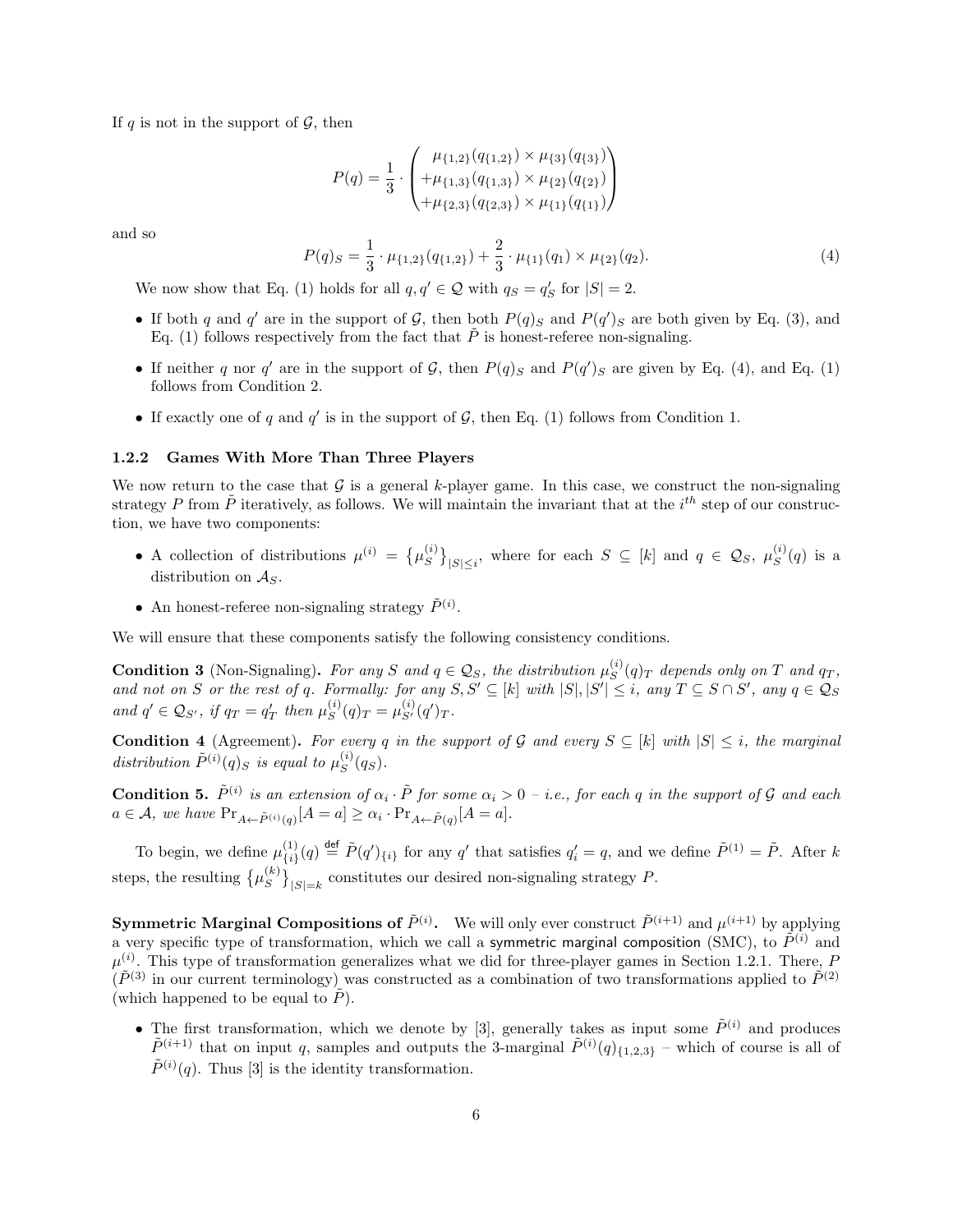• The second transformation, which we denote by [1, 1, 1], generally takes as input  $\tilde{P}^{(i)}$  and produces  $\tilde{P}^{(i+1)}$  that on input q, samples answers from each of the 1-marginals of  $\tilde{P}^{(i)}$  – that is,  $\tilde{P}^{(i+1)}(q)$ independently samples  $a_j \leftarrow \tilde{P}^{(i)}(q)_j$  for each  $j \in \{1, 2, 3\}$  and outputs  $(a_1, a_2, a_3)$ .

In Section [1.2.1,](#page-3-0) we in fact defined  $\tilde{P}^{(3)}$  to select the first transformation of  $\tilde{P}^{(2)}$  with probability 1/3, and to otherwise (with probability 2/3) select the second transformation of  $\tilde{P}^{(2)}$ . We call this a "mixed" transformation (in contrast to  $[3]$  and  $[1, 1, 1]$ , which we call "pure" transformations), and denote it by the linear combination  $\frac{1}{3} \cdot [3] + \frac{2}{3} \cdot [1, 1, 1].$ 

 $\sum_j \lambda_j = k$ . This transformation acts on a k-player honest-referee non-signaling strategy  $\tilde{P}^{(i)}$  to produce In general, we represent a pure transformation by  $\lambda = [\lambda_1, \ldots, \lambda_m]$  for any  $\lambda_1 \geq \cdots \geq \lambda_m \geq 1$  with another k-player honest-referee strategy  $\tilde{P}^{(i+1)}$ . This  $\tilde{P}^{(i+1)}$ , on any input q in the support of  $\mathcal{G}$ , acts as follows.

- 1. Sample m pairwise disjoint subsets  $S_1, \ldots, S_m \subseteq [k]$  with  $|S_j| = \lambda_j$  for each  $j \in [m]$ .
- 2. Independently sample  $a_j \leftarrow \tilde{P}^{(i)}(q)_{S_j}$  for each  $j \in [m]$ .
- 3. Output the unique  $a^* \in \mathcal{A}$  obtained by composing each of the  $a_j$ 's. That is, the  $a^*$  for which  $a_{S_j}^* = a_j$ for all  $j \in [m]$ .

Finally, we say that a linear combination  $\mathbf{u} = \sum \mathbf{u}_{\lambda} \cdot \lambda$  (for  $\mathbf{u}_{\lambda} \in \mathbb{R}_{\geq 0}$ ) is an SMC if it is a probability distribution over pure transformations – i.e., if  $\sum u_\lambda = 1$ . It turns out (Lemma [5.11\)](#page-14-0) that any SMC preserves honest-referee non-signaling. In general, we will define  $\tilde{P}^{(i+1)}$  by applying an SMC  $\mathbf{u}^{(i)}$  to  $\tilde{P}^{(i)}$ . For the moment, we leave  $\mathbf{u}^{(i)}$  unspecified.

**Symmetric Marginal Compositions of**  $\mu^{(i)}$ **.** We now give a similar parameterization of our construction of  $\mu^{(i+1)}$ . First, for all S and all q in the S-marginal support of G,  $\mu_S^{(i+1)}$  $S^{(i+1)}(q)$  is determined by our choice of  $\tilde{P}^{(i+1)}$  and Condition [4.](#page-5-1) As for defining  $\mu_S^{(i+1)}$  $S^{(i+1)}(q)$  when q is not in the S-marginal support of  $\mathcal{G}$ , we first simplify our lives in two ways.

- First, we note that it suffices to define  $\mu_S^{(i+1)}$  $S^{(i+1)}(q)$  for  $|S| = i + 1$ . Indeed, if these distributions satisfy the analogue of Condition [3,](#page-5-2) then for  $|T| \leq i$ , we can define  $\mu_T^{(i+1)}$  $T^{(i+1)}(q)$  as  $(\mu_S^{(i+1)}$  $\binom{(i+1)}{S}(q')_T$  for any  $S \supseteq T$ with  $|S| = i + 1$ , and any  $q' \in \mathcal{Q}_S$  such that  $q'_{S} = q$ .
- Second, we simplify Condition [3.](#page-5-2) Recall this requires that for all  $S, S'$ , all  $T \subseteq S \cap S'$ , and all  $q \in \mathcal{Q}_S$ ,  $q' \in \mathcal{Q}_{S'}$  such that  $q_T = q'_T$ , it holds that  $(\mu_S^{(i+1)})$  $\binom{(i+1)}{S}(q)_{T} = \mu_{S'}^{(i+1)}(q')_{T}$ . In fact this holds as long as it holds when  $|T| = i$ . Indeed, for smaller T we can deduce this via a chain of equalities similar to Eq.  $(2)$ .

Now fix  $|S| = i + 1$ , and fix q not in the S-marginal support of G. We will define  $\mu_S^{(i+1)}$  $S^{(i+1)}(q)$  in terms of  $\mu^{(i)}$  via a similar class of transformations to those that we used to define  $\tilde{P}^{(i+1)}$ . Specifically, suppose that  $i \geq \lambda_1 \geq \cdots \geq \lambda_m \geq 1$  with  $\sum_j \lambda_j = i + 1$ . We then view  $\lambda = [\lambda_1, \ldots, \lambda_m]$  as acting on  $\mu^{(i)}$  to produce  $\mu_S^{(i+1)}$  $S^{(i+1)}(q)$  as follows. Specifically,  $\mu_S^{(i+1)}$  $S^{(i+1)}(q)$  is the distribution obtained from the following sampling process.

- 1. Sample m pairwise disjoint subsets  $S_1, \ldots, S_m \subseteq S$  with  $|S_j| = \lambda_j$  for each  $j \in [m]$ .
- 2. Independently sample  $a_j \leftarrow \mu_{S_i}^{(i)}$  $S_j^{(i)}(q_{S_j})$  for each  $j \in [m]$ .
- 3. Output the unique  $a^* \in \mathcal{A}_S$  obtained by composing each of the  $a_j$ 's. That is, the  $a^*$  for which  $a_{S_j}^* = a_j$ for all  $i \in [m]$ .

In general, we will consider a mixed SMC of  $\mu^{(i)}$ , given by a vector  $\mathbf{v}^{(i)} = \sum \mathbf{v}_{\lambda}^{(i)}$  $\lambda^{(i)} \cdot \lambda$ . We will use the same vector  $\mathbf{v}^{(i)}$  for every S and q for which  $|S| = i + 1$  and q is not in the S-marginal support of G.

Thus, we have parameterized our candidate construction of  $\tilde{P}^{(i+1)}$  and  $\mu^{(i+1)}$  by two SMCs  $\mathbf{u}^{(i)}$  and  $\mathbf{v}^{(i)}$ . In this construction,  $\tilde{P}^{(i+1)}$  and  $\mu^{(i+1)}$  satisfy the "Agreement" property automatically. There are three remaining properties that must hold.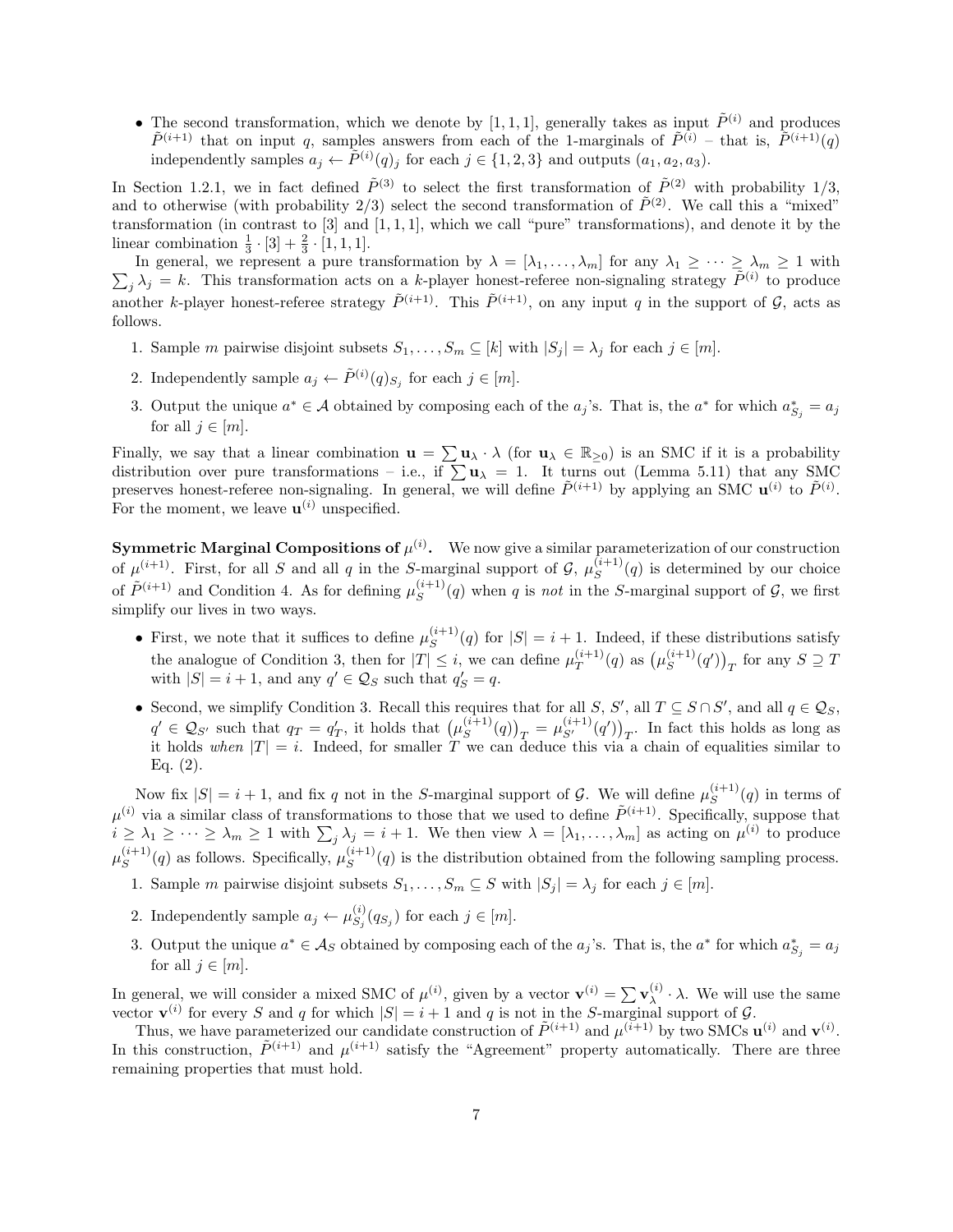- $\tilde{P}^{(i+1)}$  must extend a constant multiple of  $\tilde{P}^{(i)}$ . This corresponds to  $\mathbf{u}^{(i)}$  containing [k] with positive probability.
- $\tilde{P}^{(i+1)}$  must be non-signaling. As noted earlier, this follows from the fact that all SMCs preserve non-signaling.
- $\mu^{(i+1)}$  must be non-signaling, despite the fact that  $\mu_S^{(i+1)}$  $S^{(i+1)}(q)$  is defined via  $\mathbf{u}^{(i)}$  when q is in the Smarginal support of  $\mathcal{G}$ , and via  $\mathbf{v}^{(i)}$  otherwise.

The first and last conditions impose constraints on  $\mathbf{u}^{(i)}$  and  $\mathbf{v}^{(i)}$  that we show are always satisfiable (Section [5.3\)](#page-15-0).

# 2 Preliminaries

### 2.1 Notation and Terminology

A probability distribution on a finite set  $\Omega$  is a function  $P : \Omega \to \mathbb{R}_{\geq 0}$  satisfying  $\sum_{\omega \in \Omega} P(\omega) = 1$ . We write  $\Delta(\Omega)$  to denote the set of all probability distributions on  $\Omega$ . A sub-probability distribution on  $\Omega$  is a function  $P: \Omega \to \mathbb{R}_{\geq 0}$  satisfying  $\sum_{\omega \in \Omega} P(\omega) \leq 1$ . We write  $\Delta^{\leq 1}(\Omega)$  to denote the set of all sub-probability distributions on  $\Omega$ .

- For any (sub-)probability distribution P, let Supp (P) denote the set of all  $\omega \in \Omega$  for which  $P(\omega) > 0$ .
- For any (sub-)probability distribution P and  $n \in \mathbb{N}$ , let  $P^n$  denote the product (sub-)probability distribution  $P^n : \Omega^n \to \mathbb{R}_{\geq 0}$  defined by  $P^n(\omega^{(1)}, \ldots, \omega^{(n)}) = \prod_i P(\omega^{(i)})$ .
- We will denote the total variational distance between two (sub-)probability distributions  $P$  and  $Q$  by  $d_{\text{TV}}(P, Q)$ , which is defined as half of their  $\ell_1$ -distance:

$$
d_{\text{TV}}(X, Y) \stackrel{\text{def}}{=} \frac{1}{2} \sum_{z \in \text{Supp}(X) \cup \text{Supp}(Y)} |\Pr[X = z] - \Pr[Y = z]|.
$$

We write  $P \approx_{\epsilon} Q$  if  $d_{\text{TV}}(P,Q) \leq \epsilon$ .

- We now consider the case when  $\Omega$  is a product of sets  $\Omega_1 \times \cdots \times \Omega_k$  and S is a subset of  $[k]$ .
	- $\Box$  The restriction of  $\Omega$  to  $S$  is  $\Omega_S = \prod_{i \in S} \Omega_i$ . For any  $\omega \in \Omega$ , the restriction of  $\omega$  to  $S$  is  $\omega_S = (\omega_i)_{i \in S}$ .
	- For any (sub-)probability distribution P, the marginal (sub-)probability distribution  $P_S: \Omega_S \to \mathbb{R}_{\geq 0}$ is defined by  $P_S(\omega_S) = \sum_{\omega' \in \Omega: \omega'_S = \omega_S} P(\omega').$

### 2.2 Multiplayer Games

**Definition 2.1.** A k-player game is a tuple  $(Q, A, \pi, W)$ , where  $Q = Q_1 \times \cdots \times Q_k$  and  $A = A_1 \times \cdots \times A_k$ are finite sets,  $\pi: \mathcal{Q} \to \mathbb{R}_{\geq 0}$  is a probability distribution, and  $W: \mathcal{Q} \times \mathcal{A} \to [0,1]$  is a "winning probability" function.

**Definition 2.2.** Given a k-player game  $\mathcal{G} = (\mathcal{Q}, \mathcal{A}, \pi, W)$  where  $\mathcal{Q} = \mathcal{Q}_1 \times \cdots \times \mathcal{Q}_k$  and  $\mathcal{A} = \mathcal{A}_1 \times \cdots \times \mathcal{A}_k$ , *its n*-fold parallel repetition *is defined as the k-player game*  $\mathcal{G}^n \stackrel{\text{def}}{=} (\mathcal{Q}', \mathcal{A}', \pi', W')$  *where*  $\mathcal{Q}' \stackrel{\text{def}}{=} \mathcal{Q}_1^n \times \cdots \times \mathcal{Q}_k^n$ *,*  $\mathcal{A}' \stackrel{\text{def}}{=} \mathcal{A}_1^n \times \cdots \times \mathcal{A}_k^n$ ,  $\pi'(q) \stackrel{\text{def}}{=} \prod_{i=1}^n \pi(q^{(i)})$ , and  $W'(q, a) \stackrel{\text{def}}{=} \prod_{i=1}^n W(q^{(i)}, a^{(i)})$ .

In the above we write elements  $q \in \mathcal{Q}'$  as  $\left(\{q_1^{(i)}\}_{i \in [n]}, \ldots, \{q_k^{(i)}\} \right)$  $\{e^{(i)}_k\}_{i\in[n]}\Big),\,$  we write  $q_j$  to denote  $(q_j^{(1)},\ldots,q_j^{(n)}),$ and we write  $q^{(i)}$  to denote  $(q_1^{(i)}, \ldots, q_k^{(i)})$  $\binom{n}{k}$ . Our notation for components of elements of  $\mathcal{A}'$  is analogous.

**Definition 2.3.** A strategy for a game  $\mathcal{G} = (Q, \mathcal{A}, \pi, W)$  is a function  $P : Q \to \Delta(\mathcal{A})$ .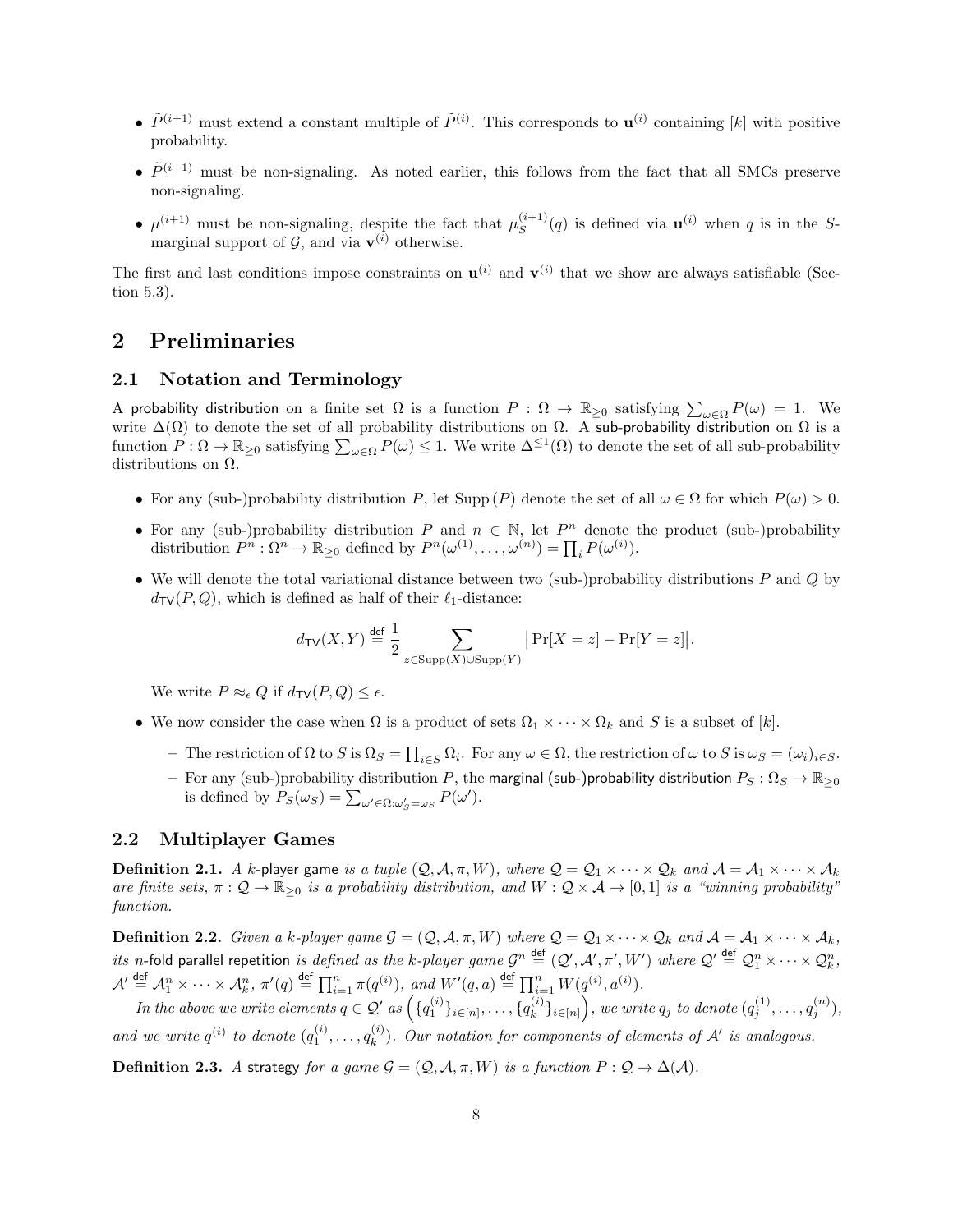**Definition 2.4.** A strategy P for a k-player game  $\mathcal{G} = (\mathcal{Q}, \mathcal{A}, \pi, W)$  is local if there are functions  $\{P_i :$  $\mathcal{Q}_i \to \mathcal{A}_i$ <sub>i</sub><sub>i∈[k]</sub> such that for every q, P(q) is the distribution outputting  $(P_1(q_1), \ldots, P_k(q_k))$  with probability 1.

**Definition 2.5.** A strategy P for a k-player game  $\mathcal{G} = (\mathcal{Q}, \mathcal{A}, \pi, W)$  is non-signaling if for every subset  $S \subseteq [k]$ , there exists a function  $\textsf{Sim}_S : \mathcal{Q}_S \to \Delta(\mathcal{A}_S)$  where for all  $q \in \mathcal{Q}$ , it holds that  $P(q)_S = \textsf{Sim}_S(q_S)$ .

**Definition 2.6** (Values of a Game). The value of a game  $\mathcal{G} = (\mathcal{Q}, \mathcal{A}, \pi, W)$  with respect to a strategy P for G, denoted by v[P](G), is the expected value of  $W(Q, A)$  in the probability space obtained by sampling  $Q \leftarrow \pi$ and  $A \leftarrow P(Q)$ . The classical value of G, denoted by  $v(G)$  is the maximum value of G with respect to any local strategy. The non-signaling value of G, denoted by  $v_{ns}(\mathcal{G})$ , is the maximum value of G with respect to any non-signaling strategy.

## 3 Generalizations of Non-signaling Strategies

[\[LW16\]](#page-24-9) introduces the following generalization of non-signaling strategies, called sub-non-signaling strategies, where  $P(q)$  is only required to be a sub-probability distribution.

**Definition 3.1** ([\[LW16\]](#page-24-9)). A sub-non-signaling strategy P for a k-player game  $\mathcal{G} = (\mathcal{Q}, \mathcal{A}, \pi, W)$  is a function  $P: \mathcal{Q} \to \Delta^{\leq 1}(\mathcal{A})$  satisfying the following property: for every  $S \subseteq [k]$ , there exists a function  $\mathsf{Sim}_S: \mathcal{Q}_S \to$  $\Delta(A_S)$  such that for every  $q \in \mathcal{Q}$  and  $a \in \mathcal{A}_S$ , it holds that  $P(q)_S(a) \leq \text{Sim}_S(q_S)(a)$ .

**Definition 3.2.** The sub-non-signaling value of G, denoted by  $v_{\text{sns}}(\mathcal{G})$ , is the maximum value of

$$
\sum_{q\in\mathcal{Q}}\pi(q)\sum_{a\in\mathcal{A}}P(q)(a)W(q,a)
$$

attained by any sub-non-signaling strategy P.

In our work, it will be useful to consider the following generalization of non-signaling strategies where the non-signaling condition is only required to hold over queries in Supp  $(\pi)$ . Such strategies appear to be non-signaling to an honest referee asking queries according to  $\pi$ .

**Definition 3.3.** An honest-referee non-signaling strategy P for a k-player game  $\mathcal{G} = (\mathcal{Q}, \mathcal{A}, \pi, W)$  is a function  $P : \text{Supp}(\pi) \to \Delta(\mathcal{A})$  satisfying the following property: for every  $S \subseteq [k]$ , there exists a function  $\text{Sim}_S : \text{Supp}(\pi_S) \to \Delta(\mathcal{A}_S)$  such that for every  $q \in \text{Supp}(\pi)$ , it holds that  $P(q)_S = \text{Sim}_S(q_S)$ .

**Remark 3.4.** We can view any non-signaling strategy P as a complete set of marginals  $\{P_S : Q_S \rightarrow$  $\Delta(A_S)$ } $_{S\subseteq[k]}$ : for any  $|S|\subset[k]$  and  $q\in\mathcal{Q}_S$ ,  $P_S(q) \stackrel{\text{def}}{=} P(q')_S$  for any  $q'\in\mathcal{Q}$  such that  $q'_S=q$ . This is well-defined (i.e., does not depend on the choice of q') because P is non-signaling, so we have  $P_S = \mathsf{Sim}_S$ . Similarly, we can view any honest-referee non-signaling strategy P as a complete set of marginals  $\{P_S: S \to S \}$  $\text{Supp}(\pi_S) \to \Delta(\mathcal{A}_S)$ <sub>S⊂[k]</sub> where  $P_S = \text{Sim}_S$ .

The following proposition is analogous to the fact that  $v_{\text{ns}}(\mathcal{G}^n) \ge v_{\text{ns}}(\mathcal{G})^n$  and implies that if  $v_{\text{hr-ns}}(\mathcal{G}) = 1$ , then also  $v_{\text{hr-ns}}(\mathcal{G}^n) = 1$  for every *n*.

<span id="page-8-0"></span>**Proposition 3.5.** For any game G and any number of repetitions n, it holds that  $v_{\text{hr-ns}}(\mathcal{G}^n) \geq v_{\text{hr-ns}}(\mathcal{G})^n$ .

*Proof.* Let  $\mathcal{G} = (\mathcal{Q}, \mathcal{A}, \pi, W)$  be a k-player game, and let P : Supp  $(\pi) \to \Delta(\mathcal{A})$  be an honest-referee nonsignaling strategy for G. Let  $\mathcal{G}^n = (\mathcal{Q}^n, \mathcal{A}^n, \pi^n, W^n)$  denote the *n*-fold parallel repetition of G.

Define

$$
P^n : \operatorname{Supp} (\pi^n) \to \Delta(\mathcal{A}^n)
$$

$$
P^{n}(q^{(1)},...,q^{(n)})(a^{(1)},...,a^{(n)}) = \prod_{i=1}^{n} P(q_1^{(i)},...,q_k^{(i)}) (a_1^{(i)},...,a_k^{(i)}),
$$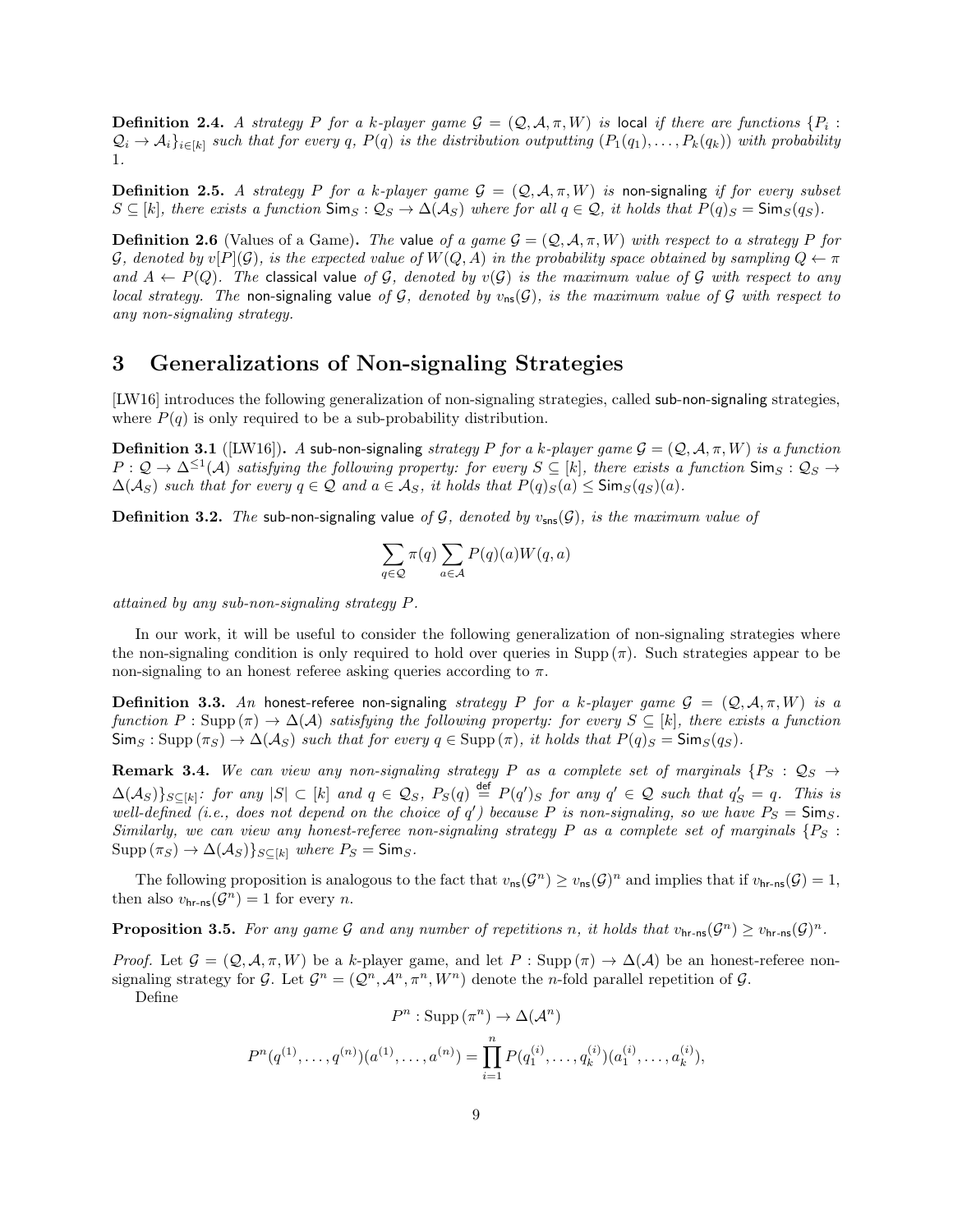which is well-defined because  $(q^{(1)}, \ldots, q^{(n)}) \in \text{Supp } (\pi^n)$  iff for all  $i \in [n], (q_1^{(i)}, \ldots, q_k^{(i)})$  $\lim_{k \to \infty} (k^{\binom{n}{2}}) \in \text{Supp } (\pi)$ . It is easy to verify that  $P^n$  is an honest-referee non-signaling strategy for  $\mathcal{G}^n$  since for any  $(q^{(1)}, \ldots, q^{(n)}) \in \text{Supp}(\pi^n)$ , we can define  $\mathsf{Sim}_S(q_S^{(1)}$  $s^{(1)}, \ldots, q_s^{(n)}$  $\binom{n}{S}=\prod_i\mathsf{Sim}_S(q^{(i)}_S)$  $S^{(i)}_{S}$ . Also, it is clear that  $v[P^{n}](\mathcal{G}^{n}) = v[P](\mathcal{G})^{n}$ .

For several of our corollaries, it will be useful to relate the sub-non-signaling value and honest-referee non-signaling value of a game  $G$ . For this, we have the following proposition.

<span id="page-9-0"></span>**Proposition 3.6.** For any game  $\mathcal{G}$ ,  $v_{\text{sns}}(\mathcal{G}) = 1$  iff  $v_{\text{hr-ns}}(\mathcal{G}) = 1$ .

<span id="page-9-2"></span>*Proof.* Let  $\mathcal{G} = (\mathcal{Q}, \mathcal{A}, \pi, W)$  be any k-player game.

Claim 3.7. If  $v_{\text{sns}}(\mathcal{G}) = 1$  then  $v_{\text{hr_ns}}(\mathcal{G}) = 1$ .

*Proof.* Suppose that  $P: \mathcal{Q} \to \Delta^{\leq 1}(\mathcal{A})$  is a sub-non-signaling strategy for  $\mathcal{G}$  such that  $v[P](\mathcal{G}) =$ 1. Since  $v[P](\mathcal{G}) = 1$ , it must hold for all  $q \in \text{Supp}(\pi)$  that  $P(q)$  is a probability distribution, i.e.  $\sum_{a \in \mathcal{A}} P(q)(a) = 1$ . Therefore for each  $S \subseteq [k]$ ,  $P(q)_S$  is a probability distribution.

Since P is sub-non-signaling, there exists  $\mathsf{Sim}_S : \mathcal{Q}_S \to \Delta(\mathcal{A}_S)$  such that for all  $q \in \mathcal{Q}$  and all  $a \in \mathcal{A}_S$ , it holds that  $P(q)_S(a) \le \text{Sim}_S(q_S)(a)$ . Since  $P(q)_S$  is a probability distribution,  $\textsf{Sim}_S(q_S)$  must also be a probability distribution. Therefore, for any  $q \in \text{Supp}(\pi)$  and any  $S \subseteq [k]$ , it holds that  $P(q)_{S} = \text{Sim}_{S}(q_{S})$  so P is in fact honest-referee non-signaling.  $\Box$ 

<span id="page-9-3"></span>Claim 3.8. If  $v_{\text{hr-ns}}(\mathcal{G}) = 1$  then  $v_{\text{sns}}(\mathcal{G}) = 1$ .

*Proof.* Suppose that  $\tilde{P}$  : Supp  $(\pi) \to \Delta(\mathcal{A})$  is an honest-referee non-signaling strategy with  $v[\tilde{P}](\mathcal{G}) = 1$ . Extend  $\tilde{P}$  to  $P: \mathcal{Q} \to \Delta^{\leq 1}(\mathcal{A})$  by defining  $P(q)$  to be the zero sub-probability distribution for all  $q \notin \text{Supp } (\pi)$ . Clearly  $v[P](\mathcal{G}) = v[P](\mathcal{G}) = 1$ .

It remains to establish that P is sub-non-signaling: For each  $S \subseteq [k]$ , define  $\textsf{Sim}_S$  so that for any  $q \in \text{Supp}(\pi)$ ,  $\text{Sim}_S(q_S) = P(q)_S$  – this is possible because P is honest-referee non-signaling. For  $q' \notin \text{Supp}(\pi_S)$ , define  $\text{Sim}_S(q')$  arbitrarily. Now clearly for any  $q \in \mathcal{Q}$  and any  $a \in \mathcal{A}_S$ , it holds that  $P(q)_S(a) \leq \mathsf{Sim}_S(q_S)(a)$ .  $\Box$ 

Proposition [3.6](#page-9-0) follows directly from Claims [3.7](#page-9-2) and [3.8.](#page-9-3)

### 4 Main Lemma and Implications

We prove the theorems outlined in Section [1.1](#page-2-3) assuming our main lemma, whose proof is deferred to Section [5.](#page-10-0) The main theorems are stated here with greater generality in the context of honest-referee non-signaling strategies.

**Lemma 1** (Non-signaling Value Lower Bound). For every k, there exists a constant  $\alpha_k > 0$  such that for any k-player game G, it holds that  $v_{\text{ns}}(\mathcal{G}) \geq \alpha_k \cdot v_{\text{hr-ns}}(\mathcal{G})$ .

From here on, we write  $\alpha_k$  to refer to the maximum value for which Lemma [1](#page-2-2) holds. We have not attempted to optimize  $\alpha_k$ , but a loose accounting of our proof shows that  $\alpha_k \geq 2^{-O(k^2)}$ . Conversely, Theorem [4](#page-2-4) below shows that  $\alpha_k \leq 2^{-\Omega(k)}$ .

To show that there are counterexamples to non-signaling parallel repetition, we show that there exist games whose sub-non-signaling values are 1 but whose non-signaling values are less than 1.

<span id="page-9-4"></span>**Proposition 4.1.** For every  $k \geq 3$ , there exists a k-player game G for which  $v_{\text{hr-ns}}(\mathcal{G}) = 1$  (i.e.  $v_{\text{sm}}(\mathcal{G}) = 1$ ) and  $v_{\text{ns}}(\mathcal{G}) < 1$ .

<span id="page-9-1"></span>One example of such a game is the "anti-correlation game". The three-player version of this game was described in [\[FRV16,](#page-24-8) [LW16\]](#page-24-9) as an example of a game whose non-signaling value is less than 1, but whose sub-non-signaling value is 1.

 $\Box$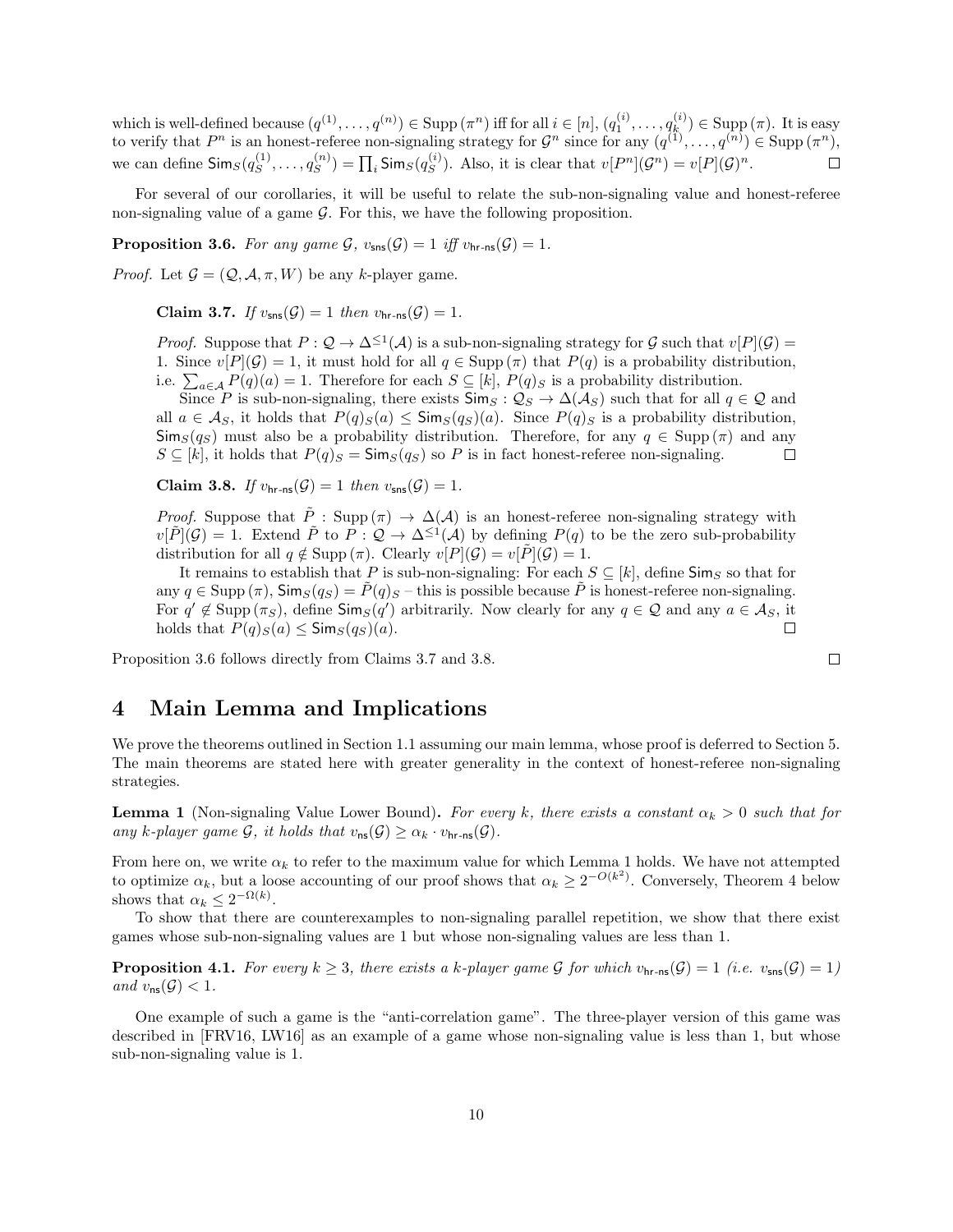$\bf{Definition~4.2}$   $(\rm Anti\text{-}Correlation\text{ Game})$ .  $\emph{The k-player anti-correlation game }\tilde{\mathcal{G}}_k\text{ is the game }(\tilde{\mathcal{Q}}_k,\tilde{\mathcal{A}}_k,\tilde{\pi}_k,\tilde{W}_k)$ where  $\tilde{Q}_k = \{0,1\}^k$ ,  $\tilde{A}_k = [k-1]^k$ ,  $\tilde{\pi}_k$  is the uniform distribution on k-bit strings of Hamming weight  $k-1$ , and

$$
\tilde{W}_k(q, a) = \begin{cases} 1 & \text{if for all } i \neq j \in [k] \text{ such that } q_i = q_j = 1, \text{ it holds that } a_i \neq a_j \\ 0 & \text{otherwise.} \end{cases}
$$

Proof of Proposition [4.1.](#page-9-4) Let G be the k-player anti-correlation game  $\tilde{\mathcal{G}}_k$ . For  $1 \leq \ell \leq k$ , let  $h_\ell \in \{0,1\}^k$ denote the string of Hamming weight  $k - 1$  with 0 in the  $\ell$ th coordinate.

Define  $P: \text{Supp}(\tilde{\pi}_k) \to \Delta(\tilde{\mathcal{A}}_k)$  as follows:  $P(h_\ell)$  chooses a random element of  $[k-1]$  for  $a_\ell$  and a random permutation of  $[k-1]$  for  $(a_i)_{i\neq\ell}$ . This is an honest-referee non-signaling strategy: for any  $h_\ell, h_m \in \text{Supp } (\tilde{\pi}_k)$ , the marginals  $P(h_\ell)$  and  $P(h_m)$ s, where  $S = [k] \setminus \{\ell, m\}$ , are both equivalent to choosing a  $(k - 2)$ -sized subset of  $[k-1]$  and a random permutation of these elements. For distinct  $i, j \neq \ell$ , we have  $a_i \neq a_j$  so  $v_{\text{hr-ns}}[P](\tilde{\mathcal{G}}_k) = 1$ . Thus  $v_{\text{hr-ns}}(\tilde{\mathcal{G}}_k) = 1$  (by Proposition [3.6,](#page-9-0) this is equivalent to  $v_{\text{sns}}(\tilde{\mathcal{G}}_k) = 1$ ).

For any non-signaling  $P': \mathcal{Q}_k \to \Delta(\mathcal{A}_k)$  and any  $h_\ell \in \text{Supp}(\tilde{\pi}_k)$ ,  $P'(h_\ell)_{[k]\setminus\{\ell\}} = P'(1^k)_{[k]\setminus\{\ell\}}$  by nonsignaling. Thus  $Pr_{\ell,P'(h_{\ell})}[\tilde{W}_k(h_{\ell}, P'(h_{\ell})) = 1] = Pr_{\ell,P'(1^k)}[\tilde{W}_k(h_{\ell}, P'(1^k)) = 1]$ . This equals the probability that  $P'(1^k)_{[k]\setminus\{\ell\}}$  is a permutation of  $[k-1]$ . By the Pigeonhole principle, every element in Supp  $(P'(1^k))$ has an element of  $[k-1]$  appearing in at least two indices so this probability is at most  $2/k$ .  $\Box$ 

**Theorem 1** (Parallel Repetition Counterexample). For every  $k \geq 3$ , there exists a k-player game G such that  $v_{\text{ns}}(\mathcal{G}) < 1$  and  $v_{\text{ns}}(\mathcal{G}^n) \ge \alpha_k$  for all  $n \ge 1$ , where  $\alpha_k$  is the constant in Lemma [1.](#page-2-2)

*Proof.* This follows immediately from Proposition [4.1](#page-9-4) and Lemma [1:](#page-2-2) for the anti-correlation game  $\tilde{G}_k$ , it holds that  $v_{\mathsf{hr}\text{-ns}}(\tilde{\mathcal{G}}_k) = 1 \implies v_{\mathsf{hr}\text{-ns}}(\tilde{\mathcal{G}}_k^n) = 1 \implies v_{\mathsf{ns}}(\tilde{\mathcal{G}}_k^n) \ge \alpha_k$ .  $\Box$ 

**Theorem 2** (Parallel Repetition Dichotomy). For every game  $\mathcal{G}$ , either  $v_{\text{ns}}(\mathcal{G}^n) \ge \Omega(1)$  or  $v_{\text{ns}}(\mathcal{G}^n) \le$  $\exp(-\Omega(n))$ . The former occurs when  $v_{\text{sns}}(\mathcal{G}) = 1$  and the latter occurs when  $v_{\text{sns}}(\mathcal{G}) < 1$ .

*Proof.* If  $v_{\text{sns}}(\mathcal{G}) < 1$ , then by [\[LW16,](#page-24-9) Theorem 4], we have  $v_{\text{ns}}(\mathcal{G}^n) \le v_{\text{sns}}(\mathcal{G}^n) \le e^{-\Omega(n)}$ .

If  $v_{\mathsf{sns}}(\mathcal{G}) = 1$ , then by Proposition [3.6](#page-9-0)  $v_{\mathsf{hr-ns}}(\mathcal{G}) = 1$ . Then by Proposition [3.5,](#page-8-0)  $v_{\mathsf{hr-ns}}(\mathcal{G}^n) \ge v_{\mathsf{hr-ns}}(\mathcal{G})^n = 1$ , so  $v_{\text{hr-ns}}(\mathcal{G}^n) = 1$  for all  $n \geq 1$ . By Lemma [1,](#page-2-2) this implies that  $v_{\text{ns}}(\mathcal{G}^n) \geq \alpha_k = \Omega(1)$ .  $\Box$ 

**Theorem 3** (Parallel Repetition Magic Value). For every k-player game G, if  $v_{ns}(\mathcal{G}) < \alpha_k$ , then  $v_{ns}(\mathcal{G}^n) \leq$  $\exp(-\Omega(n))$  where  $\alpha_k$  is the constant in Lemma [1.](#page-2-2)

*Proof.* If  $v_{\text{ns}}(\mathcal{G}) < \alpha_k$ , then by Lemma [1](#page-2-2) and Proposition [3.6,](#page-9-0) we have  $v_{\text{sns}}(\mathcal{G}) < 1$ . Then by [\[LW16\]](#page-24-9), it holds that  $v_{\text{ns}}(\mathcal{G}^n) \le v_{\text{sns}}(\mathcal{G}^n) \le \exp(-\Omega(n)).$  $\Box$ 

Upper Bounding the Magic Value Given Theorem [3,](#page-2-1) it is natural to ask whether  $\alpha_k$  is optimal: For each k, what is the largest value  $\beta_k$  such that for every k-player game  $\mathcal{G}$ ,  $v_{\text{ns}}(\mathcal{G}) < \beta_k$  implies  $v_{\text{ns}}(\mathcal{G}^n) \leq$  $\exp(-\Omega(n))$ ? Theorem [1](#page-2-0) shows that  $\beta_k < 1$ , and Theorem [3](#page-2-1) shows that  $\beta_k \geq \alpha_k$ , which our proof of Lemma [1](#page-2-2) shows to be at least  $2^{-k^2}$ . This is a large gap, but Theorem [4](#page-2-4) shows that  $\beta_k \leq \exp(-\Omega(k))$ . The proof is in Section [6:](#page-19-0) the main tool is a "distributed" form of repetition that does exponentially decrease the non-signaling value of a game, but linearly increases the number of players.

**Theorem 4** (Strong Parallel Repetition Counterexample). There is a sequence of games  $\{\mathcal{G}_k\}_{k>3}$ , with  $\mathcal{G}_k$ a k-player game, such that  $v_{\text{ns}}(\mathcal{G}_k) \leq \exp(-\Omega(k))$  and  $v_{\text{ns}}(\mathcal{G}_k^n) \geq \alpha_k$  for all  $n \geq 1$ .

# <span id="page-10-0"></span>5 Proof of Main Lemma

**Overview.** For an arbitrary game  $\mathcal{G}$ , we show how any honest-referee non-signaling strategy P can be scaled down and extended to a full non-signaling strategy. The strategies we construct have the following format. On any given query  $q = (q_1, \ldots, q_k)$ , we first randomly partition  $[k] = \cup_i S_i$ , according to a carefully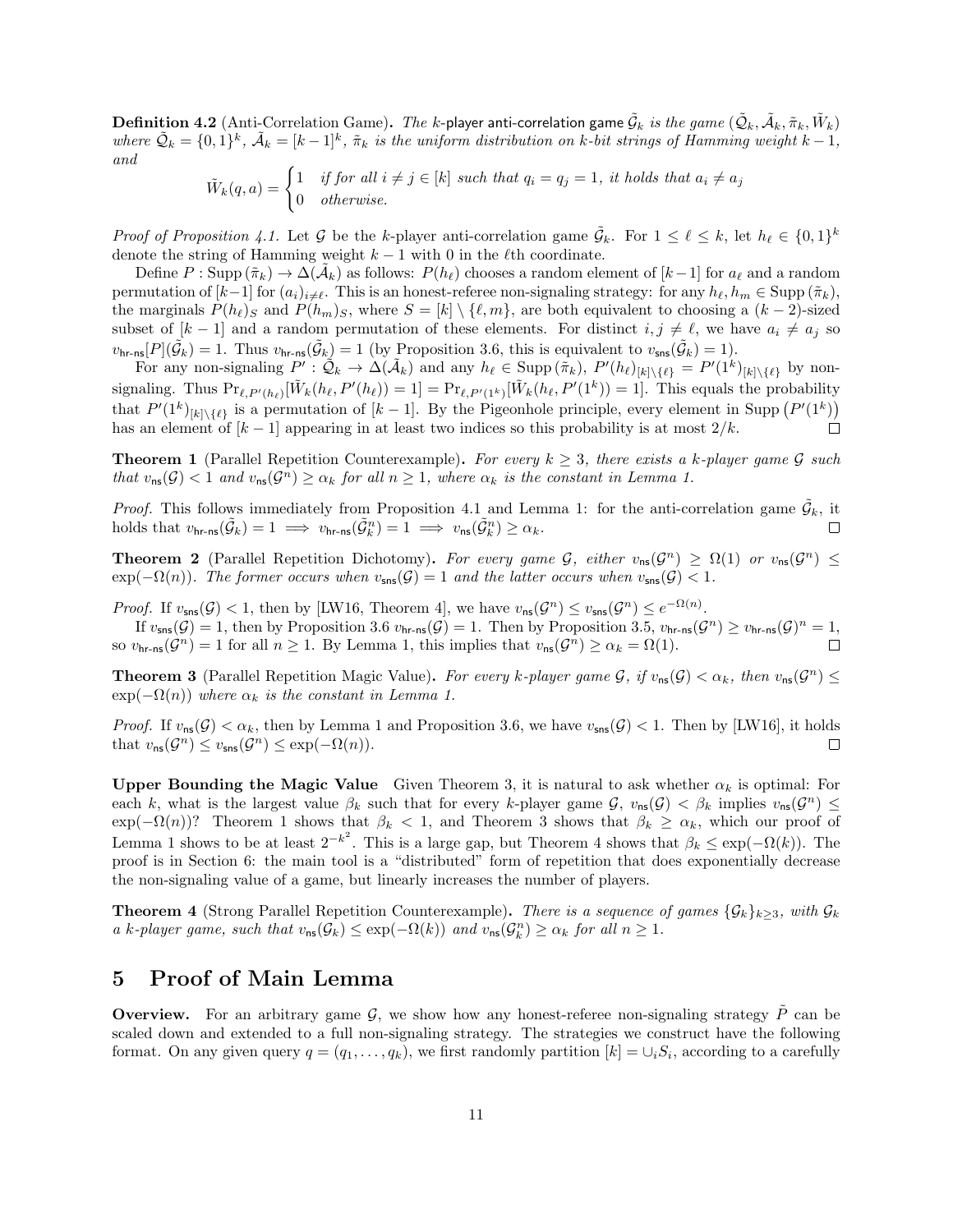chosen distribution of partitions, while ensuring that  $q_{S_i}$  is in the  $S_i$ -marginal support of  $G$ . For each i, we then independently sample  $a_{S_i} \leftarrow \tilde{P}(q')$  for some q' with  $q'_{S_i} = q_{S_i}$ .<sup>[2](#page-11-0)</sup>

In Section [5.1,](#page-11-1) we present the basic notation and formalism that we use to refer to partitions and distributions of partitions. In Section [5.2,](#page-12-0) we introduce a notion of a "d-ary marginal strategy" that is incomparable to the notion of an honest-referee non-signaling strategy, but coincides with the notion of a full strategy for  $d = k$ . We give a construction of a  $(d+1)$ -ary marginal strategy that is parameterized by a distribution of partitions, as well as a d-ary marginal strategy and an honest-referee strategy. In Section [5.3,](#page-15-0) we concoct nice distributions of partitions that, when applied iteratively to the constructions of Section [5.2,](#page-12-0) yield a non-signaling strategy that extends the original honest-referee non-signaling strategy. We put it all together in Section [5.4.](#page-17-0)

### <span id="page-11-1"></span>5.1 Technical Tools

We begin with some necessary preliminaries. Throughout this section, let  $\mathcal{G} = (Q, \mathcal{A}, \pi, W)$  be any fixed k-player game.

**Definition 5.1** (Partitions of Natural Numbers). For  $n \in \mathbb{N}$ , a partition  $\lambda$  of n is a weakly decreasing sequence  $[\lambda_1,\ldots,\lambda_m]$  of non-negative integers such that  $\sum_i\lambda_i=n$ . Occasionally it is convenient to think of  $\lambda$  as an infinite sequence, in which case we set  $\lambda_i = 0$  for all  $i > m$ . We denote by  $\Lambda_n$  the set of all partitions of n and we denote by  $\Lambda_n^{\leq d}$  the set of all partitions of n whose largest component is at most d.

Young diagrams graphically represent partitions – a partition  $\lambda = [\lambda_1, \ldots, \lambda_m]$  of n is represented by an array of m left-justified rows of unit squares, where the  $i<sup>th</sup>$  row from top to bottom contains  $\lambda_i$  squares. For example, the partition [2, 1] of 3 is represented by  $\Box$  and the partition [3, 3, 1] of 7 is represented by

. Many natural combinatorial operations on partitions have simple interpretations as operations on the corresponding Young diagrams.

**Definition 5.2** (Vector Space of Partitions). We denote by  $\mathbb{R}(\Lambda_n)$  the space of all formal linear combinations of partitions of n with coefficients in  $\mathbb{R}$ . We view  $\mathbb{R}(\Lambda_n)$  as a  $|\Lambda_n|$ -dimensional vector space over  $\mathbb R$  in the natural way.

We denote by  $\mathbb{R}_{>0}(\Lambda_n)$  the vectors in  $\mathbb{R}(\Lambda_n)$  with nonnegative coefficients. We denote by  $\Delta(\Lambda_n)$  the vectors in  $\mathbb{R}(\Lambda_n)$  with nonnegative coefficients summing to 1. These vectors can be thought of as probability distributions over partitions of n.

<span id="page-11-3"></span>**Definition 5.3** (Reduction Operator). For each  $n \in \mathbb{N}$ , we define the reduction operator

$$
\mathcal{R}: \Lambda_n \to \Delta(\Lambda_{n-1}) \subset \mathbb{R}(\Lambda_{n-1}),
$$

which maps a partition  $\lambda$  of n to a distribution  $\mathcal{R}(\lambda)$  on partitions of  $n-1$  as follows. For  $\lambda \in \Lambda_n$  and  $\lambda' \in \Lambda_{n-1}$ , if for some  $i \in \mathbb{N}$  it holds that

<span id="page-11-2"></span>
$$
\lambda' = [\lambda_1, \dots, \lambda_{i-1}, \lambda_i - 1, \lambda_{i+1}, \dots],
$$
\n(5)

then the coefficient of  $\lambda'$  in  $\mathcal{R}(\lambda)$  is  $\mathcal{R}(\lambda)_{\lambda'} \stackrel{\text{def}}{=} \frac{1}{n} \sum_{j:\lambda_j=\lambda_i} \lambda_j$ . If Eq. [\(5\)](#page-11-2) does not hold for any i, then  $\mathcal{R}(\lambda)_{\lambda'} \stackrel{\text{def}}{=} 0$ . We extend the reduction operator to  $\mathcal{R} : \mathbb{R}(\Lambda_n) \to \mathbb{R}(\Lambda_{n-1})$  by linearity, i.e. for  $\mathbf{v} \in \mathbb{R}(\Lambda_n)$ , we define  $\mathcal{R}(\sum_{\lambda \in \Lambda_n} \mathbf{v}_{\lambda} \cdot \lambda) \stackrel{\text{def}}{=} \sum_{\lambda \in \Lambda_n} \mathbf{v}_{\lambda} \cdot \mathcal{R}(\lambda)$ .

When  $\lambda$  is a partition of n, the reduction operator has a simple interpretation as an operation on the Young diagram for  $\lambda$ . Sample a random square of the Young diagram for  $\lambda$  and delete it. Then rearrange the rows to get a valid Young diagram, i.e. rearrange the rows so they are weakly decreasing in length. As defined,  $\mathcal{R}(\lambda)_{\lambda'}$  equals the probability of obtaining  $\lambda'$  after this operation, so  $\mathcal{R}(\lambda)$  is indeed a distribution on partitions of  $n-1$ .

This operation is illustrated in Figs. [1](#page-12-1) and [2.](#page-12-2)

<span id="page-11-0"></span><sup>&</sup>lt;sup>2</sup>This is well-defined because  $q_{S_i}$  is in the  $S_i$ -marginal support of  $\mathcal{G}$ , and because  $\tilde{P}$  is honest-referee non-signaling.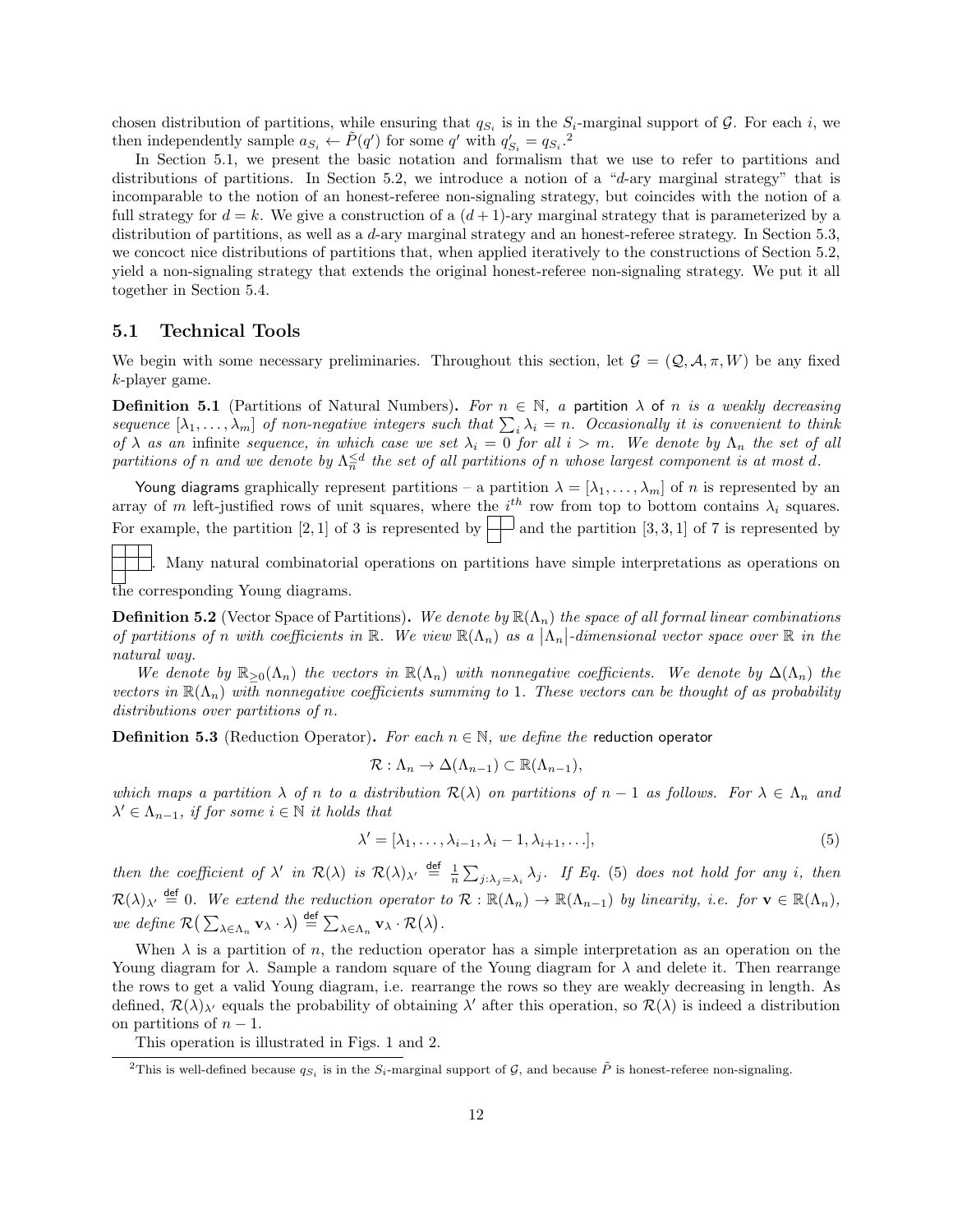

<span id="page-12-1"></span>Figure 1: To remove specified squares from a Young diagram (here, black squares), first left-justify all remaining squares, then re-arrange rows in order of decreasing width.



<span id="page-12-2"></span>Figure 2: Examples of how  $\mathcal R$  operates on Young diagrams

**Definition 5.4** (Partitions of Sets). We say that a tuple of pairwise disjoint sets  $(S_i)_i = (S_1, \ldots, S_m)$  is a partition of S if  $S = \bigcup_i S_i$  and  $|S_1| \geq \ldots \geq |S_m|$ . We denote by  $\Lambda(S)$  the set of partitions of S, and we denote by  $\Lambda^{\leq d}(S)$  the set of partitions of S where the largest component has size at most d.

We say that  $(S_1, \ldots, S_m)$  is a partition of S with shape  $\lambda$  if  $\lambda = [|S_1|, \ldots, |S_m|]$ . For any partition  $\lambda$  and any set S with  $|S| = |\lambda|$ , we write  $\lambda(S)$  to denote the set of partitions of S with shape  $\lambda$ .

If  $u \in \Delta(\Lambda_d)$  is a distribution of partitions of d, then we write  $u(S) \in \Delta(\Lambda(S))$  to denote the distribution of partitions of S obtained by first sampling a partition  $\lambda$  from **u**, and then choosing a uniformly random partition of S from  $\lambda(S)$ .

### <span id="page-12-0"></span>5.2 Marginal Strategies and Symmetric Marginal Compositions (SMCs)

We now describe a notion of a "marginal" non-signaling strategy for a game that will be useful as an intermediate step in constructing (full) non-signaling strategies.

Definition 5.5 (Marginal Non-Signaling Strategies). A d-ary marginal non-signaling strategy for  $G$  is a collection of functions  $\mu = {\mu_S : \mathcal{Q}_S \to \Delta(\mathcal{A}_S)}_{S \subseteq [k], |S| = d}$  such that for all  $S, S' \subseteq [k]$  with  $|S| = |S'| = d$ and for all  $q \in \mathcal{Q}_S$ ,  $q' \in \mathcal{Q}_{S'}$ , it holds that  $\mu_S(q)_T = \mu_{S'}(q')_T$  where  $T \subseteq S \cap S'$  is the largest set such that  $q_T = q'_T.$ 

<span id="page-12-3"></span>This notion coincides with the notion of non-signaling strategies when  $d = k$ .

**Remark 5.6.** As with strategies and honest-referee strategies, any d-ary marginal non-signaling strategy  $\mu =$  ${\mu_S : \mathcal{Q}_S \to \Delta(\mathcal{A}_S)}_{S \subseteq [k], |S| = d}$  can be extended to a larger set of marginals  ${\mu_S : \mathcal{Q}_S \to \Delta(\mathcal{A}_S)}_{S \subseteq [k], |S| \le d}$ such that for all  $S, S' \subseteq [k]$  with  $|S|, |S'| \leq d$  and for all  $q \in \mathcal{Q}_S, q' \in \mathcal{Q}_{S'}$ , it holds that  $\mu_S(q)_T = \mu_{S'}(q')_T$ where  $T \subseteq S \cap S'$  is the largest set for which  $q_T = q'_T$ .

Specifically, for any  $|S| < d$  and  $q \in \mathcal{Q}_S$ , one defines  $\mu_S(q) \stackrel{\text{def}}{=} \mu_T(q')_S$  for any  $T \supset S$  and  $q' \in \mathcal{Q}_T$  such that  $|T| = d$  and  $q'_S = q$ . This is well-defined (i.e., does not depend on the choice of T and  $q'$ ) because  $\mu$  is (marginal) non-signaling.

In the strategies we construct, every answer distribution is obtained by composing, or "gluing together" the marginal answer distributions of another strategy. The precise way in which the original strategy's joint distribution is viewed as a collection of different marginal distributions to be glued together is specified by a partition of the relevant players.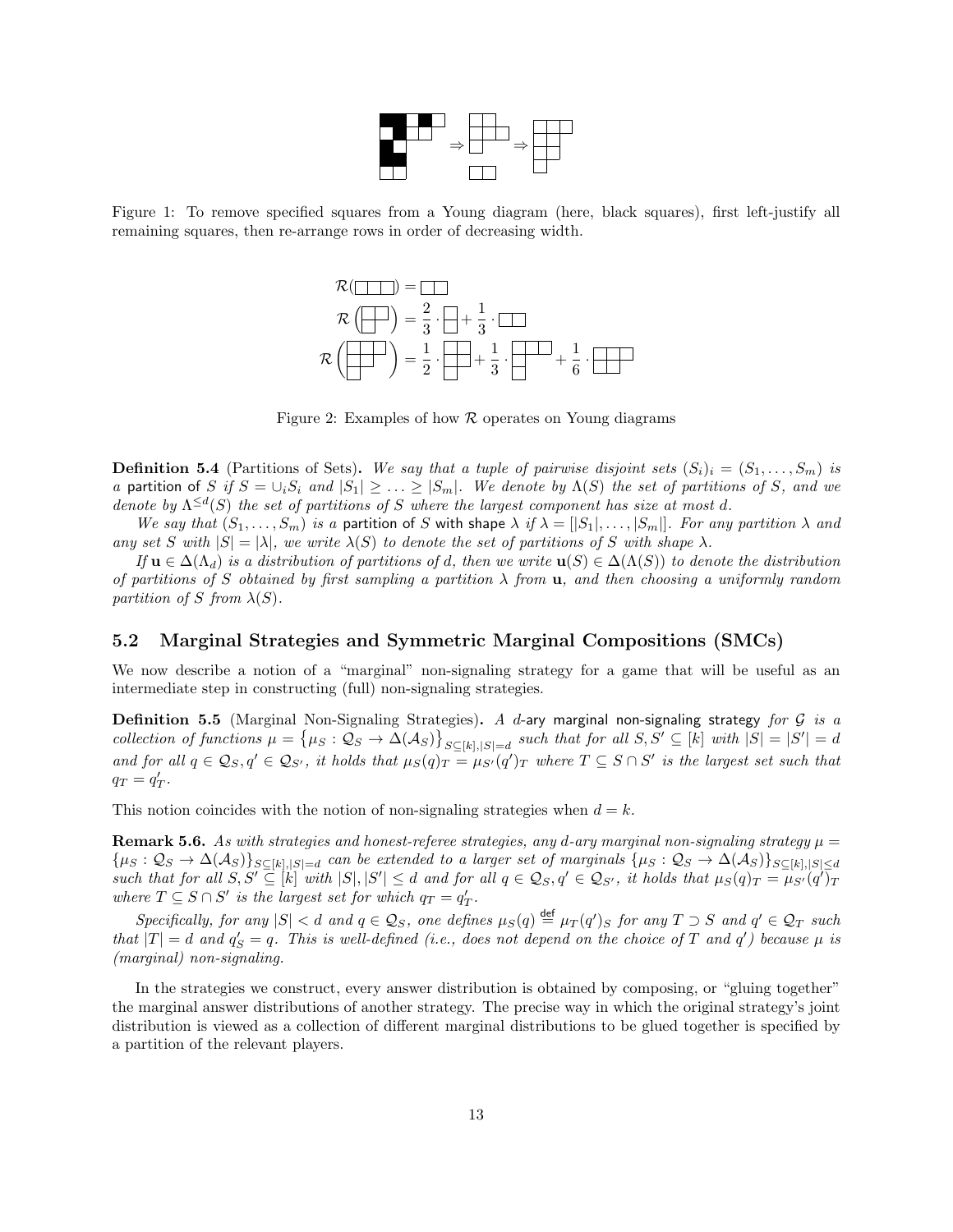**Definition 5.7** (SMCs of Marginal Strategies). For any  $S \subseteq [k]$ , any d-ary marginal non-signaling strategy  $\mu = {\mu_{S'} : \mathcal{Q}_{S'} \to \Delta(\mathcal{A}_{S'})\}_{S' \subseteq [k], |S'| = d}$ , and any partition  $(S_1, \ldots, S_m) \in \Lambda^{\leq d}(S)$ , we define the  $(S_1, \ldots, S_m)$ symmetric marginal composition of  $\mu$  for S as follows:

$$
\mu_{(S_1,\ldots,S_m)} : \mathcal{Q}_S \to \Delta(\mathcal{A}_S)
$$

$$
\mu_{(S_1,\ldots,S_m)}(q)(a) \stackrel{\text{def}}{=} \prod_{i=1}^m \mu_{S_i}(q_{S_i})(a_{S_i}).
$$

More generally, for any  $\mathbf{u} \in \Delta(\Lambda^{\leq d}(S))$ , we define the **u**-symmetric marginal composition of  $\mu$  for S as follows:

$$
\mu_{\mathbf{u}} \stackrel{\text{def}}{=} \sum_{(S_1, \ldots, S_m) \in \text{Supp}(\mathbf{u})} \mathbf{u}_{(S_1, \ldots, S_m)} \cdot \mu_{(S_1, \ldots, S_m)}.
$$

Note that  $\sum_{a \in A_S} \mu_{(S_1,...,S_m)}(q)(a) = \prod_{i=1}^m \left( \sum_{a_{S_i} \in A_{S_i}} \mu_{S_i}(q_{S_i})(a_{S_i}) \right) = 1$  so  $\mu_{(S_1,...,S_m)}(q)$  is indeed a distribution over  $A<sub>S</sub>$ .

We also define an analogous operation for honest-referee non-signaling strategies.

**Definition 5.8** (SMCs of Honest-referee Strategies). For any  $S \subseteq [k]$ , any honest-referee non-signaling strategy  $P : \text{Supp}(\pi) \to \Delta(\mathcal{A})$ , and any partition  $(S_1, \ldots, S_m) \in \Lambda(S)$ , we define the  $(S_1, \ldots, S_m)$ -symmetric marginal composition of  $P$  for  $S$  as follows:

$$
P_{(S_1,\ldots,S_m)}: \text{Supp}(\pi_S) \to \Delta(\mathcal{A}_S)
$$

$$
P_{(S_1,\ldots,S_m)}(q)(a) \stackrel{\text{def}}{=} \prod_{i=1}^m P_{S_i}(q_{S_i})(a_{S_i}).
$$

More generally, for any  $u \in \Delta(\Lambda(S))$ , we define the u-symmetric marginal composition of P for S as follows:

$$
P_{\mathbf{u}} \stackrel{\text{def}}{=} \sum_{(S_1, \dots, S_m) \in \text{Supp}(\mathbf{u})} \mathbf{u}_{(S_1, \dots, S_m)} \cdot P_{(S_1, \dots, S_m)}.
$$

We now characterize the marginal distributions of symmetric marginal compositions, in particular relating them to the reduction operator described in Definition [5.3.](#page-11-3)

<span id="page-13-0"></span>**Lemma 5.9.** For any d-ary marginal non-signaling strategy  $\mu$ , any set  $S \subseteq [k]$ , any  $\mathbf{u} \in \Delta(\Lambda_{|S|}^{\le d})$ , any  $q \in \mathcal{Q}_S$ , and any  $T \subseteq S$  it holds that  $(\mu_{\mathbf{u}(S)}(q))_T = \mu_{(\mathcal{R}^{|S|-|T|}(\mathbf{u}))(T)}(q_T)$ .

*Proof.* By linearity, we may assume without loss of generality that **u** is just a single partition  $\lambda \in \Lambda_{\leq 0}^{\leq d}$  $\frac{6}{|S|}$ . Then,  $\mu_{\lambda(S)}(q)$  is by definition the following distribution over  $a' \in \mathcal{A}_S$ :

$$
\mu_{\lambda(S)}(q)(a') = \frac{1}{|\lambda(S)|} \cdot \sum_{(S_i)_i \in \lambda(S)} \prod_i \mu_{S_i}(q_{S_i})(a'_{S_i}).
$$

Because the sets in  $(S_i)$  are pairwise disjoint, the T-marginal distribution  $\mu_{\lambda(S)}(q)_T$  over  $a \in \mathcal{A}_T$  is:

$$
\mu_{\lambda(S)}(q)_T(a) = \frac{1}{|\lambda(S)|} \cdot \sum_{(S_i)_i \in \lambda(S)} \prod_i (\mu_{S_i}(q_{S_i}))_T(a_{S_i \cap T}).
$$

Since  $\mu$  is d-ary marginal non-signaling, this can be written as

$$
\mu_{\lambda(S)}(q)_T(a) = \frac{1}{|\lambda(S)|} \cdot \sum_{(S_i)_i \in \lambda(S)} \prod_i \mu_{S_i \cap T}(q_{S_i \cap T})(a_{S_i \cap T}).
$$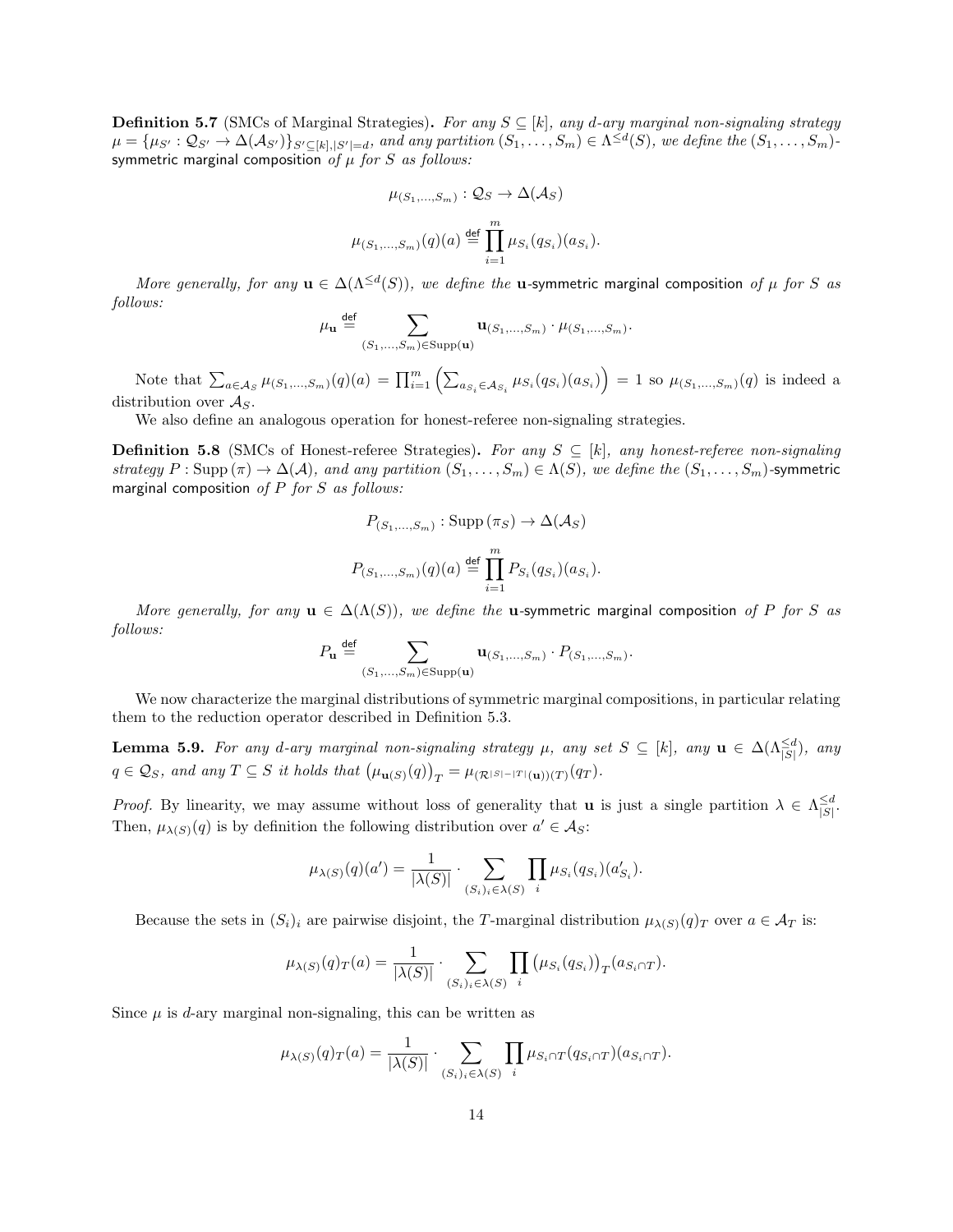

<span id="page-14-4"></span>Figure 3: Illustration of Claim [5.10](#page-14-1) in the case  $S = [9]$ ,  $\lambda = [4, 3, 1, 1]$  and  $T = [5]$ 

Writing  $\mathbf{v} = \sum_{\lambda' \in \Lambda_{|T|}} \mathbf{v}_{\lambda'} \cdot \lambda'$  as shorthand for  $\mathcal{R}^{|S|-|T|}(\lambda)$ , by definition  $\mu_{\mathbf{v}(T)}(q_T)$  is the following distribution over  $a \in \mathcal{A}_T$ :

$$
\mu_{\mathbf{v}(T)}(q_T)(a) = \sum_{\lambda' \in \Lambda_{|T|}} \mathbf{v}_{\lambda'} \cdot \frac{1}{|\lambda'(T)|} \cdot \sum_{(T_i)_i \in \lambda'(T)} \prod_i \mu_{T_i}(q_{T_i})(a_{T_i}).
$$

Therefore,  $\mu_{\lambda(S)}(q)_T$  and  $\mu_{\mathbf{v}(T)}(q_T)$  can each be viewed as distributions on  $\mathcal{A}_T$  that take the following form:

- <span id="page-14-2"></span>1. Sample a partition  $(T_i)_i$  of T as follows:
	- (a) In the case of  $\mu_{\lambda(S)}(q)_T$ , we first sample  $(S_i)_i \leftarrow \lambda(S)$ , and then set  $T_i = S_i \cap T$ .
	- (b) In the case of  $\mu_{\mathbf{v}(T)}(q_T)$ , we directly sample  $(T_i)_i \leftarrow \mathcal{R}^{|S|-|T|}(\lambda)(T)$ .
- <span id="page-14-3"></span>2. Independently sample  $a_{T_i} \leftarrow \mu_{T_i}(q_{T_i})$  for each *i*.
- 3. Output the unique  $a \in \mathcal{A}_T$  that is consistent with each of the chosen values  $a_{T_i}$ .

It thus suffices to prove the following claim.

<span id="page-14-1"></span>**Claim 5.10.** The distributions on  $(T_i)$  induced by steps [1a](#page-14-2) and [1b](#page-14-3) are identical.

Proof. The easiest way to see this is through an equivalent reformulation of step [1a.](#page-14-2) Namely, we think of obtaining  $(S_i)_i \leftarrow \lambda(S)$  by filling in the squares of the Young diagram for  $\lambda$  with the elements of S in a uniformly random order, and defining  $S_i$  to be the set of elements in the  $i^{th}$  row. Then, it is easy to see that (1) the elements of  $S\T$  are uniformly distributed (without replacement) in the resulting Young tableau, and  $(2)$  conditioned on their positions, the elements of T are uniformly distributed in the remaining positions.

Thus, we can equivalently think of step [1a](#page-14-2) as first obtaining a partition of  $|T|$  by choosing and removing  $|S| - |T|$  random squares from the Young diagram for  $\lambda$ , and then obtaining a partition of T by filling in the squares of the resulting Young diagram with the elements of T. But this is exactly equivalent to step [1b.](#page-14-3) The equivalence is illustrated in Fig. [3.](#page-14-4)  $\Box$ 

This concludes the proof of Lemma [5.9.](#page-13-0)

 $\Box$ 

<span id="page-14-0"></span>**Lemma 5.11.** For any honest-referee non-signaling strategy  $P : \text{Supp}(\pi) \to \Delta(\mathcal{A})$ , any set  $S \subseteq [k]$ , any  $\mathbf{u} \in \Delta(\Lambda_{|S|})$ , any  $q \in \text{Supp}(\pi_S)$ , and any  $T \subseteq S$ , it holds that  $\left(P_{\mathbf{u}(S)}(q)\right)_T = P_{(\mathcal{R}^{|S|-|T|}(\mathbf{u}))(T)}(q_T)$ .

*Proof.* The proof of Lemma [5.9](#page-13-0) applies to any  $q \in \mathcal{Q}$  where  $\mu_T(q_T)$  is defined for all  $T \subseteq S$ . Although P is only defined over Supp  $(\pi)$  and hence is not a d-ary marginal non-signaling strategy, the marginal distribution  $P_T(q_T)$  is defined for all  $q \in \text{Supp}(\pi_S)$  and  $T \subseteq S$ . Thus the proof of Lemma [5.11](#page-14-0) follows identically to that of Lemma [5.9.](#page-13-0)  $\Box$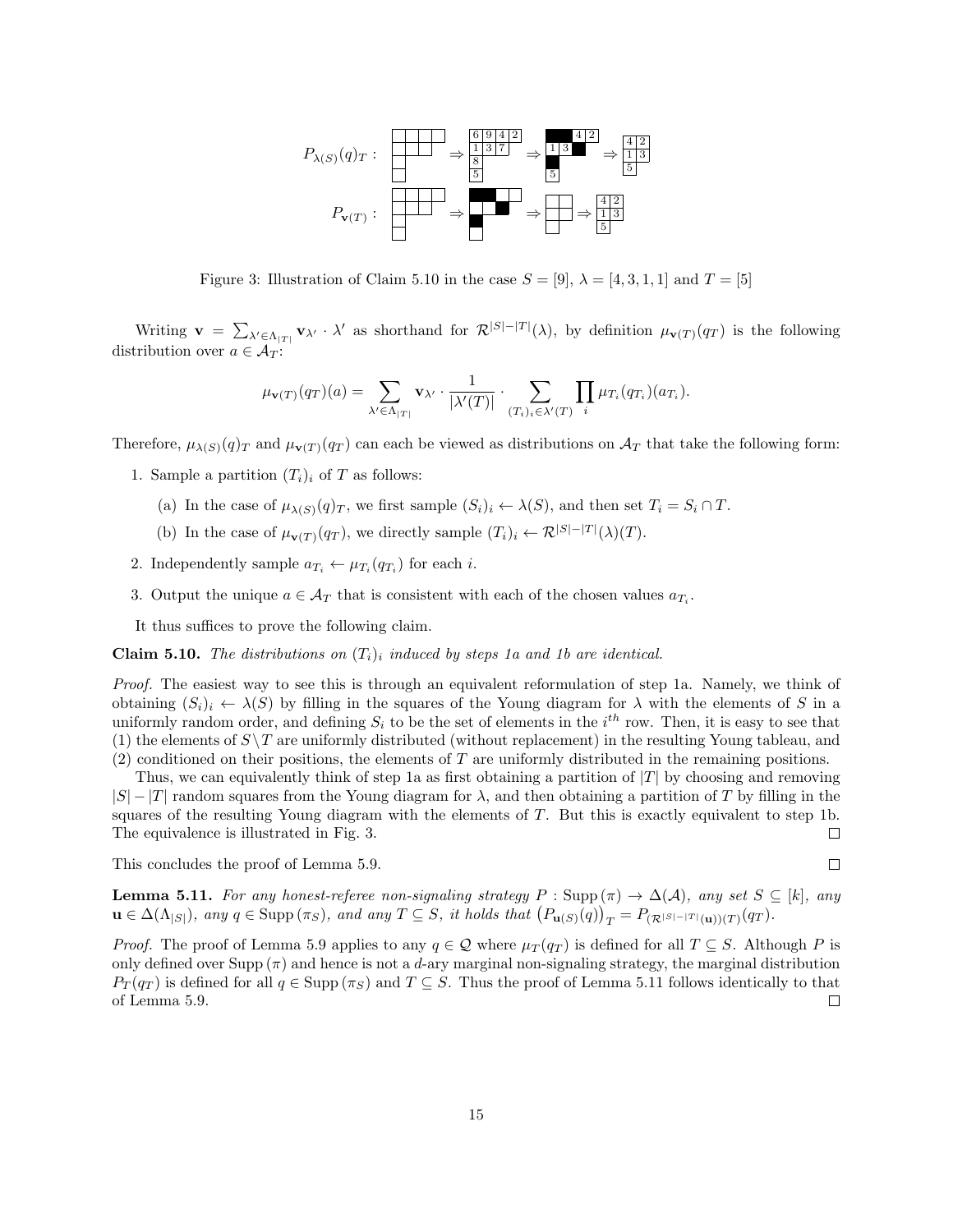### <span id="page-15-0"></span>5.3 R Identities

In this section we establish identities involving partitions and the  $R$  operator that will prove useful in our proof of the main lemma. In particular, in Section [5.4](#page-17-0) these identities will be crucial for obtaining a player strategy that is both non-signaling and also non-trivially related to an arbitrary specified honest-referee non-signaling strategy.

For any partition  $\lambda = [\lambda_1, \ldots, \lambda_m]$  of d and  $k \ge d$ , let  $\Gamma_k(\lambda)$  denote the partition  $\lambda'$  obtained by extending  $\lambda$  to a partition of k by adding  $k - d$  single 1's; that is,

$$
\lambda'_{i} = \begin{cases} \lambda_{i} & \text{if } 1 \leq i \leq m \\ 1 & \text{if } m < i \leq m + k - d \\ 0 & \text{otherwise.} \end{cases}
$$

We will find it convenient to impose the standard lexicographical ordering on partitions, also known as the dictionary ordering.

<span id="page-15-1"></span>**Definition 5.12** (Lexicographical Ordering). Under the lexicographical ordering, also known as the dictionary ordering, we say for two partitions  $\lambda$  and  $\lambda'$  that  $\lambda$  is larger than  $\lambda'$ , denoted  $\lambda \succ \lambda'$ , if there exists  $j \in \mathbb{N}$ such that  $\lambda_i = \lambda'_i$  for all  $i \in \{1, \ldots, j-1\}$ , and  $\lambda_j > \lambda'_j$ . We equivalently say that  $\lambda'$  is smaller than  $\lambda$  and write  $\lambda' \prec \lambda$ .

We recall that Definition [5.12](#page-15-1) defines a total ordering on  $\Lambda_n$  for every n. That is, (1) for any  $\lambda, \lambda' \in \Lambda_n$ , exactly one of  $\lambda \succ \lambda'$ ,  $\lambda \prec \lambda'$ , and  $\lambda = \lambda'$  is true, and (2) the relation  $\succ$  (and therefore also  $\prec$ ) is transitive: if  $\lambda > \lambda'$  and  $\lambda' > \lambda''$ , then  $\lambda > \lambda''$ . In particular, any finite set of partitions has a maximum element under  $\succ$ .

**Definition 5.13.** For any non-zero vector  $\mathbf{w} \in \mathbb{R}(\Lambda_d)$ , if  $\lambda$  is the lexicographically largest  $\lambda \in \Lambda_d$  whose coefficient in w is non-zero, and  $\alpha$  is the coefficient of  $\lambda$  in w, then we say that  $\lambda$  is the leading partition of w,  $\alpha$  is the leading coefficient of w, and  $\alpha \cdot \lambda$  is the leading term of w.

<span id="page-15-2"></span>**Lemma 5.14.** For any  $d \in \mathbb{N}$ , there exist vectors  $\mathbf{v}_0, \mathbf{v}_1 \in \mathbb{R}_{\geq 0}(\Lambda_d)$  such that the coefficient of [d] in  $\mathbf{v}_0$  is 1, the coefficient of [d] in  $\mathbf{v}_1$  is 0, and  $\mathcal{R}(\mathbf{v}_0) = \mathcal{R}(\mathbf{v}_1)$ .

*Proof.* Let  $\mathbf{v}_0$  and  $\mathbf{v}_1$  be defined as follows.

$$
\mathbf{v}_0 = \sum_{i=0}^{\lfloor d/2 \rfloor} \binom{d}{2i} \cdot \Gamma_d([d-2i])
$$

$$
\mathbf{v}_1 = \sum_{i=0}^{\lfloor (d-1)/2 \rfloor} \binom{d}{2i+1} \cdot \Gamma_d([d-2i-1])
$$

For each  $0 \leq j \leq d$ , it holds that

$$
\mathcal{R}\big(\Gamma_d([j])\big) = \begin{cases} \Gamma_{d-1}([0]) & \text{if } j = 0\\ \frac{j}{d} \cdot \Gamma_{d-1}([j-1]) + (1 - \frac{j}{d}) \cdot \Gamma_{d-1}([j]) & \text{if } 0 < j < d\\ \Gamma_{d-1}([d-1]) & \text{if } j = d. \end{cases}
$$

Thus,  $\mathcal{R}(\mathbf{v}_0 - \mathbf{v}_1)$  is a linear combination of  $\left\{ \Gamma_{d-1}([j]) \right\}_{j=0}^{d-1}$ . For each  $0 \le j \le d-1$ ,  $\Gamma_{d-1}([j])$  appears in the reduction of  $\Gamma_d([j])$  and  $\Gamma_d([j + 1])$  so the coefficient of  $\Gamma_{d-1}([j])$  in  $\mathcal{R}(\mathbf{v}_0 - \mathbf{v}_1)$  is

<span id="page-15-3"></span>
$$
(-1)^{d-j} \cdot \binom{d}{j} \cdot \left(1 - \frac{j}{d}\right) + (-1)^{d-(j+1)} \cdot \binom{d}{j+1} \cdot \frac{j+1}{d} = (-1)^{d-j} \left(\binom{d-1}{j} - \binom{d-1}{j}\right) = 0. \qquad \Box
$$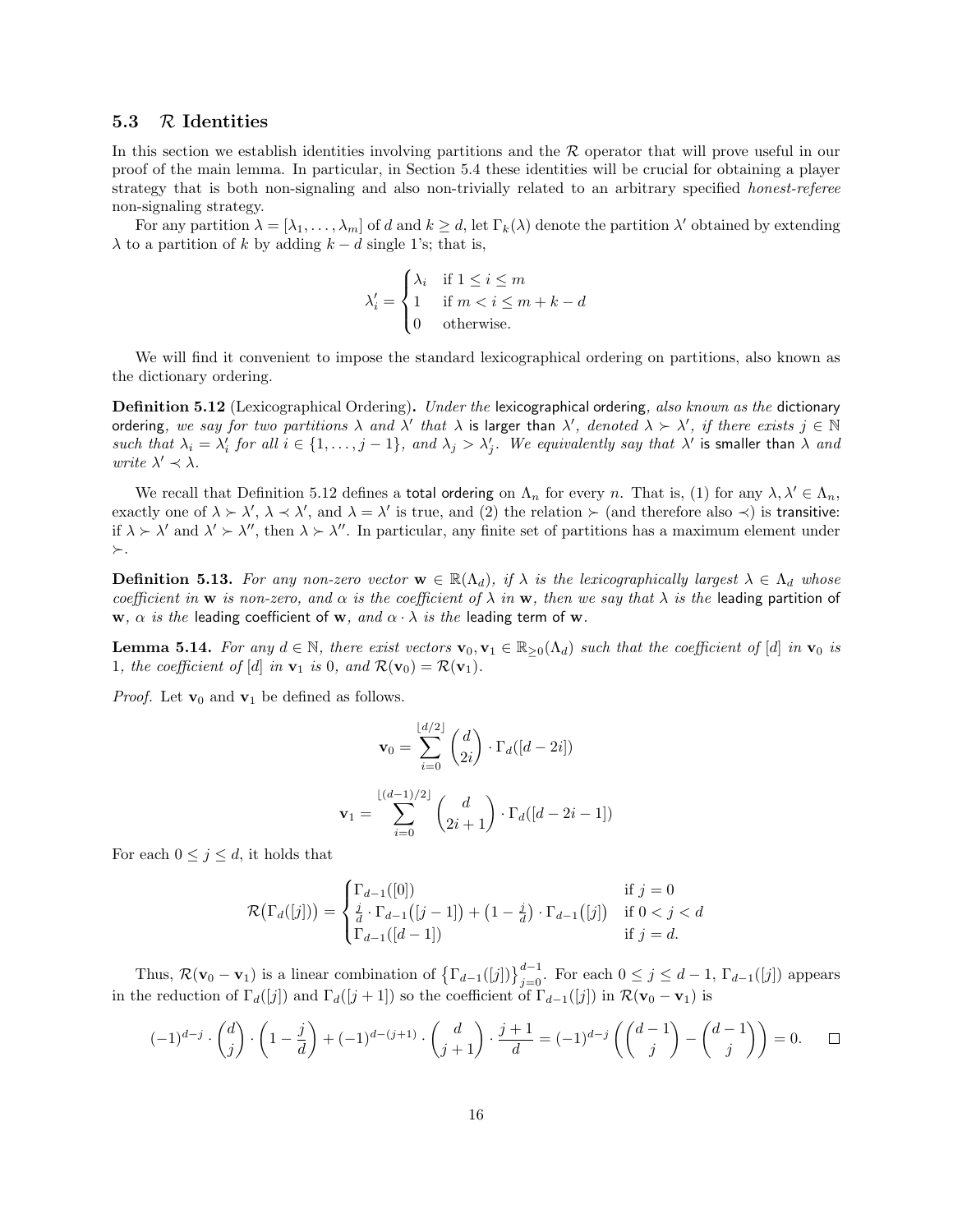$$
\mathcal{R}\left(1\cdot\boxed{1\cdot\boxed{1\cdot\boxed{1\cdot\boxed{1\cdot\boxed{1\cdot\boxed{1\cdot\boxed{1\cdot\boxed{1\cdot\boxed{1\cdot\boxed{1\cdot\boxed{1\cdot\boxed{1\cdot\boxed{1\cdot\boxed{1\cdot\boxed{1\cdot\boxed{1\cdot\boxed{1\cdot\boxed{1\cdot\boxed{1\cdot\boxed{1\cdot\boxed{1\cdot\boxed{1\cdot\boxed{1\cdot\boxed{1\cdot\boxed{1\cdot\boxed{1\cdot\boxed{1\cdot\boxed{1\cdot\boxed{1\cdot\boxed{1\cdot\boxed{1\cdot\boxed{1\cdot\boxed{1\cdot\boxed{1\cdot\boxed{1\cdot\boxed{1\cdot\boxed{1\cdot\boxed{1\cdot\boxed{1\cdot\boxed{1\cdot\boxed{1\cdot\boxed{1\cdot\boxed{1\cdot\boxed{1\cdot\boxed{1\cdot\boxed{1\cdot\boxed{1\cdot\boxed{1\cdot\boxed{1\cdot\boxed{1\cdot\boxed{1\cdot\boxed{1\cdot\boxed{1\cdot\boxed{1\cdot\boxed{1\cdot\boxed{1\cdot\boxed{1\cdot\boxed{1\cdot\boxed{1\cdot\boxed{1\cdot\boxed{1\cdot\boxed{1\cdot\boxed{1\cdot\boxed{1\cdot\boxed{1\cdot\boxed{1\cdot\boxed{1\cdot\boxed{1\cdot\boxed{1\cdot\boxed{1\cdot\boxed{1\cdot\boxed{1\cdot\boxed{1\cdot\boxed{1\cdot\boxed{1\cdot\boxed{1\cdot\boxed{1\cdot\boxed{1\cdot\boxed{1\cdot\boxed{1\cdot\boxed{1\cdot\boxed{1\cdot\boxed{1\cdot\boxed{1\cdot\boxed{1\cdot\boxed{1\cdot\boxed{1\cdot\boxed{1\cdot\boxed{1\cdot\boxed{1\cdot\boxed{1\cdot\boxed{1\cdot\boxed{1\cdot\boxed{1\cdot\boxed{1\cdot\boxed{1\cdot\boxed{1\cdot\boxed{1\cdot\boxed{1\cdot\boxed{1\cdot\boxed{1\cdot\boxed{1\cdot\boxed{1\cdot\boxed{1\cdot\boxed{1\cdot\boxed{1\cdot\boxed{1\cdot\boxed{1\cdot\boxed{1\cdot\boxed{1\cdot\boxed{1\cdot\boxed{1\cdot\boxed{1\cdot\boxed{1\cdot\boxed{1\cdot\boxed{1\cdot\boxed{1\cdot\boxed{1\cdot\boxed{1\cdot\boxed{1\cdot\boxed{1\cdot\boxed{1\cdot\boxed{1\cdot\boxed{1\cdot\boxed{1\
$$

Figure 4: The statement of Lemma [5.14](#page-15-2) in the cases  $d = 3$ ,  $d = 4$ , and  $d = 5$ .

**Lemma 5.15.** For any  $d, k \in \mathbb{N}$  such that  $d < k$  and any vector  $\mathbf{v} \in \mathbb{R}_{\geq 0}(\Lambda_d)$ , there exist vectors  $\mathbf{u} \in \mathbb{R}_{\geq 0}(\Lambda_k)$ and  $\delta \in \mathbb{R}_{\geq 0}(\Lambda_d)$  such that

- 1.  $\mathcal{R}^{k-d}(\mathbf{u}) = \mathbf{v} + \delta$ , and
- 2. The coefficient of  $[k]$  in **u** is equal to the coefficient of  $[d]$  in **v**.

*Proof.* We construct **u** and  $\delta$  via an iterative process. That is, we construct sequences  $\{u^{(i)} \in \mathbb{R}_{\geq 0}(\Lambda_k)\}_{i\geq 0}$ and  $\{\delta^{(i)} \in \mathbb{R}_{\geq 0}(\Lambda_d)\}_{i\geq 0}$  satisfying the invariant that for each i, the coefficient of [k] in  $\mathbf{u}^{(i)}$  is equal to the coefficient of  $[d]$  in **v**.

We also guarantee the following "progress" condition: The leading partition of  $\mathbf{w}^{(i)} \stackrel{\text{def}}{=} \mathbf{v} + \delta^{(i)} - \mathcal{R}^{k-d}(\mathbf{u}^{(i)})$ is lexicographically strictly decreasing with i up until some  $i^* \leq |\Lambda_d|$ , at which point  $\mathbf{w}^{(i^*)} = 0$ . Together with the above invariant, this implies that  $(\mathbf{u}^{(i^*)}, \delta^{(i^*)})$  are the desired vectors, proving Lemma [5.15.](#page-15-3) It thus remains only to construct  $\{(\mathbf{u}^{(i)}, \delta^{(i)})\}_{i \geq 0}$ .

Let  $\mathbf{v}_{[d]}$  denote the coefficient of  $[d]$  in v. We define  $\mathbf{u}^{(0)} = \mathbf{v}_{[d]} \cdot [k]$  and  $\delta^{(0)} = 0$ . For  $i > 0$ , if  $\mathbf{w}^{(i-1)} = 0$ , then we are done. Otherwise, let  $\alpha_i \cdot \lambda^{(i)}$  denote the leading term of  $\mathbf{w}^{(i-1)}$ . Then:

- If  $\alpha_i > 0$ , let  $\beta_i$  denote the coefficient of  $\lambda^{(i)}$  in  $\mathcal{R}^{k-d}(\Gamma_k(\lambda^{(i)}))$ . Define  $\mathbf{u}^{(i)} = \mathbf{u}^{(i-1)} + \frac{\alpha_i}{\beta_i} \cdot \Gamma_k(\lambda^{(i)}),$ and define  $\delta^{(i)} = \delta^{(i-1)}$ .
- If  $\alpha_i < 0$ , define  $\mathbf{u}^{(i)} = \mathbf{u}^{(i-1)}$ , and define  $\delta^{(i)} = \delta^{(i-1)} \alpha_i \cdot \lambda^{(i)}$ .

Then it suffices to establish the following claims.

**Claim 5.16.** The coefficient of [k] in  $\mathbf{u}^{(i)}$  is equal to the coefficient of [d] in  $\mathbf{v}$ .

*Proof.* The proof is by induction. For  $i = 0$ , this is true by construction. For  $i > 0$ , it holds because  $\mathbf{u}^{(i-1)}$  and  $\mathbf{u}^{(i)}$  differ at most in the coefficient of  $\Gamma_k(\lambda^{(i-1)})$ . But  $\Gamma_k(\lambda^{(i-1)}) \neq [k]$ because  $\lambda^{(i-1)} \in \Lambda_d$  for  $d < k$ .  $\Box$ 

**Claim 5.17.** The vectors  $\mathbf{u}^{(i)}$  and  $\delta^{(i)}$  have non-negative coefficients.

Proof. The proof follows immediately by induction.

 $\Box$ 

**Claim 5.18.** For each i, if  $\mathbf{w}^{(i)} \neq 0$ , then either  $\mathbf{w}^{(i+1)} = 0$  or the leading term of  $\mathbf{w}^{(i+1)}$  is lexicographically smaller than the leading term of  $\mathbf{w}^{(i)}$ .

*Proof.* The proof is by induction. Suppose that  $w^{(i-1)} \neq 0$  and that its leading term is  $\lambda^{(i)}$  with coefficient  $\alpha_i \neq 0$ . If  $\alpha_i < 0$ , then the claim follows from the fact that  $\mathbf{w}^{(i)} - \mathbf{w}^{(i-1)} = -\alpha_i \cdot \lambda^{(i)}$ . If  $\alpha_i > 0$ , then the claim follows from the fact that  $\mathbf{w}^{(i)} - \mathbf{w}^{(i-1)} = -\frac{\alpha_i}{\beta_i} \cdot \Gamma_k(\lambda^{(i)})$ , and the fact that the leading term of  $\Gamma_k(\lambda^{(i)})$  is  $\beta_i \cdot \lambda^{(i)}$ .  $\Box$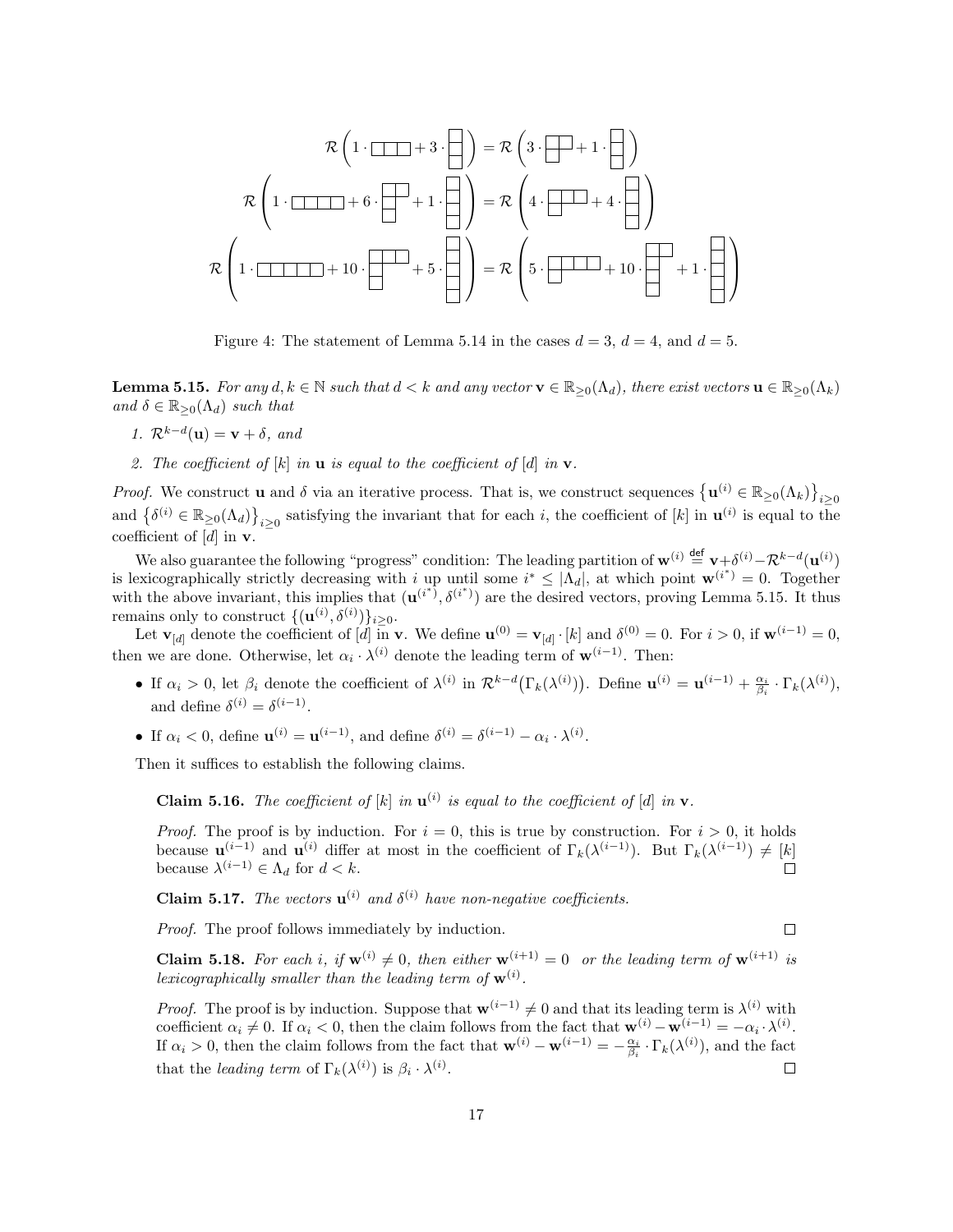Since  $\Lambda_d$  is a finite set, the leading term of  $\mathbf{w}^{(i)}$  can strictly decrease for at most  $|\Lambda_d|$  iterations, resulting in some  $i^* \leq |\Lambda_d|$  for which  $\mathbf{w}^{(i^*)} = 0$ . Then setting  $\mathbf{u} = \mathbf{u}^{(i^*)}$  and  $\delta = \delta^{(i^*)}$  completes the proof of Lemma [5.15.](#page-15-3)  $\Box$ 

### <span id="page-17-0"></span>5.4 Proof of Lemma [1](#page-2-2)

Proof of Lemma [1.](#page-2-2) Let G be any game  $(Q, \mathcal{A}, \pi, W)$ . We generically transform any honest-referee nonsignaling strategy  $P : \text{Supp}(\pi) \to \Delta(\mathcal{A})$  for G into a (fully) non-signaling strategy  $P_{\text{ns}} : \mathcal{Q} \to \Delta(\mathcal{A})$  such that  $v[P_{\text{ns}}](\mathcal{G}) \ge \alpha_k \cdot v[\tilde{P}](\mathcal{G})$  for some constant  $\alpha_k > 0$  (that does not depend on  $\mathcal{G}$ ).

We will show by induction that for each  $d \in [k]$ , there is a d-ary marginal non-signaling strategy  $\mu^{(d)}$  $\{\mu_S^{(d)}\}$  $S(S^{(d)}: \mathcal{Q}_S \to \Delta(\mathcal{A}_S) \}_{S \subseteq [k], 1 \leq |S| \leq d}$  for G and an honest-referee non-signaling strategy  $\tilde{P}^{(d)}$  for G satisfying:

- <span id="page-17-1"></span>1. Consistency on d-marginals: For any  $q \in \text{Supp}(\pi)$  and  $S \subseteq [k]$  with  $|S| = d$ , we have  $(\tilde{P}^{(d)}(q))$  $S =$  $\mu_S^{(d)}$  $\binom{a}{S}(q_S).$
- <span id="page-17-2"></span>2. Closeness to  $\tilde{P}$ : For each  $q \in \text{Supp}(\pi)$ , it holds that  $\tilde{P}^{(d)}(q)$  is a convex combination

$$
\alpha_{k,d} \cdot \tilde{P}(q) + (1 - \alpha_{k,d}) \cdot E^{(d)}(q)
$$

for some absolute constant  $\alpha_{k,d} > 0$  and a (possibly  $\tilde{P}$ -dependent) distribution  $E^{(d)}(q)$ .

We then conclude by defining  $P_{\sf ns} \stackrel{\sf def}{=} \mu_{[k]}^{(k)}$  $\frac{\kappa}{|k|}$ .

When  $d = 1$ , we define  $\tilde{P}^{(1)} \stackrel{\text{def}}{=} \tilde{P}$ . For each  $i \in [k]$  and  $q \in \mathcal{Q}_i$ , let  $q' \in \text{Supp}(\pi)$  be such that  $q'_i = q$  and define  $\mu_{f_i}^{(1)}$  ${^{(1)}_{i}}(q) \stackrel{\text{def}}{=} \tilde{P}(q')_{\{i\}}.$  Such a q' always exists, as without loss of generality Supp  $(\pi)_{\{i\}} = \mathcal{Q}_i.$  Moreover, because  $\tilde{P}$  is (honest-referee) non-signaling, the distribution  $\tilde{P}(q')_{\{i\}}$  does not depend on the choice of q'. Thus  $\mu^{(1)}$  is a well-defined 1-ary marginal non-signaling strategy.

Assume that properties [1](#page-17-1) and [2](#page-17-2) hold for an honest-referee non-signaling strategy  $\tilde{P}^{(d-1)}$  and a  $(d-1)$ ary marginal non-signaling strategy  $\mu^{(d-1)} = {\mu^{(d-1)}_{S}}$  $S^{(a-1)}$ :  $\mathcal{Q}_S \to \Delta(\mathcal{A}_S)$   $S \subseteq [k], |S|=d-1$ . Then, for a choice of  $\mathbf{u}_0^* \in \Delta(\Lambda_k)$  and  $\mathbf{v}_0^*, \mathbf{v}_1^* \in \Delta(\Lambda_d)$  to be specified later, we define

$$
\tilde{P}^{(d)}(q) \stackrel{\text{def}}{=} \tilde{P}^{(d-1)}_{\mathbf{u}_0^*([k])}(q)
$$

and for all  $|S| = d$  (extending to  $|S| < d$  as described in Remark [5.6\)](#page-12-3), we define

$$
\mu_S^{(d)}(q) \stackrel{\text{def}}{=} \begin{cases} \tilde{P}_{\mathbf{v}_0^*(S)}^{(d-1)}(q) & \text{if } q \in \text{Supp}(\pi_S) \\ \mu_{\mathbf{v}_1^*(S)}^{(d-1)}(q) & \text{otherwise.} \end{cases}
$$

For this definition to make sense, we must ensure that  $\mathbf{v}_1^* \in \Delta(\Lambda_d^{\leq d-1})$  (i.e., the coefficient of [d] is 0).

Let  $\mathbf{v}_0, \mathbf{v}_1 \in \mathbb{R}_{\geq 0}(\Lambda_d)$  be vectors, whose existence is guaranteed by Lemma [5.14,](#page-15-2) such that the coefficient of [d] in  $\mathbf{v}_0$  is 1, the coefficient of [d] in  $\mathbf{v}_1$  is 0, and  $\mathcal{R}(\mathbf{v}_0) = \mathcal{R}(\mathbf{v}_1)$ .

Now we apply Lemma [5.15](#page-15-3) to  $\mathbf{v}_0$  to obtain vectors  $\mathbf{u}_0 \in \mathbb{R}_{\geq 0}(\Lambda_k)$  and  $\delta \in \mathbb{R}_{\geq 0}(\Lambda_d)$  such that  $\mathcal{R}^{k-d}(\mathbf{u}_0)$  $\mathbf{v}_0 + \delta$  and the coefficient of  $[k]$  in  $\mathbf{u}_0$ , like the coefficient of  $[d]$  in  $\mathbf{v}_0$ , is equal to 1. Then clearly  $\mathbf{u}_0, \mathbf{v}_0 + \delta$ , and  $\mathbf{v}_1 + \delta$  all have nonnegative coefficients, and moreover the sum of their coefficients is the same. The latter follows from the fact that  $\mathcal{R}$  preserves coefficient sums, along with the facts that  $\mathcal{R}(v_0) = \mathcal{R}(v_1)$  and  $\mathcal{R}^{k-d}(\mathbf{u}_0) = \mathbf{v}_0 + \delta$ . We scale all three vectors so that their coefficients sum to 1, and let  $\mathbf{u}_0^* \in \Delta(\Lambda_k)$  and  $\mathbf{v}_0^*, \mathbf{v}_1^* \in \Delta(\Lambda_d)$  denote the resulting vectors. Since each vector is scaled by the same factor, it holds that  $\mathcal{R}^{k-d}(\mathbf{u}_0^*) = \mathbf{v}_0^*$  and  $\mathcal{R}(\mathbf{v}_0^*) = \mathcal{R}(\mathbf{v}_1^*)$ .

**Claim 5.19.**  $\tilde{P}^{(d)}$  is a honest-referee non-signaling strategy.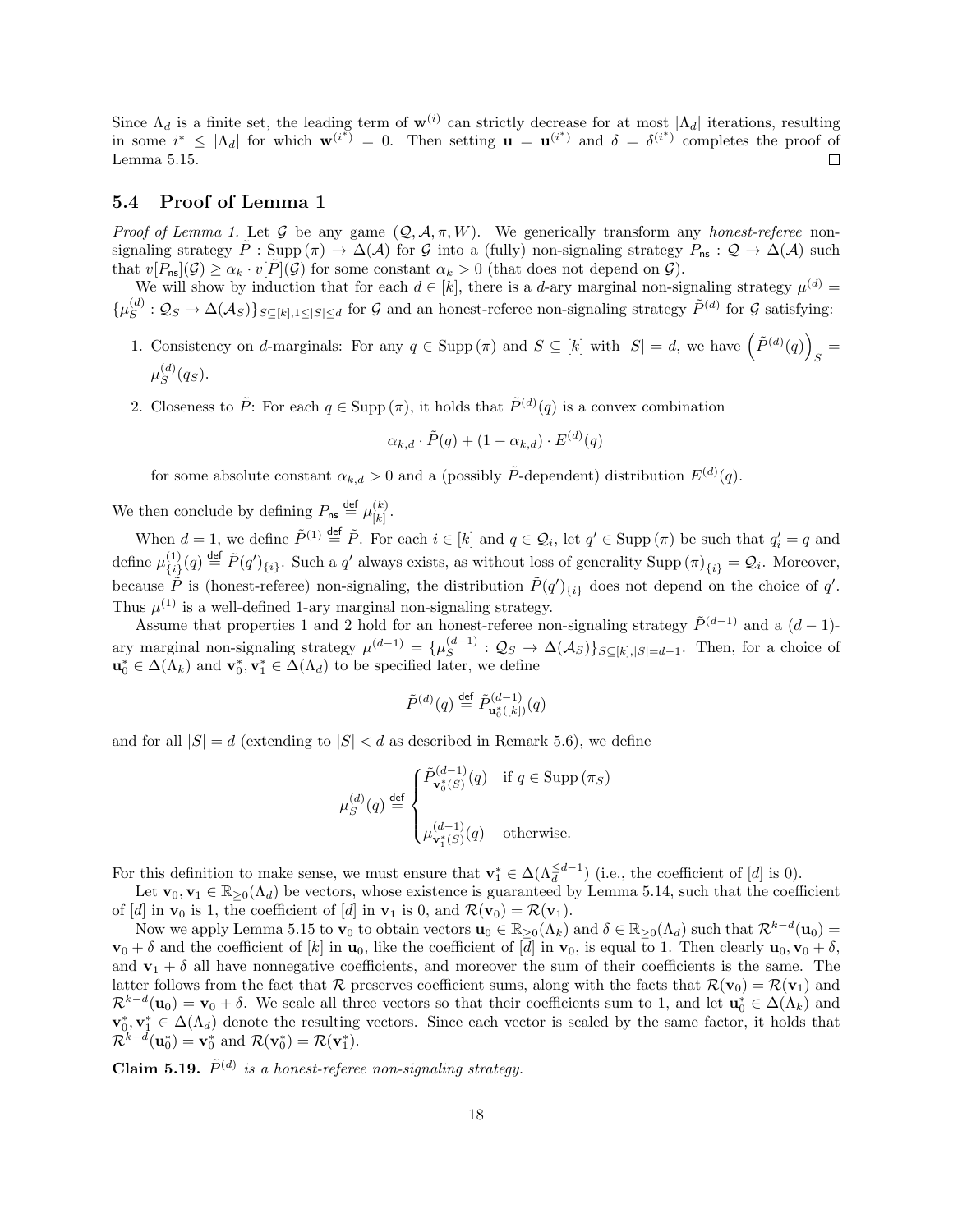*Proof.* For any  $q, q' \in \text{Supp}(\pi), T \subseteq [k]$  such that  $q_T = q'_T$ , we have

$$
\left(\tilde{P}^{(d-1)}_{\mathbf{u}_0^*([k])}(q)\right)_T=\tilde{P}^{(d-1)}_{\left(\mathcal{R}^{k-|T|}(\mathbf{u}_0^*)\right)(T)}(q_T)=\tilde{P}^{(d-1)}_{\left(\mathcal{R}^{k-|T|}(\mathbf{u}_0^*)\right)(T)}(q_T')=\left(\tilde{P}^{(d-1)}_{\mathbf{u}_0^*([k])}(q')\right)_T.
$$

The first and third equalities follow from Lemma [5.11,](#page-14-0) and the second follows from the assumption that  $q_T = q'_T$ . But the left-hand side and right-hand sides are respectively equal to  $\tilde{P}^{(d)}(q)_T$  and  $\tilde{P}^{(d)}(q')_T$ , which we have therefore shown to be equal.  $\Box$ 

**Claim 5.20.**  $\mu^{(d)}$  is a d-ary marginal non-signaling strategy.

*Proof.* For any  $S, S' \subseteq [k]$  with  $|S| = |S'| = d$  and any  $q \in \mathcal{Q}_S, q' \in \mathcal{Q}_{S'}$ , let  $T \subseteq S \cap S'$  be the largest set such that  $q_T = q'_T$ . We want to establish that  $\mu_S^{(d)}$  $S^{(d)}(q)_T = \mu_{S'}^{(d)}(q')_T$ . We have the following cases:

• If  $q \in \text{Supp}(\pi)_{S}$  and  $q' \in \text{Supp}(\pi)_{S'}$ , then we have

$$
\left(\tilde{P}^{(d-1)}_{\mathbf{v}_0^*(S)}(q)\right)_T=\tilde{P}^{(d-1)}_{\left(\mathcal{R}^{d-|T|}(\mathbf{v}_0^*)\right)(T)}(q_T)=\tilde{P}^{(d-1)}_{\left(\mathcal{R}^{d-|T|}(\mathbf{v}_0^*)\right)(T)}(q_T')=\left(\tilde{P}^{(d-1)}_{\mathbf{v}_0^*(S')}(q')\right)_T.
$$

The first and third equalities follow from Lemma [5.11,](#page-14-0) the middle equality from the assumption that  $q_T = q'_T$ , and the left and right-hand sides are respectively equal to  $\mu_S^{(d)}$  $S^{(d)}(q)_T$  and  $\mu_{S'}^{(d)}(q')_T$  by definition.

• If  $q \notin \text{Supp}(\pi)_{S}$  and  $q' \notin \text{Supp}(\pi)_{S'}$ , then we have

$$
\left(\mu^{(d-1)}_{{\bf v}_1^*(S)}(q)\right)_T=\mu^{(d-1)}_{\left(\mathcal{R}^{d-|T|}({\bf v}_1^*)\right)(T)}(q_T)=\mu^{(d-1)}_{\left(\mathcal{R}^{d-|T|}({\bf v}_1^*)\right)(T)}(q_T')=\left(\mu^{(d-1)}_{{\bf v}_1^*(S')}(q')\right)_T.
$$

The first and third equalities follow from Lemma [5.9,](#page-13-0) the middle equality from the assumption that  $q_T = q'_T$ , and the left and right-hand sides are respectively equal to  $\mu_S^{(d)}$  $S^{(d)}(q)_T$  and  $\mu_{S'}^{(d)}(q')_T$  by definition.

• Otherwise, without loss of generality suppose that  $q \in \text{Supp}(\pi)_{S}$  and  $q' \notin \text{Supp}(\pi)_{S'}$ . Then  $|T| \leq d-1$ and we have

$$
\left(\tilde{P}_{\mathbf{v}_0^*(S)}^{(d-1)}(q)\right)_T=\tilde{P}_{\left(\mathcal{R}^{d-1\mathcal{T}}|(\mathbf{v}_0^*)\right)(T)}^{(d-1)}(q_T)=\mu_{\left(\mathcal{R}^{d-1\mathcal{T}}|(\mathbf{v}_1^*)\right)(T)}^{(d-1)}(q_T')=\left(\mu_{\mathbf{v}_1^*(S')}^{(d-1)}(q')\right)_T.
$$

The first and third equalities follow from Lemmas [5.9](#page-13-0) and [5.11.](#page-14-0) The second equality follows from the identity  $\mathcal{R}(\mathbf{v}_0^*) = \mathcal{R}(\mathbf{v}_1^*)$  (implying  $\mathcal{R}^n(\mathbf{v}_0^*) = \mathcal{R}^n(\mathbf{v}_1^*)$  for any  $n \in \mathbb{N}$ ) and by the guarantee that  $\tilde{P}^{(d-1)}$ and  $\mu^{(d-1)}$  agree on marginals of arity at most  $d-1$  over  $\text{Supp}(\pi)_T$  which  $q_T = q'_T$  lies in.

By the definition of  $\mu^{(d)}$ , this shows that  $\mu^{(d)}_S$  $\binom{d}{S}(q)$  $T = \left(\mu_{S'}^{(d)}(q')\right)$  $\Box$ in any of the cases.

Finally, we show that  $\mu^{(d)}$  and  $\tilde{P}^{(d)}$  satisfy the consistency and closeness conditions defined above. This will complete the inductive step.

**Claim 5.21** (Consistency). For any  $q \in \text{Supp}(\pi)$  and  $S \subseteq [k]$  with  $|S| = d$ , we have  $(\tilde{P}^{(d)}(q))$  $S = \mu_S^{(d)}$  $\binom{a}{S}(q_S)$ .

*Proof.* Since  $\mathcal{R}^{k-d}(\mathbf{u}_0^*) = \mathbf{v}_0^*$ , we have

$$
\left(\tilde{P}_{\mathbf{u}_0^*(k|)}^{(d-1)}(q)\right)_S = \tilde{P}_{\left(\mathcal{R}^{k-|S|}(\mathbf{u}_0^*)\right)(S)}^{(d-1)}(q_S) = \tilde{P}_{\mathbf{v}_0^*(S)}^{(d-1)}(q_S).
$$

The first equality is by Lemma [5.11,](#page-14-0) and the second is by Lemma [5.9.](#page-13-0) So by the definition of  $\tilde{P}^{(d)}$  and  $\mu^{(d)}$ , we have  $(\tilde{P}^{(d)}(q))$  $S = \mu_S^{(d)}$  $\binom{a}{S}(q_S).$  $\Box$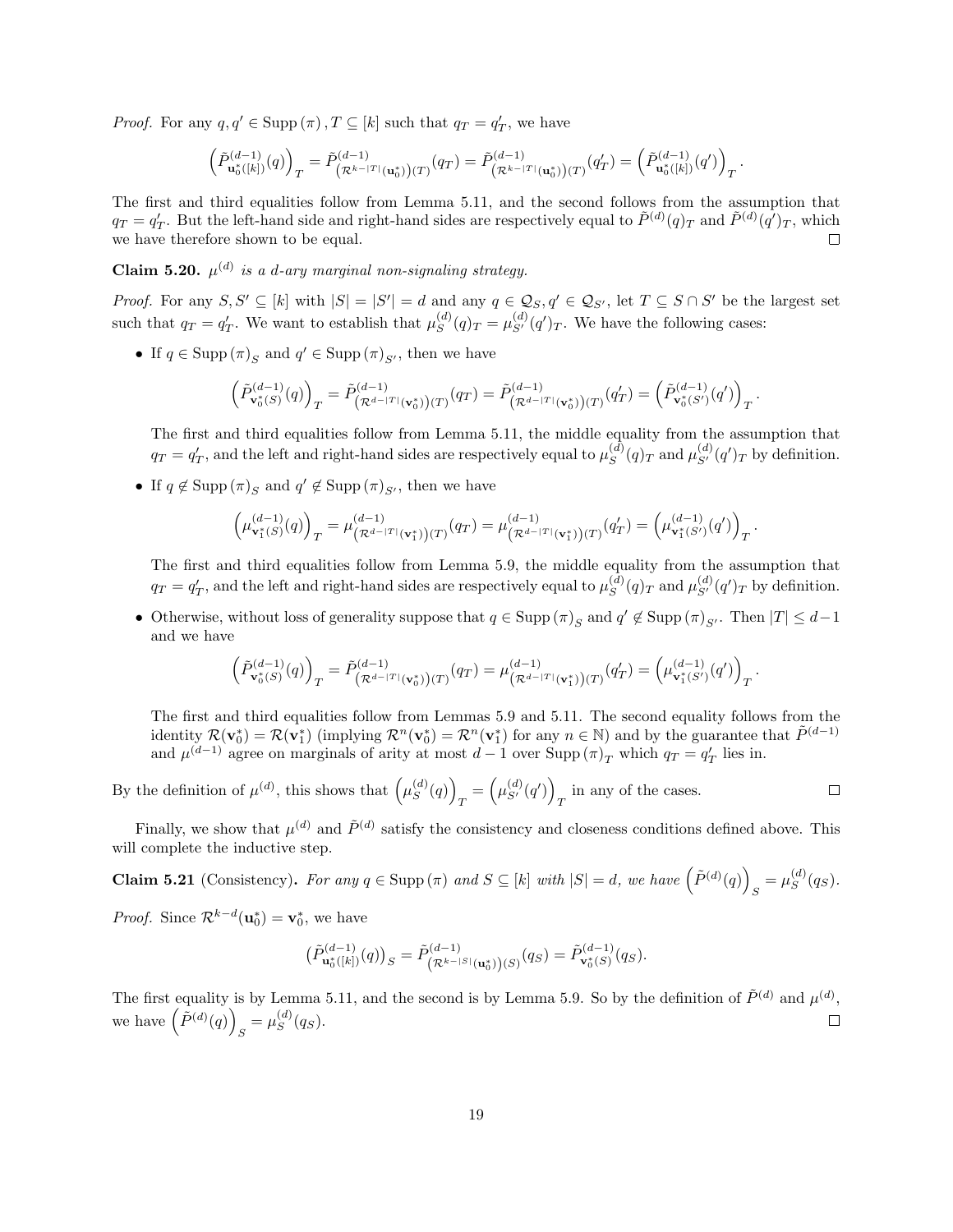**Claim 5.22** (Closeness). For each  $q \in \text{Supp}(\pi)$ , it holds that  $\tilde{P}^{(d)}(q)$  is a convex combination

$$
\alpha_{k,d} \cdot \tilde{P}(q) + (1 - \alpha_{k,d}) \cdot E^{(d)}(q)
$$

for some distribution  $E^{(d)}(q)$ , which could be arbitrary, and a constant  $\alpha_{k,d} > 0$  that depends only on k and d.

*Proof.* By definition,  $\tilde{P}^{(d)}(q)$  is a convex combination of all "marginal compositions"  $\tilde{P}^{(d-1)}_{(S_1)}$  $(S_i)_{i}^{(a-1)}(q)$ , where  $(S_i)_{i}$ is a partition of  $S = \{1, ..., k\}$  with shape  $\lambda$  for some  $\lambda \in \Lambda_k$  whose coefficients in  $\mathbf{v}_0^*$  are non-zero. In particular, this includes the singleton partition (S) of  $S$  – recall that by construction the coefficient of  $[k]$  in  $\mathbf{u}_0^*$  is non-zero.

Thus there is some positive  $\alpha$  such that  $\tilde{P}^{(d)}(q)$  can be written as  $\alpha \cdot \tilde{P}^{(d-1)}(q) + (1-\alpha) \cdot E'(q)$  for some constant  $\alpha > 0$  and some distribution  $E'(q) \in \Delta(\mathcal{A})$ .

By the inductive hypothesis,  $\tilde{P}^{(d-1)}(\tilde{q}) = \alpha_{k,d-1} \cdot \tilde{P}(q) + (1 - \alpha_{k,d-1}) \cdot E^{(d-1)}(q)$ . Therefore,  $\tilde{P}^{(d)} =$  $\alpha_{k,d-1} \cdot \alpha \cdot \tilde{P}(q) + (1 - \alpha_{k,d-1} \cdot \alpha) \cdot E^{(d)}(q)$  for some distribution  $E^{(d)}(q) \in \Delta(\mathcal{A})$ .

The claim follows by setting  $\alpha_{k,d} \stackrel{\text{def}}{=} \alpha_{k,d-1} \cdot \alpha$ .

We conclude the proof of Lemma [1](#page-2-2) by setting  $P_{\text{ns}} \stackrel{\text{def}}{=} \mu_{k}^{(k)}$  $\binom{k}{k}$ . Letting  $\alpha_k = \alpha_{k,k}$ , we have  $v_{\text{ns}}(\mathcal{G}) \geq v[P_{\text{ns}}](\mathcal{G}) \geq$  $\alpha_k \cdot v[\tilde{P}](\mathcal{G})$  for any honest-referee non-signaling  $\tilde{P}$ , so  $v_{\text{ns}}(\mathcal{G}) \geq \alpha_k \cdot v_{\text{hr-ns}}(\mathcal{G})$ .  $\Box$ 

# <span id="page-19-0"></span>6 Strong Parallel Repetition Counterexample

**Theorem 4.** For every  $k \geq 3$ , there exists a k-player game G such that  $v_{\text{ns}}(\mathcal{G}^n) = (2/3)^{\lfloor k/3 \rfloor}$  for any  $n \geq 1$ .

We first prove the theorem in the case  $k = 3$  in Section [6.1.](#page-19-1) In this case, the game is the three-player anti-correlation game  $\tilde{G}_3 = (\{0,1\}^3, \{0,1\}^3, \tilde{\pi}_3, \tilde{W}_3)$  defined in Definition [4.2.](#page-9-1) Then we show via distributed repetition that for any  $k \geq 3$ , this implies a k-player game satisfying Theorem [4.](#page-2-4)

# <span id="page-19-1"></span>6.1 A Non-signaling Strategy for  $\tilde{\mathcal{G}}_{3}^{n}$  with Value  $2/3$

Proposition [4.1](#page-9-4) shows that the non-signaling value of  $\tilde{G}_3$  (and hence of  $\tilde{G}_3^n$ ) is at most 2/3. Now we show that the hardness of this game is *completely non-amplifying*. That is, we construct a non-signaling strategy for  $\tilde{\mathcal{G}}_3^n$  that achieves value  $2/3$ .

<span id="page-19-2"></span>**Proposition 6.1.** For every  $n \geq 1$ ,  $v_{\text{ns}}(\tilde{\mathcal{G}}_3^n) = 2/3$ .

*Proof.* We give a non-signaling strategy P for  $\tilde{G}_3^n$  and show that  $v[P](\tilde{G}_3^n) = 2/3$ .

**Construction 6.2.** Given  $q = (q^{(1)}, \ldots, q^{(n)})$ , P samples answers  $a = (a^{(1)}, \ldots, a^{(n)})$  as follows.

- If no  $q^{(i)}$  is equal to 111, then:
	- 1. Sample  $b \leftarrow \text{Ber}(1/3)$ , i.e.  $b = 1$  with probability  $2/3$  and  $b = 0$  otherwise.
	- 2. Sample each  $a^{(i)}$  independently and uniformly at random, subject to the constraint that if  $q_j^{(i)} =$  $q_k^{(i)} = 1$  for some  $j \neq k$ , then  $a_j^{(i)} \oplus a_k^{(i)} = b$ .
- If some  $q^{(i)}$  is equal to 111, then:
	- 1. Sample  $t \leftarrow \{1, 2, 3\}$  uniformly at random.
	- 2. Sample each  $a^{(i)}$  independently and uniformly at random, subject to the constraint that if  $q_j^{(i)} =$  $q_k^{(i)} = 1$  for some  $j \neq k$ , then:
		- $-If j = t$  or  $k = t$ , then  $a_j^{(i)} \neq a_k^{(i)}$  $\mathbf{r}^{(i)}_k$ .

 $\Box$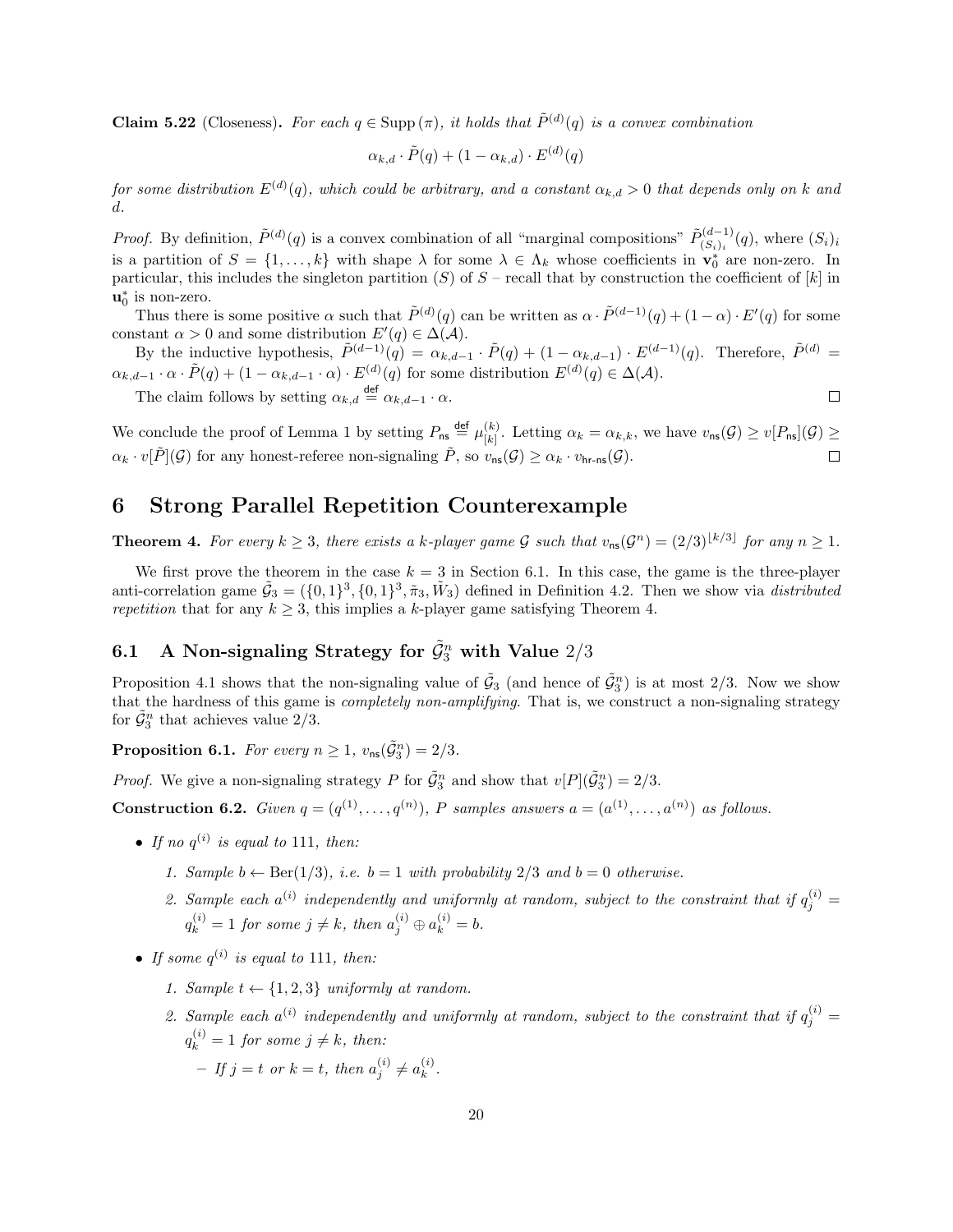- Otherwise, 
$$
a_j^{(i)} = a_k^{(i)}
$$
.

Loosely speaking, in the first case, P randomly decides with probability  $1/3$  to lose all instances of  $\mathcal{G}_3$ . In the second case,  $P$  randomly chooses a designated player  $t$  to disagree with all other players receiving 1. It may seem strange that in the first case, P artificially chooses to lose all the games. However, this is necessary for the existence of a consistent answer distribution when all players receive 1 queries.

We claim that the value of  $\tilde{\mathcal{G}}_3^n$  with respect to P is 2/3. This is solely determined by P's behavior in the first case, because for honestly generated queries, no  $q^{(i)}$  is ever equal to 111. In the first case, with probability 2/3 (whenever  $b = 1$ ), the answers  $a_j^{(i)}$  and  $a_k^{(i)}$  $\binom{i}{k}$  corresponding to the "1" queries in the  $i^{th}$  game satisfy  $a_j^{(i)} \neq a_k^{(i)}$  $\tilde{\mathcal{L}}_k^{(i)}$  for every *i*, so *P* wins  $\tilde{\mathcal{G}}_3^n$  with probability 2/3.

It remains to verify that P is non-signaling, i.e. that for all sets  $S \subseteq \{1,2,3\}$ , the distribution  $P(q)_S$ depends only on  $q_S$ . This is trivially true when  $|S| = 0$  or  $|S| = 3$ . The remaining cases are  $|S| = 1$  and  $|S| = 2.$ 

These cases are easier to verify when keeping in mind the structure of  $P$ : based on  $q$ ,  $P$  probabilistically chooses a set of constraints on  $a^{(1)}, \ldots, a^{(n)}$ . Each constraint specifies the equality or inequality of different components of each  $a^{(i)}$ . P then independently chooses  $a^{(i)}$  satisfying the constraints. Thus, to demonstrate that the distribution of  $a_S$  depends only on  $q_S$ , it suffices to show that the distribution of the constraints on  $a<sub>S</sub>$  depends only on  $q<sub>S</sub>$ .

**Case 1:**  $|S| = 1$ . For any q, we claim that the distribution  $P(q)_S$  is uniformly random on  $\{0, 1\}^n$ , and thus depends only on  $q_S$  (in fact, on nothing) as required.

This holds because all constraints chosen by P satisfy

- Symmetry: The constraints only enforce equality or inequality of specific bits of  $a$ . Thus, when  $a$  is chosen uniformly at random to satisfy these constraints, each individual bit of a is equally likely to be 0 or 1.
- Independence: Each constraint only relates the bits of a single  $a^{(i)}$ . Thus,  $a_S^{(1)}$  $s^{(1)}, \ldots, a_s^{(n)}$  $s^{(n)}$  are independent as random variables.

**Case 2:**  $|S| = 2$ . For any q, we claim that  $(a_S^{(1)})$  $s^{(1)}, \ldots, a_s^{(n)}$  $S^{(n)}$ ) =  $P(q)$ <sub>S</sub> is distributed as follows. For concreteness say that  $S = \{j, k\}$ . For any q, we have:

- With probability 2/3, the constraints generated by P on  $a_S^{(i)}$  $S<sup>(i)</sup>$  are that  $a_S^{(i)} \in \{01, 10\}$  for all *i* for which  $q_S^{(i)} = 11$ . In particular, P generates these constraints if  $b = 1$  (when no  $q^{(i)}$  is 111), and when  $t \in S$ (when some  $q^{(i)}$  is 111).
- Otherwise the constraints generated by P on  $a_S^{(i)}$  $s^{(i)}$  are that  $a_S^{(i)} \in \{00, 11\}$  for all *i* for which  $q_S^{(i)} = 11$ .

We note that P may also generate constraints on  $a^{(i)}$  beyond those explicitly mentioned above, specifically when  $q_j^{(i)} = 1$  for some  $j \notin S$ . However, inspection of P reveals that these constraints do not affect the distribution of  $a_s^{(i)}$  $S^{(i)}$ . For example, suppose that  $S = \{1, 2\}$ ,  $q^{(i)} = 111$ , and  $t = 2$ . Then the constraints generated by P require not only that  $a_1^{(i)} \neq a_2^{(i)}$ , but also that  $a_1^{(i)} = a_3^{(i)}$  and  $a_2^{(i)} \neq a_3^{(i)}$ . In this case, the latter two constraints are *redundant*: whenever  $a_1^{(i)} \neq a_2^{(i)}$ , they are satisfiable for a unique choice of  $a_3^{(i)}$ . Thus, the redundant constraints do not affect the distribution of  $a_S^{(i)}$  $S^{(i)}$ .  $\Box$ 

### 6.2 Proof of Theorem [4](#page-2-4)

**Definition 6.3** (Distributed Repetition). Given a k-player game  $\mathcal{G} = (\mathcal{Q}, \mathcal{A}, \pi, W)$  where  $\mathcal{Q} = \mathcal{Q}_1 \times$  $\cdots \times \mathcal{Q}_k$  and  $\mathcal{A}=\mathcal{A}_1\times \cdots \times \mathcal{A}_k,$  its  $\ell$ -fold distributed repetition is defined as the k'-player game  $\mathcal{G}^{\|\ell\|}$  $(Q^{\parallel \ell}, \mathcal{A}^{\parallel \ell}, \pi^{\parallel \ell}, W^{\parallel \ell})$  for  $k' = k \cdot \ell$  where: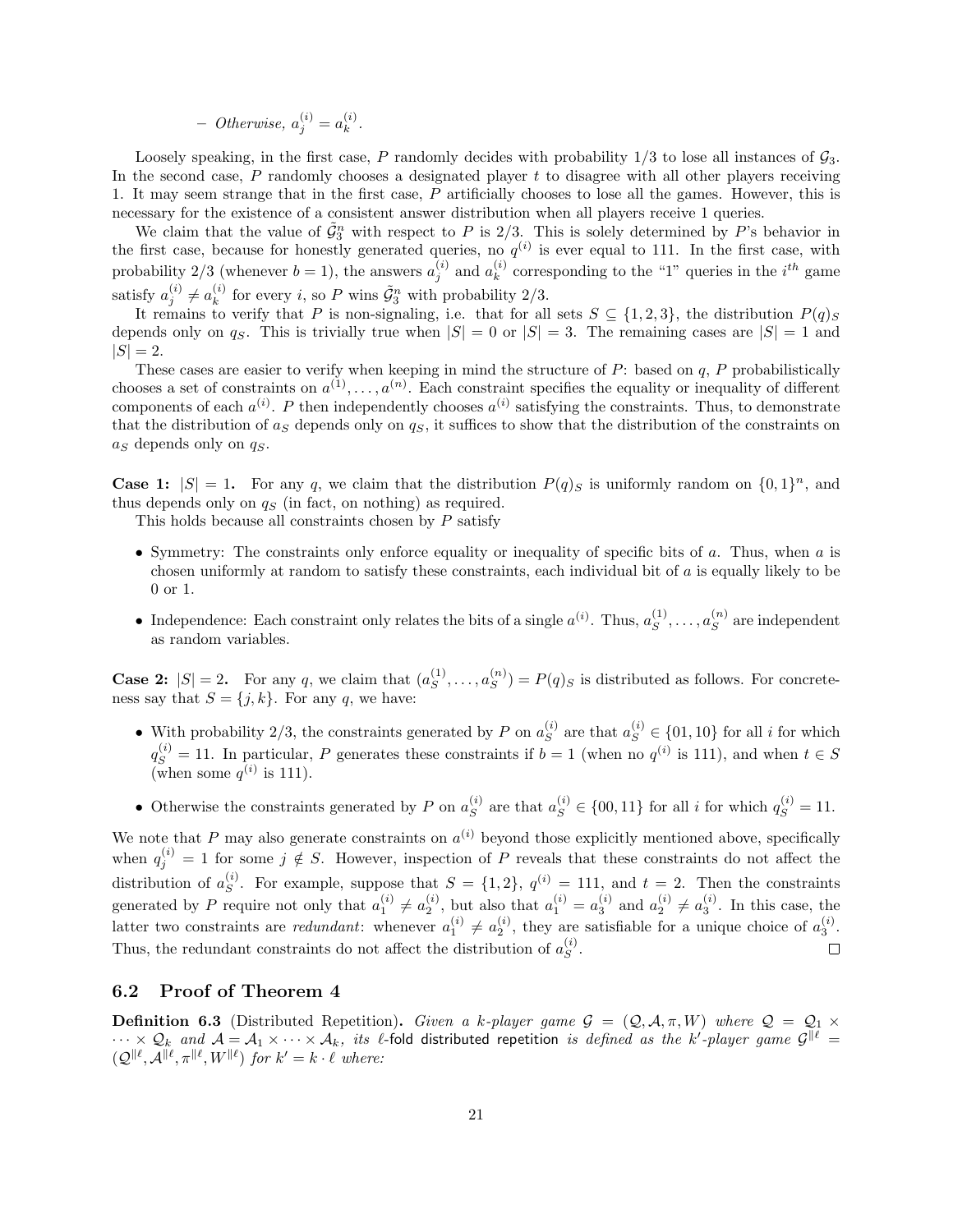- $\mathcal{Q}^{\parallel \ell} \stackrel{\text{def}}{=} \mathcal{Q}'_1 \times \cdots \times \mathcal{Q}'_{k'}$ , where  $\mathcal{Q}'_i = \mathcal{Q}_j$  for the unique  $j \in [k]$  such that  $j \equiv i \pmod{k}$ ,
- $\mathcal{A}^{\parallel \ell} \stackrel{\text{def}}{=} \mathcal{A}'_1 \times \cdots \times \mathcal{A}'_{k'}$ , where  $\mathcal{A}'_i = \mathcal{A}_j$  for the unique  $j \in [k]$  such that  $j \equiv i \pmod{k}$ ,
- $\pi^{\parallel \ell}(q_1, \ldots, q_{k'}) \stackrel{\text{def}}{=} \prod_{i=0}^{\ell-1} \pi(q_{i \cdot k+1}, \ldots, q_{i \cdot k+k}),$  and
- $W^{\parallel \ell}((q_1,\ldots,q_{k'}),(a_1,\ldots,a_{k'})) \stackrel{\text{def}}{=} \prod_{i=0}^{\ell-1} W((q_{i\cdot k+1},\ldots,q_{i\cdot k+k}),(a_{i\cdot k+1},\ldots,a_{i\cdot k+k})).$

Theorem [4](#page-2-4) follows from Proposition [6.4](#page-21-0) below. The proposition is folklore, but we include a proof for completeness, as we could not find one in the literature.

<span id="page-21-0"></span>**Proposition 6.4.** For any game G, its  $\ell$ -fold distributed repetition  $\mathcal{G}^{\|\ell\|}$  satisfies  $v_{\text{ns}}(\mathcal{G}^{\|\ell\|}) = v_{\text{ns}}(\mathcal{G})^{\ell}$ .

*Proof.* First we show that  $v_{\text{ns}}(\mathcal{G}^{\|\ell}) \ge v_{\text{ns}}(\mathcal{G})^{\ell}$ . Suppose that  $\mathcal{G} = (\mathcal{Q}, \mathcal{A}, \pi, W)$  is a k-player game, and let P be a non-signaling strategy for G such that  $v[P](\mathcal{G}) = v_{\text{ns}}(\mathcal{G})$ . Define the following strategy for  $\mathcal{G}^{\parallel \ell}$ .

$$
P^{\|\ell}(q_1,\ldots,q_{\ell\cdot k}) \stackrel{\text{def}}{=} \prod_{i=0}^{\ell-1} P(q_{i\cdot k+1},\ldots,q_{i\cdot k+k}).
$$

That is,  $P^{\|\ell}(q_1,\ldots,q_{\ell\cdot k})$  is the distribution on  $(a_1,\ldots,a_{\ell\cdot k})$  obtained by independently sampling

$$
(a_{i\cdot k+1},\ldots,a_{i\cdot k+k}) \leftarrow P(q_{i\cdot k+1},\ldots,q_{i\cdot k+k})
$$

for each  $i \in \{0, ..., \ell - 1\}.$ 

Claim 6.5.  $v[P||\ell](\mathcal{G}||\ell) = (v[P](\mathcal{G}))^{\ell} = v_{\text{ns}}(\mathcal{G})^{\ell}.$ 

*Proof.* This follows directly from the definition of  $\mathcal{G}^{\|\ell\|}$  and  $P^{\|\ell\|}$ .

Claim 6.6.  $P^{\parallel \ell}$  is non-signaling.

*Proof.* For any  $q, q' \in \mathcal{Q}^{\parallel \ell}$ , we need to show that if  $q_S = q'_S$ , then  $a_S$  and  $a'_S$  are identically distributed in the probability space defined by sampling

$$
(a_1, \ldots, a_{\ell \cdot k}) \leftarrow P^{\parallel \ell}(q)
$$

$$
(a'_1, \ldots, a'_{\ell \cdot k}) \leftarrow P^{\parallel \ell}(q').
$$

Let  $S_i$  denote the set  $S \cap \{i \cdot k+1,\ldots,i \cdot k+k\}$ . By definition of  $P^{\parallel \ell}$ , the tuples  $\{(a_{i \cdot k+1},\ldots,a_{i \cdot k+k})\}_{i=0}^{\ell-1}$  $i=0$ are mutually independent, as are the tuples  $\{(a'_{i,k+1}, \ldots, a'_{i,k+k})\}_{i=0}^{\ell-1}$ . Thus, it suffices for us to show that for each  $i \in \{0, \ldots, \ell - 1\}$ ,  $a_{S_i}$  and  $a'_{S_i}$  are identically distributed. This in turn follows from the definition of  $P^{\parallel \ell}$  and the fact that P is non-signaling.  $\Box$ 

Now we show that  $v_{\text{ns}}(\mathcal{G}^{\|\ell}) \leq v_{\text{ns}}(\mathcal{G})^{\ell}$ . The bound holds trivially when  $\ell = 1$ . For  $\ell > 1$ , we proceed by induction. Suppose we have established that  $v_{\text{ns}}(\mathcal{G}^{\|\ell-1}) \leq v_{\text{ns}}(\mathcal{G})^{\ell-1}$ .

Suppose for the sake of contradiction that there exists a non-signaling strategy P for  $\mathcal{G}^{\|\ell\|}$  for which  $v[P](\mathcal{G}^{\|\ell}) > v_{\text{ns}}(\mathcal{G})^{\ell}$ . We will construct a non-signaling strategy P' for G for which  $v[P'](\mathcal{G}) > v_{\text{ns}}(\mathcal{G})$ , which is impossible.

We define  $P'(q_1,\ldots,q_k)$  to be the distribution on  $(a_1,\ldots,a_k)$  obtained by the following process.

- 1. Sample  $(q_{i \cdot k+1}, \ldots, q_{i \cdot k+k}) \leftarrow \pi$  for each  $i \in \{1, \ldots, \ell 1\}.$
- 2. Sample  $(a_1, ..., a_{\ell \cdot k}) \leftarrow P(q_1, ..., q_{\ell \cdot k}).$

 $\Box$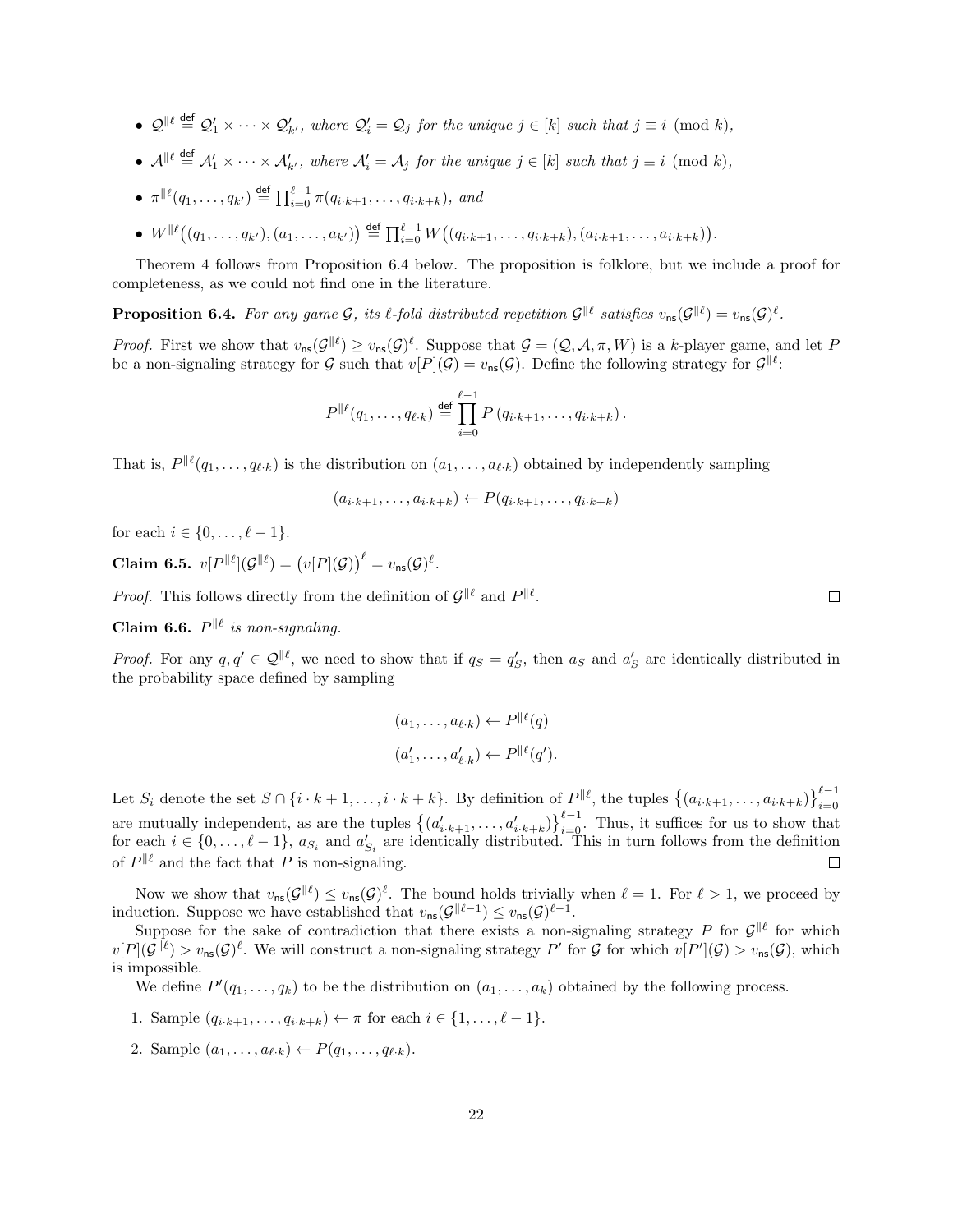3. If  $W(q_{i \cdot k+1}, \ldots, q_{i \cdot k+k}, a_{i \cdot k+1}, \ldots, a_{i \cdot k+k}) = 1$  for each  $i \in \{1, \ldots, \ell-1\}$ , then output  $(a_1, \ldots, a_k)$ . Otherwise, try again (from step 1).

For this to be a well-defined distribution, there must be a finite number of iterations with probability 1. This holds because  $v[P](\mathcal{G}^{\|\ell}) > 0$ , so the process halts on Step 3 with constant probability in each iteration.

Claim 6.7.  $P'$  is non-signaling.

*Proof.* Consider any  $(q_1, \ldots, q_k)$ ,  $(q'_1, \ldots, q'_k) \in \mathcal{Q}$  and  $S \subseteq [k]$  such that  $q_S = q'_S$ , and consider the probability space defined by sampling

$$
(q_{i\cdot k+1}, \dots, q_{i\cdot k+k}) \leftarrow \pi \quad \text{for each } i \in \{1, \dots, \ell-1\}
$$

$$
(a_1, \dots, a_{\ell\cdot k}) \leftarrow P(q_1, \dots, q_k, q_{k+1}, \dots, q_{\ell\cdot k})
$$

$$
(a'_1, \dots, a'_{\ell\cdot k}) \leftarrow P(q'_1, \dots, q'_k, q_{k+1}, \dots, q_{\ell\cdot k}).
$$

Since  $P$  is non-signaling,

<span id="page-22-0"></span>
$$
((q_{i\cdot k+q},\ldots,q_{i\cdot k+k}),a_S)
$$
\n<sup>(6)</sup>

and

<span id="page-22-1"></span>
$$
((q_{i\cdot k+q},\ldots,q_{i\cdot k+k}),a'_{S})\tag{7}
$$

 $\Box$ 

are identically distributed.  $P'(q_1,\ldots,q_k)_S$  is obtained as a deterministic function of Eq. [\(6\)](#page-22-0), and  $P'(q'_1,\ldots,q'_k)_S$ is obtained as the same deterministic function of Eq. [\(7\)](#page-22-1). Hence,  $P'(q_1,\ldots,q_k)$  and  $P'(q'_1,\ldots,q'_k)$  are equal as distributions.  $\Box$ 

To relate the values  $v[P](\mathcal{G}^{\|\ell})$  and  $v[P'](\mathcal{G})$ , we define  $P''(q_1,\ldots,q_{(\ell-1),k})$  to be the distribution on  $(a_1, \ldots, a_{(\ell-1)\cdot k})$  obtained by sampling  $(q_{(\ell-1)\cdot k+1}, \ldots, q_{\ell\cdot k}) \leftarrow \pi$  and  $(a_1, \ldots, a_{\ell\cdot k}) \leftarrow P(q_1, \ldots, q_{\ell\cdot k}).$ 

Claim 6.8.  $P''$  is non-signaling.

*Proof.* Follows from the definition of  $P''$  and the fact that P is non-signaling.

Consider the probability space defined by sampling

$$
(q_{i\cdot k+1}, \dots, q_{i\cdot k+k}) \leftarrow \pi \quad \text{for each } i \in \{0, \dots, \ell-1\}
$$

$$
(a_1, \dots, a_{\ell \cdot k}) \leftarrow P(q_1, \dots, q_{\ell \cdot k})
$$

For  $i \in \{0, ..., \ell - 1\}$ , let  $W_i$  denote the event<sup>[3](#page-22-2)</sup> that  $W((q_{i \cdot k+1}, ..., q_{i \cdot k+k}), (a_{i \cdot k+1}, ..., a_{i \cdot k+k})) = 1$ . We then have

$$
v[P](\mathcal{G}^{\parallel \ell}) = \Pr[W_1 \wedge \ldots \wedge W_{\ell-1}] \cdot \Pr[W_0 | W_1 \wedge \ldots \wedge W_{\ell-1}]
$$
  
\n
$$
= v[P''](\mathcal{G}^{\parallel \ell-1}) \cdot \mathbb{E}_{(q_1, \ldots, q_k)} [\Pr[W_0 | (q_1, \ldots, q_k), W_1 \wedge \cdots \wedge W_{\ell-1}]]
$$
  
\n
$$
= v[P''](\mathcal{G}^{\parallel \ell-1}) \cdot v[P'](\mathcal{G})
$$
  
\n
$$
\leq v_{\text{ns}}(\mathcal{G}^{\parallel \ell-1}) \cdot v_{\text{ns}}(\mathcal{G})
$$
  
\n
$$
\leq v_{\text{ns}}(\mathcal{G})^{\ell},
$$

where the last inequality is by the inductive hypothesis. This establishes that  $v_{\text{ns}}(\mathcal{G}^{\parallel \ell}) \leq v_{\text{ns}}(\mathcal{G})^{\ell}$ , completing the proof of Proposition [6.4.](#page-21-0)  $\Box$ 

<span id="page-22-2"></span><sup>3</sup>Here we abuse notation and write  $W(q, a)$  to denote a Bernoulli random variable with parameter  $W(q, a)$ .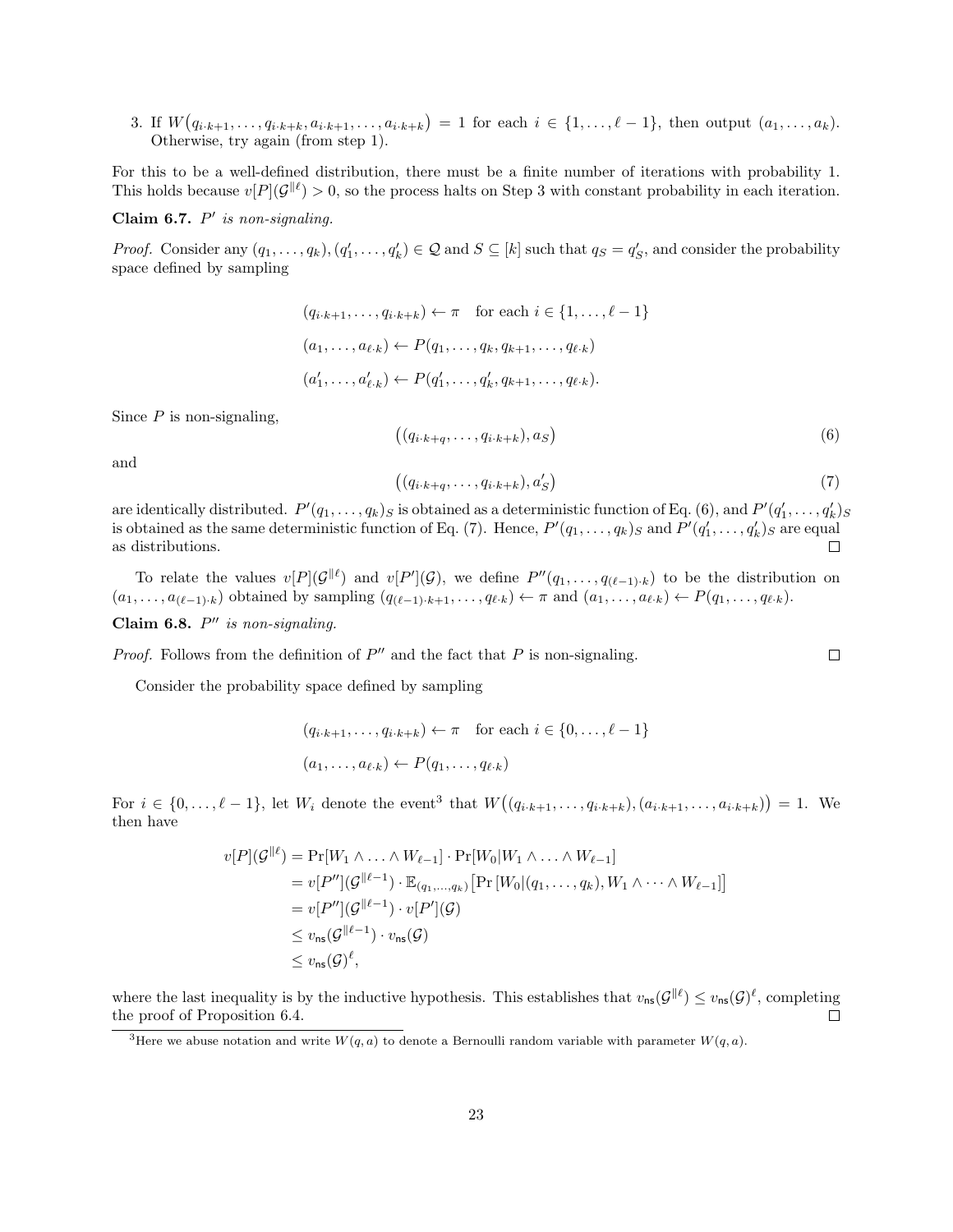*Proof of Theorem [4.](#page-2-4)* We prove Theorem [4](#page-2-4) when k is a multiple of 3; the more general case follows by adding one or two dummy players. For  $k=3$ , the three-player anti-correlation game  $\tilde{G}_3$  has  $v_{\text{ns}}(\tilde{G}_3^n)=2/3$  for any  $n \geq 1$  by Proposition [6.1.](#page-19-2)

If  $k = 3\ell$  for  $\ell > 1$ , the k-player game in question is  $\mathcal{G} \stackrel{\text{def}}{=} (\tilde{\mathcal{G}}_3)^{\parallel \ell}$ . To analyze the non-signaling value of its *n*-fold parallel repetition, we first observe that game  $\mathcal{G}^n$  is equivalent to  $(\tilde{\mathcal{G}}_3^n)^{\|\ell}$ . Thus, applying Proposition [6.4](#page-21-0) to the game  $\tilde{\mathcal{G}}_3^n$ , we obtain

$$
v_{\rm ns}(\mathcal{G}^n) = v_{\rm ns}\left((\tilde{\mathcal{G}}_3^n)^{\parallel \ell}\right) = v_{\rm ns}(\tilde{\mathcal{G}}_3^n)^{\ell} = (2/3)^{\ell}.
$$

# Acknowledgments

We thank Ron Rothblum for his generous help in reading and commenting on an early version of this manuscript.

# References

- <span id="page-23-4"></span>[ALM+98] Sanjeev Arora, Carsten Lund, Rajeev Motwani, Madhu Sudan, and Mario Szegedy. Proof verification and the hardness of approximation problems. J. ACM, 45(3):501–555, 1998.
- <span id="page-23-1"></span>[BFL91] László Babai, Lance Fortnow, and Carsten Lund. Non-deterministic exponential time has twoprover interactive protocols. Computational Complexity, 1:3–40, 1991.
- <span id="page-23-2"></span>[BFLS91] László Babai, Lance Fortnow, Leonid A. Levin, and Mario Szegedy. Checking computations in polylogarithmic time. In STOC, pages 21–31. ACM, 1991.
- <span id="page-23-11"></span>[BFS14] Harry Buhrman, Serge Fehr, and Christian Schaffner. On the parallel repetition of multi-player games: The no-signaling case. In  $TQC$ , volume 27 of *LIPIcs*, pages 24–35. Schloss Dagstuhl -Leibniz-Zentrum fuer Informatik, 2014.
- <span id="page-23-0"></span>[BGKW88] Michael Ben-Or, Shafi Goldwasser, Joe Kilian, and Avi Wigderson. Multi-prover interactive proofs: How to remove intractability assumptions. In STOC, pages 113–131. ACM, 1988.
- <span id="page-23-9"></span>[BHK17] Zvika Brakerski, Justin Holmgren, and Yael Tauman Kalai. Non-interactive delegation and batch NP verification from standard computational assumptions. In STOC, pages 474–482. ACM, 2017.
- <span id="page-23-10"></span>[BKK+18] Saikrishna Badrinarayanan, Yael Tauman Kalai, Dakshita Khurana, Amit Sahai, and Daniel Wichs. Non-interactive delegation for low-space non-deterministic computation. In *STOC*, page to appear. ACM, 2018.
- <span id="page-23-8"></span>[CHSH69] John F Clauser, Michael A Horne, Abner Shimony, and Richard A Holt. Proposed experiment to test local hidden-variable theories. Physical review letters, 23(15):880, 1969.
- <span id="page-23-7"></span>[Fei91] Uriel Feige. On the success probability of the two provers in one-round proof systems. In Structure in Complexity Theory Conference, pages 116–123. IEEE Computer Society, 1991.
- <span id="page-23-3"></span>[FGL<sup>+</sup>96] Uriel Feige, Shafi Goldwasser, László Lovász, Shmuel Safra, and Mario Szegedy. Interactive proofs and the hardness of approximating cliques. J. ACM, 43(2):268–292, 1996.
- <span id="page-23-5"></span>[FL92] Uriel Feige and László Lovász. Two-prover one-round proof systems: Their power and their problems (extended abstract). In STOC, pages 733–744. ACM, 1992.
- <span id="page-23-6"></span>[For89] Lance Jeremy Fortnow. Complexity-theoretic aspects of interactive proof systems. PhD thesis, 1989.